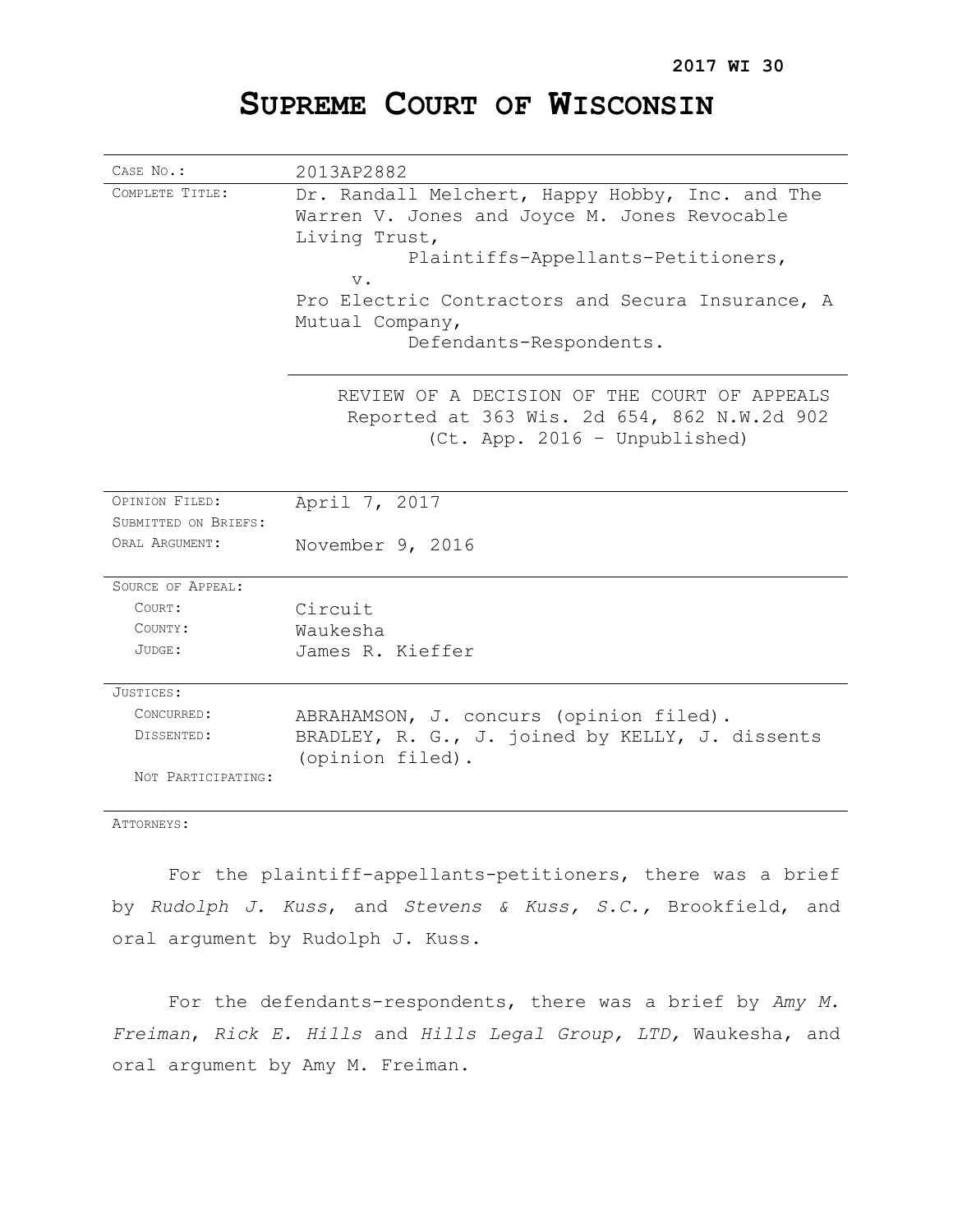#### **2017 WI 30**

NOTICE

**This opinion is subject to further editing and modification. The final version will appear in the bound volume of the official reports.** 

No. 2013AP2882 (L.C. No. 2013CV535)

STATE OF WISCONSIN THE RESERVE STATE OF WISCONSIN THE SERVER SOURT

**Dr. Randall Melchert, Happy Hobby, Inc. and The Warren V. Jones and Joyce M. Jones Revocable Living Trust,**

 **Plaintiffs-Appellants-Petitioners,**

## **FILED**

**APR 7, 2017**

 **v.**

 $\overline{a}$ 

**Pro Electric Contractors and Secura Insurance, A Mutual Company,** Diane M. Fremgen Clerk of Supreme Court

 **Defendants-Respondents.**

REVIEW of a decision of the Court of Appeals. *Affirmed.*

¶1 MICHAEL J. GABLEMAN, J. We review an unpublished decision of the court of appeals that affirmed the Waukesha County circuit court's<sup>1</sup> grant of summary judgment in favor of Pro Electric Contractors ("Pro Electric"), after Pro Electric was sued for negligence in connection with its work as a contractor on a government construction project. Melchert v. Pro Electric Contractors, No. 2013AP2882, unpublished slip op. (Wis. Ct. App. Mar. 11, 2015).

 $1$  The Honorable James R. Kieffer presiding.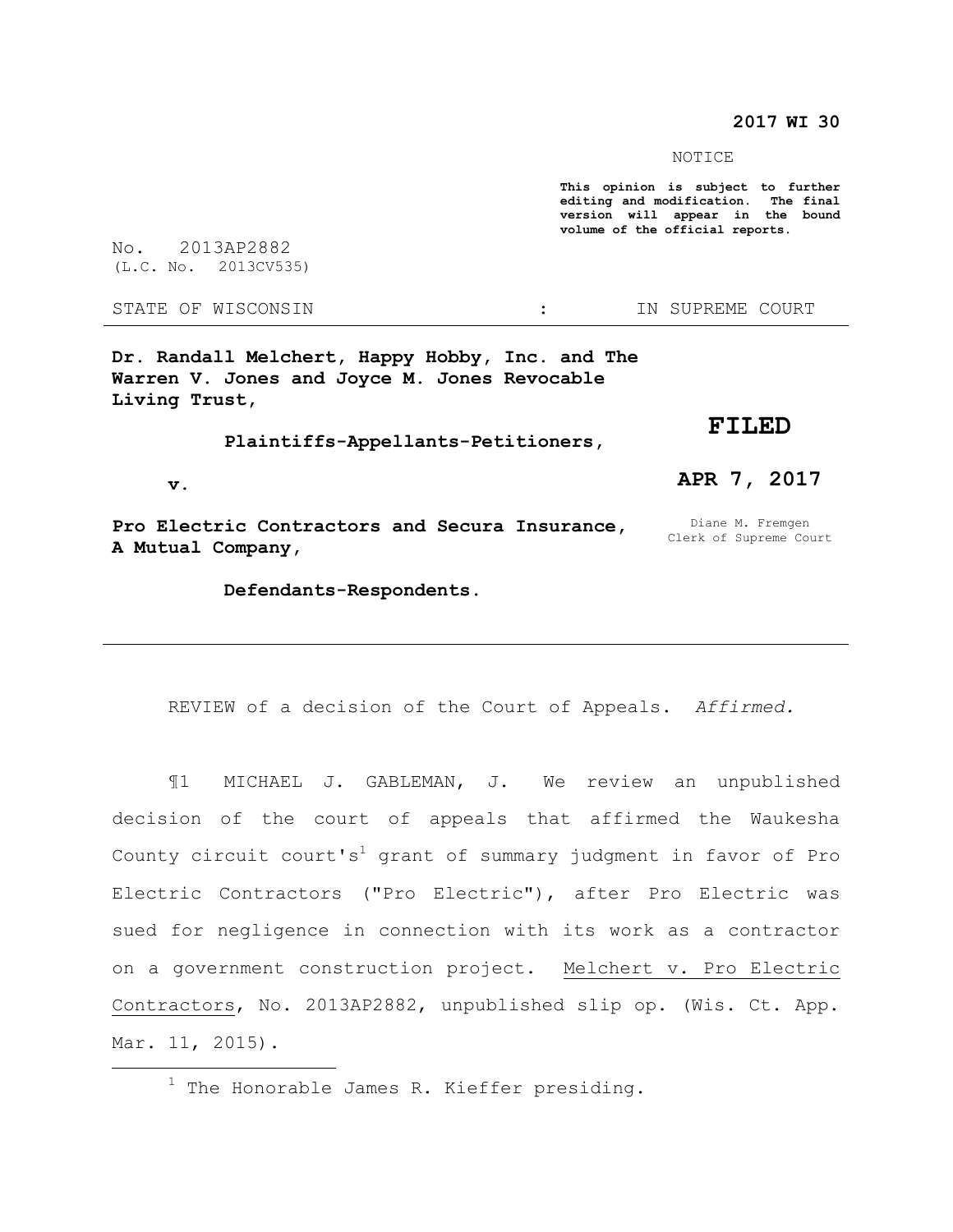¶2 Dr. Randall Melchert, Happy Hobby, Inc., and The Warren V. Jones and Joyce M. Jones Revocable Living Trust ("Petitioners") brought suit after Pro Electric severed a sewer  $lateral<sup>2</sup>$  during an excavation, because the broken lateral caused flooding damage to property that Petitioners owned and occupied. Pro Electric moved for summary judgment, asserting immunity as a governmental contractor pursuant to Wis. Stat. § 893.80(4).<sup>3</sup> While Pro Electric admitted to severing the sewer lateral, it argued that the damage occurred because of construction design decisions made by the Wisconsin Department of Transportation ("DOT"), and that Pro Electric was merely implementing DOT's decisions. Following a hearing, the circuit court granted the motion and dismissed the case. The court of appeals affirmed.

 $3$  Wis. Stat. § 893.80(4) provides:

 $\overline{a}$ 

No suit may be brought against any volunteer fire company organized under ch. 213, political corporation, governmental subdivision or any agency thereof for the intentional torts of its officers, officials, agents or employees nor may any suit be brought against such corporation, subdivision or agency or volunteer fire company or against its officers, officials, agents or employees for acts done in the exercise of legislative, quasi-legislative, judicial or quasi-judicial functions.

 $2$  A "sewer lateral" is an underground pipe that connects a property to the sewer system. See Wis. Stat. § 182.0175(2m)(b) (2011-12) (requiring local government units to "mark the locations within the public right-of-way of all laterals connected to the sewer or water facilities . . . ."). All subsequent references to the Wisconsin Statutes are to the 2011- 12 version unless otherwise indicated.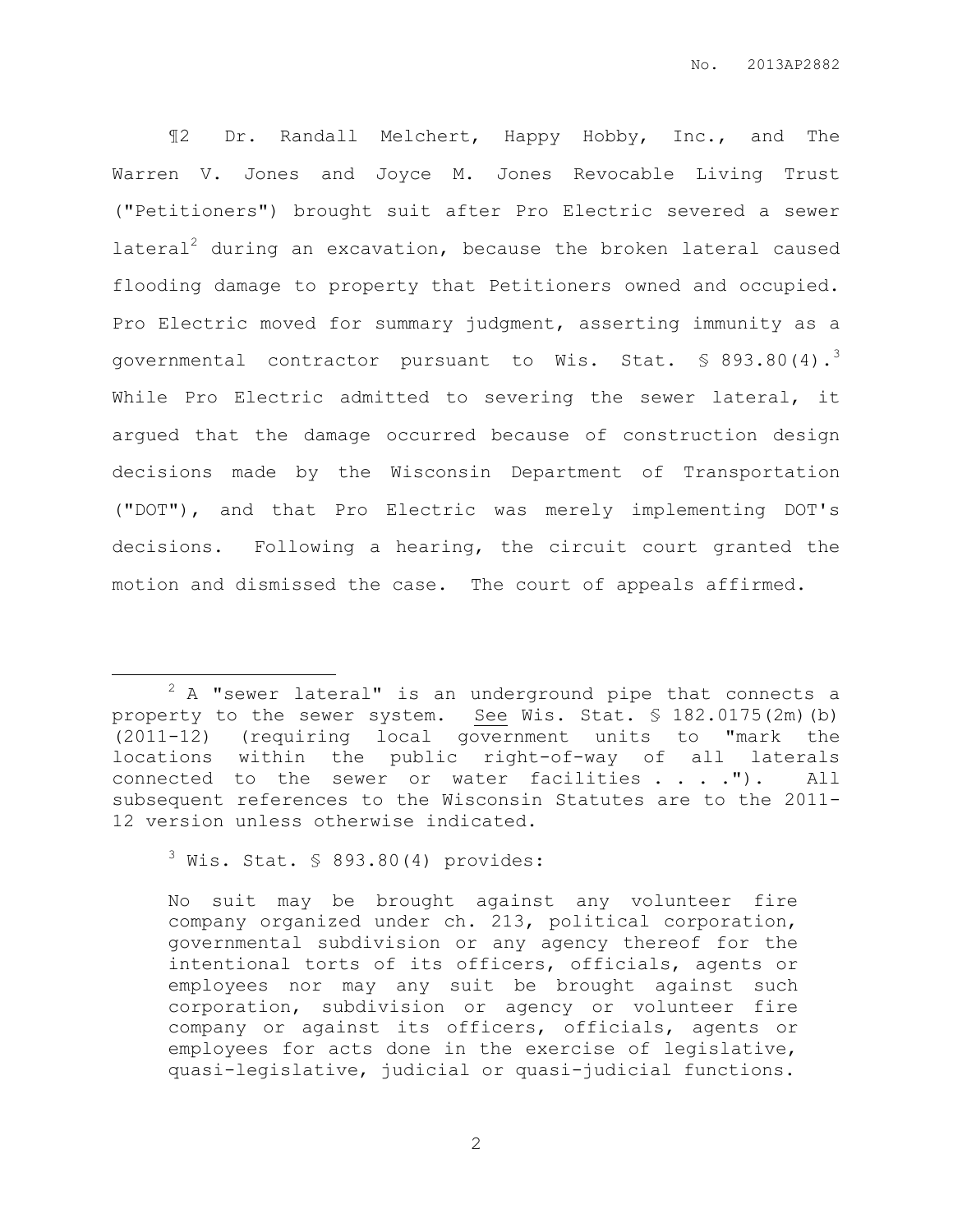¶3 This case requires us to address the extent to which governmental immunity protects a private contractor implementing a construction design chosen by a governmental entity. We hold that Pro Electric is immune from liability for severing the sewer lateral because it acted in accordance with reasonably precise design specifications adopted by a governmental entity in the exercise of its legislative, quasi-legislative, judicial, or quasi-judicial functions.

¶4 This case also requires us to interpret and apply certain provisions of the Digger's Hotline statute, codified at Wis. Stat. § 182.0175. Petitioners allege that Pro Electric caused their damages not only by severing the sewer lateral, but also by backfilling the excavation without inspecting the sewer lateral for damage and allowing repairs to be made, as required by  $\ S$  182.0175(2)(am) 6.-6m.<sup>4</sup> Pro Electric is not immune from liability as to this second allegation, because DOT did not provide Pro Electric with reasonably precise specifications for inspecting sewer laterals for damage before backfilling pursuant to § 182.0175(2)(am)6.-6m. Ultimately, however, we affirm the

 $\overline{a}$ 

6m. Refrain from backfilling an excavation until an inspection is conducted and any necessary repairs have been made by the owner of the transmission facility.

 $4$  Among other duties, Wis. Stat.  $$ 182.0175(2)$  (am) requires an excavator to "do all of the following":

<sup>6.</sup> Before backfilling, inspect all transmission facilities exposed during excavation to ascertain if the transmission facilities have been or may have been struck, damaged, dislocated or disrupted.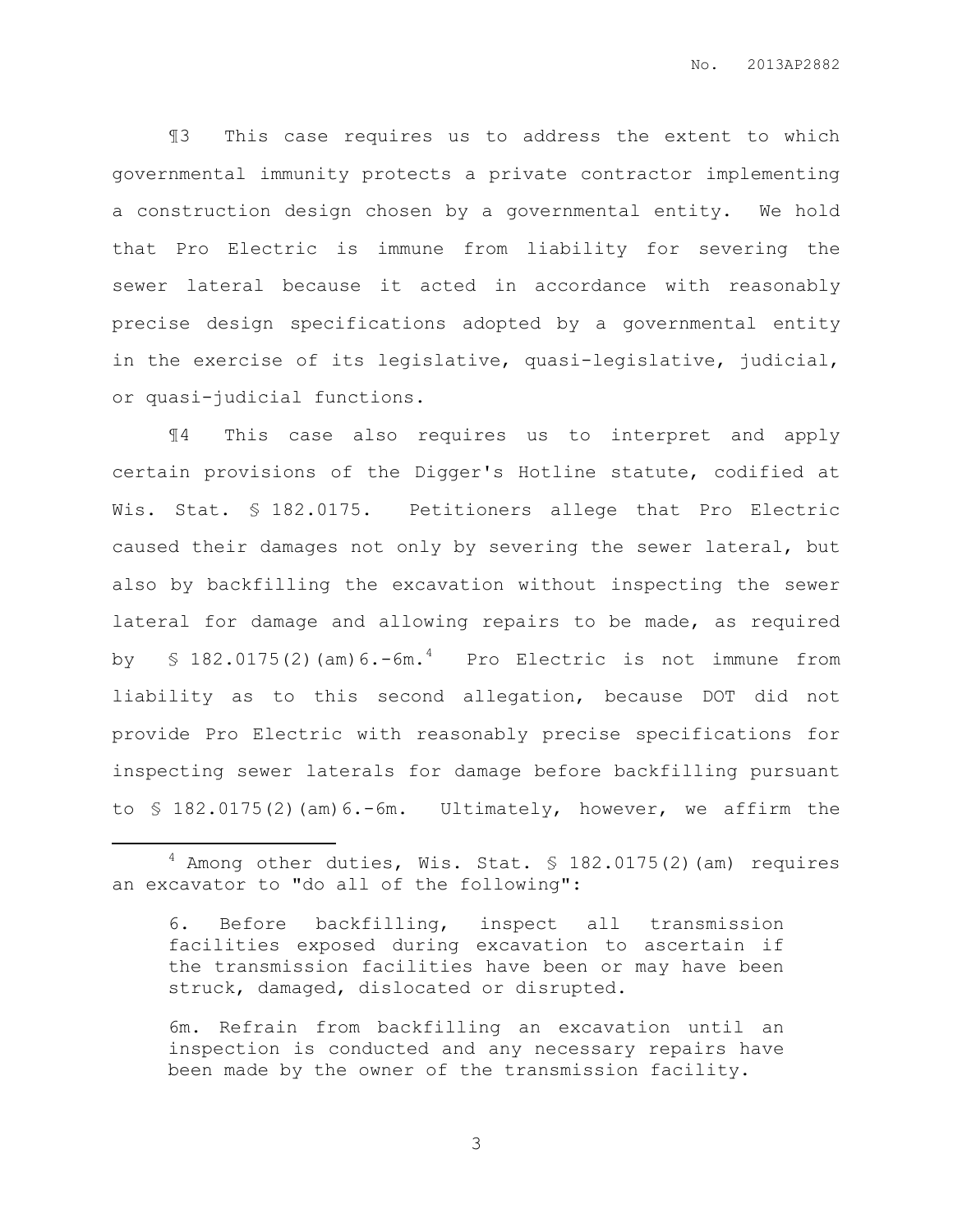circuit court's grant of summary judgment on the factual record before us. We do so because the undisputed material facts do not support a reasonable inference that Pro Electric failed to comply with its duties under § 182.0175(2)(am).

¶5 We begin with a brief factual background and description of the procedural history, and we next set forth the applicable principles of governmental contractor immunity. We apply these principles respectively to the two aspects of Pro Electric's conduct that allegedly caused Petitioners' damages: (1) Pro Electric's conduct in severing the sewer lateral, and (2) Pro Electric's conduct in backfilling the excavation without inspecting the sewer lateral for damage and allowing repairs to be made, pursuant to Wis. Stat. § 182.0175(2)(am). Finally, we perform the necessary analysis to determine whether Pro Electric is entitled to summary judgment.

### I. FACTUAL BACKGROUND

¶6 We have set forth the facts that appear in the record and which the parties do not dispute. On July 25, 2011, DOT approved a plan for the improvement of a five-mile stretch of State Highway 190, also known as Capitol Drive, in Brookfield ("Project Plan"). The Project Plan spanned over 1,000 pages and contained specifications and detailed diagrams for the installation of new asphalt pavement, curbs, gutters, sidewalks, and traffic signals. Additionally, the DOT Highway Work Proposal for the project included over 100 pages of "Special Provisions" covering the various aspects of the project,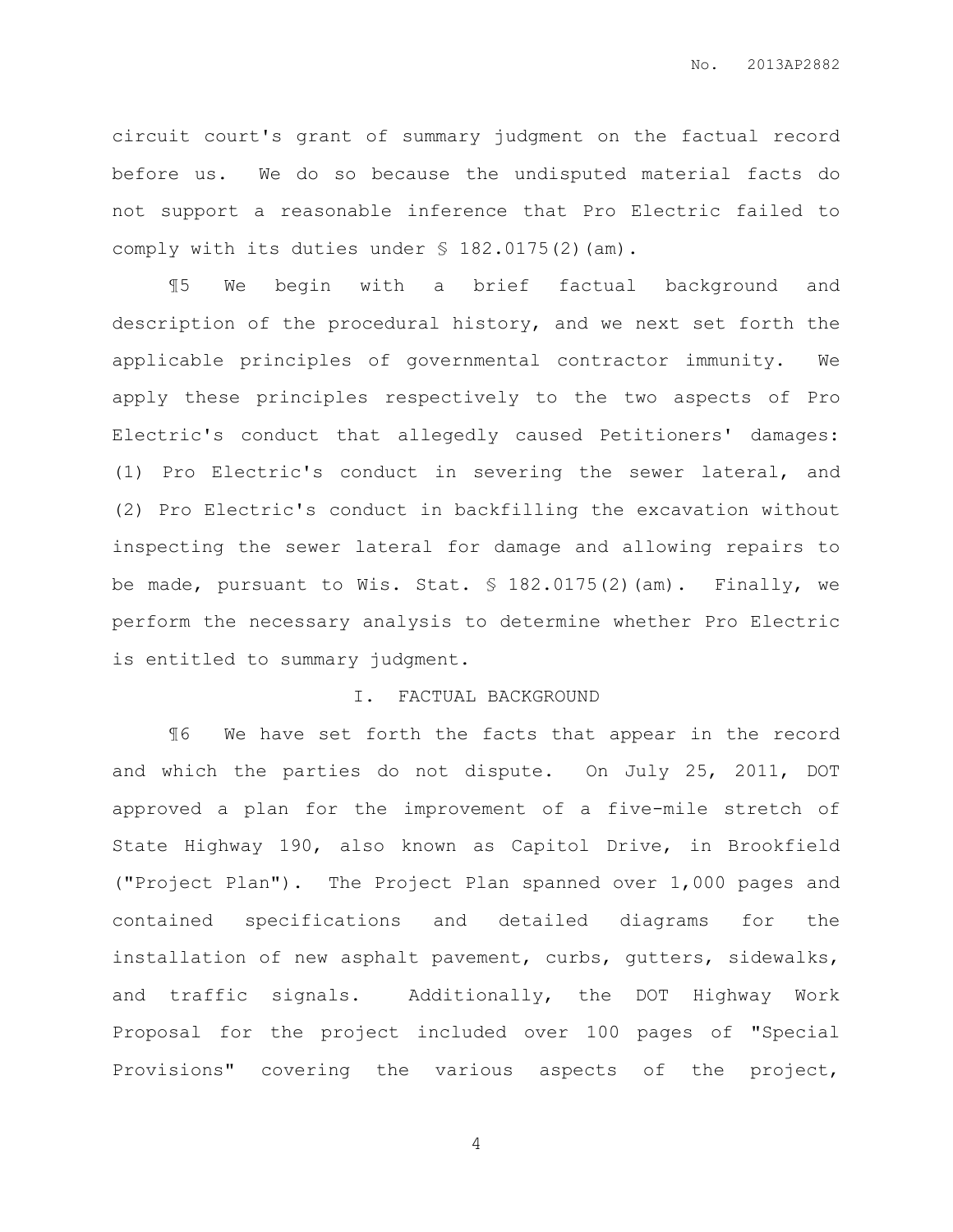including a section on requirements regarding underground utilities.<sup>5</sup>

¶7 Following the bidding process, DOT awarded the project to Payne & Dolan as the general contractor. On January 5, 2012, Payne & Dolan entered into a subcontractor agreement<sup>6</sup> with Pro Electric to perform work on certain parts of the project, including the installation of traffic signals. For some of the traffic signals, the Project Plan directed Pro Electric to install new concrete bases to support the traffic signal poles.

¶8 This case concerns only the installation of the concrete base identified in the Project Plan as "SB2," located at the northeast corner of Capitol Drive and 128th Street and

 $\overline{a}$ 

<sup>5</sup> Article 6 of the Special Provisions in the Highway Work Proposal was entitled "Utilities," and among its other provisions it directed contractors to "[c]oordinate construction activities with a call to Diggers Hotline or a direct call to the utilities that have facilities in the area as required per statutes. Use caution to ensure the integrity of underground facilities and maintain code clearances from overhead facilities at all times."

 $6$  Although Pro Electric was a subcontractor, we use the term "contractor" throughout our opinion because "immunity extends to a subcontractor even though it has a contract with a general contractor rather than with a governmental authority." Bronfeld v. Pember Cos., 2010 WI App 150, ¶20 n.3, 330 Wis. 2d 123, 792 N.W.2d 222. The "reasoning for adopting the defense for contractors also applies to subcontractors," because "it is just as unfair for a subcontractor to be subjected to suit for carrying out a governmental directive as it is for the party directly contracting with the government." Jankee v. Clark Cty., 222 Wis. 2d 151, 165-66, 585 N.W.2d 913 (Ct. App. 1998), rev'd on other grounds, 2000 WI 64, 235 Wis. 2d 700, 612 N.W.2d 297.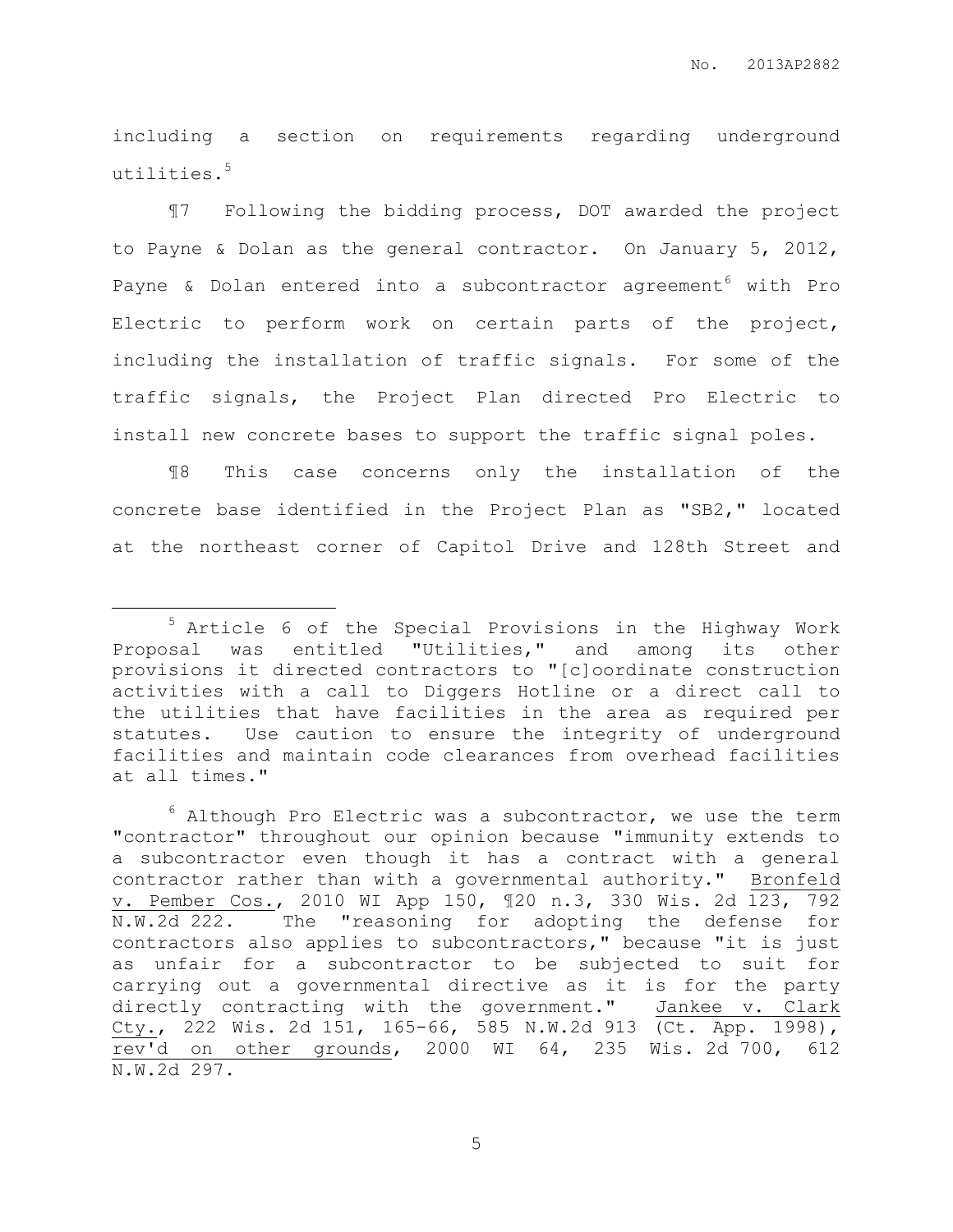identified by specific coordinates in the Project Plan.<sup>7</sup> The Project Plan directed Pro Electric to install a "Type 10" concrete base to support the traffic signal pole for SB2 and to use a circular auger to drill the hole in the ground for the base. The Project Plan specified that a Type 10 base required a hole that was 14 feet deep and 30 inches wide.

¶9 At least three days before Pro Electric started the excavation for SB2, Pro Electric contacted Digger's Hotline. The statute requires an excavator to contact Digger's Hotline at least three days before beginning any excavation.  $8$  Wis. Stat. § 182.0175(2)(am)1. Under the statute, Digger's Hotline is then responsible for contacting the owners of transmission facilities<sup>9</sup> in the area, and the owners are responsible for ensuring that

 $\overline{a}$ 

<sup>7</sup> The Project Plan provided for SB2 to be located at Station 499+66.8 and at Location 86.8 LT. These coordinates were measured in feet and identified the location to within a tenth of a foot.

 $8$  As defined in Wis. Stat.  $$ 182.0175(1) (b)$ , "excavation" means "any operation in which earth, rock or other material in or on the ground is moved, removed or otherwise displaced by means of any tools, equipment or explosives and includes . . . augering . . . . " An "excavator" is "a person who engages in excavation." § 182.0175(1)(bm).

 $9$  As defined in Wis. Stat. § 182.0175(1)(c), "transmission facilities" includes "all lines, pipelines, wires, cables, ducts, wirelines and associated facilities, whether underground or aboveground, . . . utility facilities, government-owned facilities, facilities transporting hazardous materials, communications and data facilities, drainage and water facilities and sewer systems."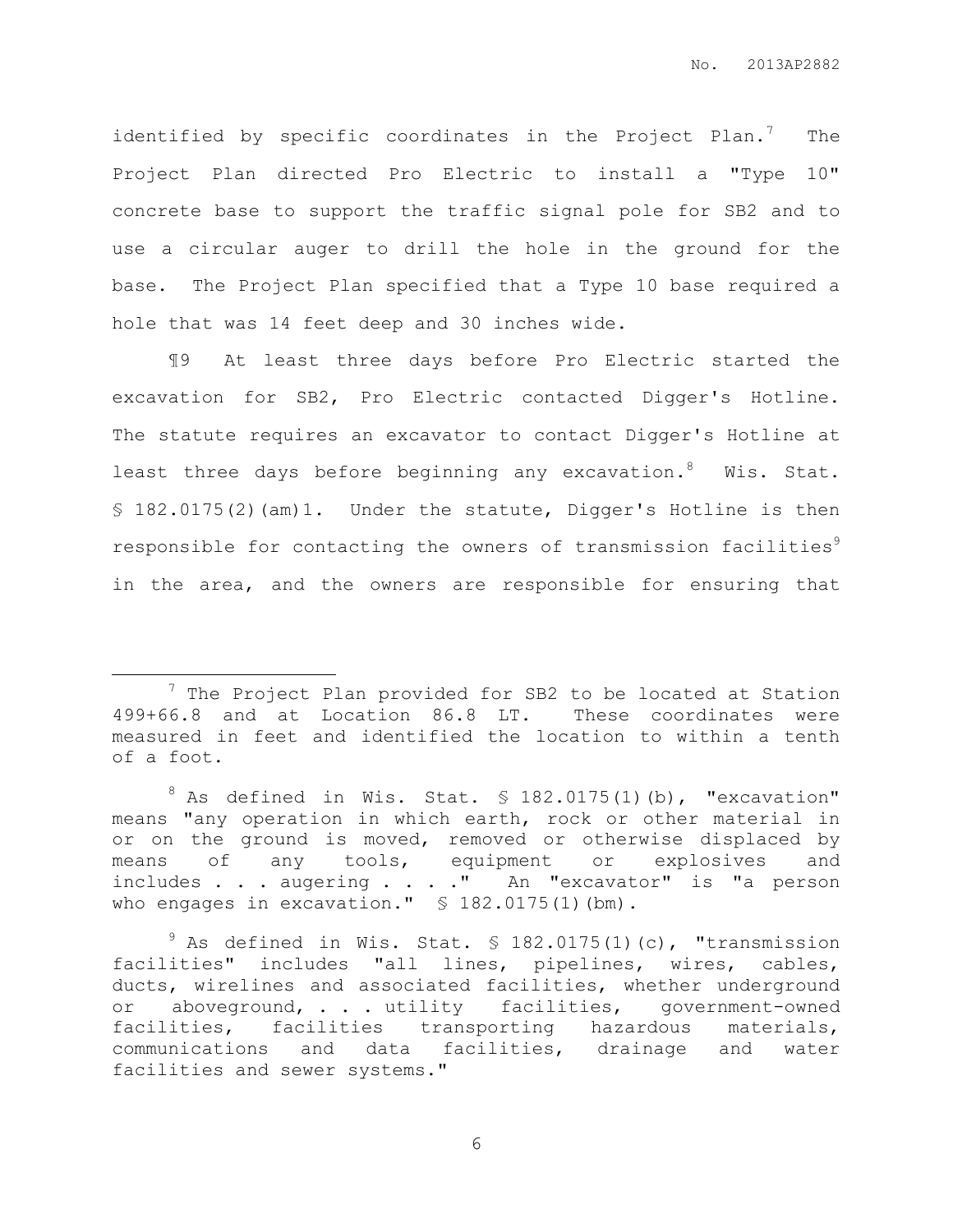such facilities are marked.  $\frac{182.0175(1)}{d6}$ ,  $(2m)(a)2.^{10}$  Pro Electric instructs its employees to inspect the area visually for these markings before beginning excavation.

¶10 Pro Electric's employees augered the hole for SB2 on August 22, 2012. Pro Electric used a circular auger attached to a truck at the end of a boom. Two of Pro Electric's employees performed the work: one was assigned to operate the auger from the truck and the other to monitor the auger and periodically clean it with a shovel. As Craig Clements, president of Pro Electric, stated in his affidavit, drilling a hole with a circular auger "creates a situation where the technician operating the auger has no ability to see into the hole which is being augered."

¶11 DOT retained an engineering firm, HNTB, to ensure Pro Electric's compliance with the Project Plan, and an HNTB engineer, Julie Keller, was onsite to supervise the augering work. The DOT Project Plan warned that "there may be other utility installations within the project which are not shown" on the diagram, but in anticipation of a contractor encountering

 $\overline{a}$ 

<sup>10</sup> Wis. Stat. § 182.0175(1m) requires owners of transmission facilities to be members of the Digger's Hotline organization and requires Digger's Hotline to "[a]ccept notices of intended excavation activity" and "[p]romptly transmit notice information to affected-member transmission facilities owners." § 182.0175(1m)(a), (d)3., (d)6. Subsection (2m) makes it the owner's duty to "[r]espond to an excavation notice within 3 working days by marking the location of transmission facilities and, if applicable, laterals as provided under par. (b) in the area described in the excavation notice."  $\leq 182.0175(2m)(a)2$ .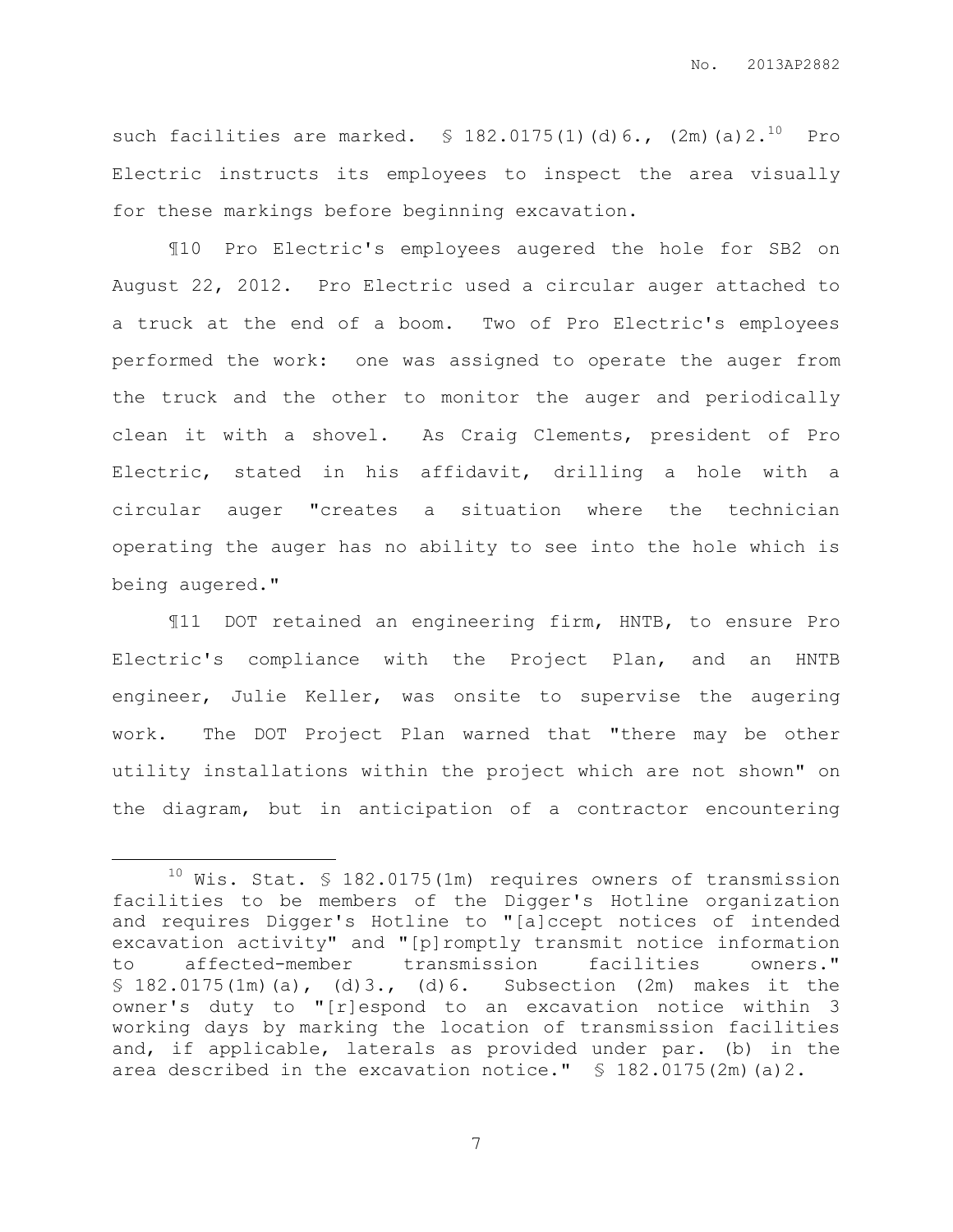such unexpected utility installations, it further provided that "the engineer may adjust the locations of items under this contract to avoid conflict with existing utility facilities." Keller neither instructed nor authorized Pro Electric to change the location of  $SB2.^{11}$  Nothing in the record suggests that either Pro Electric or Keller was aware, or had any reason to be aware, of any utility facilities in the way of the excavation for SB2. Pro Electric proceeded to complete the Type 10 concrete base in accordance with the specifications set forth in the DOT Project Plan.

¶12 At some point after the project was completed, sewage backed up into an adjoining commercial property. The property was owned by The Warren V. Jones and Joyce M. Jones Revocable Living Trust and occupied by Dr. Randall Melchert and Happy Hobby, Inc., as tenants. It was subsequently discovered that the sewer backup occurred because an underground sewer lateral serving Petitioners' property ran directly through the location of SB2, such that Pro Electric had severed that lateral while constructing SB2. Nothing in the record suggests that either Pro Electric or HNTB was aware at the time of construction that Pro Electric had severed anything. The sewer lateral had been

 $\overline{a}$ 

 $11$  Clements testified that, during an earlier augering excavation on the same DOT project, Pro Electric's employees noticed pieces of green PVC material coming up with the dirt. Keller determined that it was a damaged sewer lateral, and she instructed Pro Electric to move the excavation to a different location in order to allow a sewer contractor to make repairs.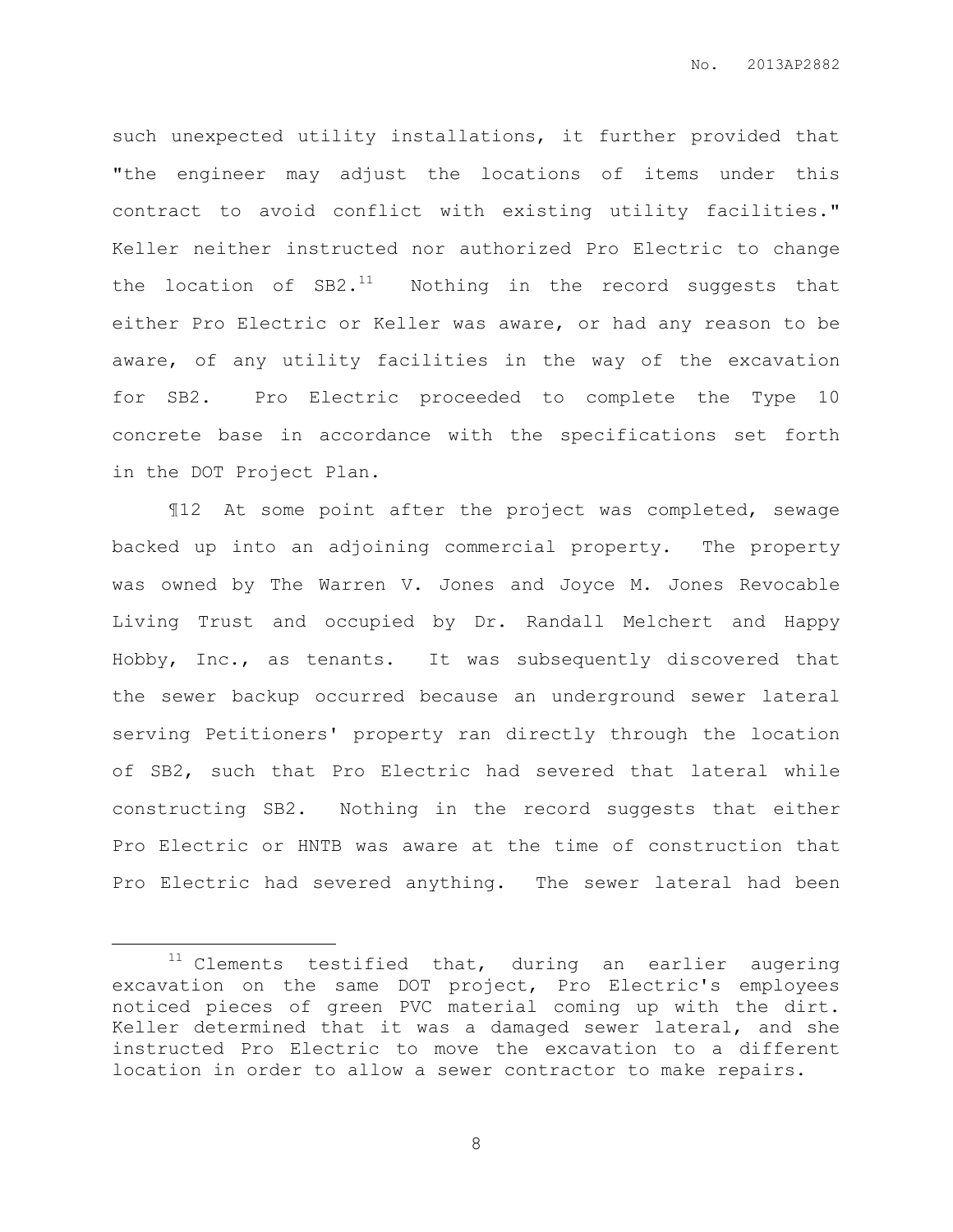made of clay, and the surrounding soil was also clay, thus making it unlikely that indicia of the damage would have been apparent among the material the auger was bringing up.<sup>12</sup> Clements stated in his affidavit that "[n]o employee of Pro Electric ever reported to me, HNTB, or the general contractor that any sewer lateral was struck during the installation of SB2. All Pro Electric employees were instructed that any such incident would need to be reported immediately."

#### II. PROCEDURAL HISTORY

¶13 On March 1, 2013, Petitioners sued Pro Electric in the Waukesha County circuit court. Their complaint alleged that Pro Electric negligently severed the sewer lateral and then completed the project without repairing it. The complaint further alleged that, by doing so, Pro Electric thereby caused flooding and water damage to Petitioners' property, along with monetary losses, inconvenience, and other damages. In its answer, Pro Electric asserted immunity from suit as a

 $\overline{a}$ 

<sup>12</sup> Clements explained that the similarity of the materials is significant because of how augering works. An auger, he testified,

grinds and pulverizes the ground and slowly starts bringing dirt to the surface. If the sewer line would have been PVC we would have immediately saw that there was something there. As an auger augers it's pushing everything up, and it will push everything into any voids in the hole, so as you look in a hole you will not see a pipe or anything because it gets packed with dirt. They had no way of knowing. If it would have been a newer one, yes, we would have known right away.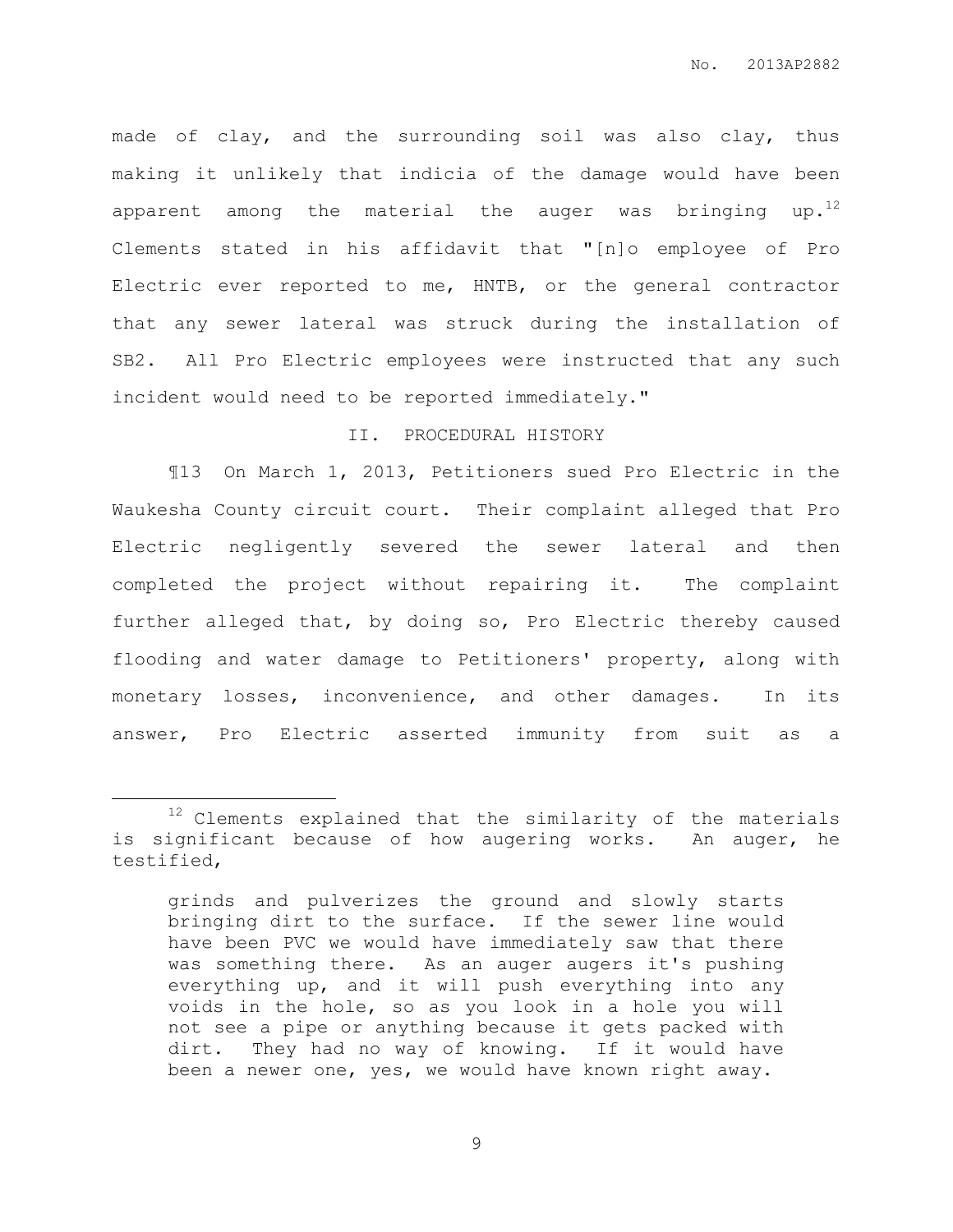governmental contractor. The court held a summary judgment hearing on Pro Electric's motion on November 18, 2013.

¶14 In an oral ruling following the hearing, the circuit court granted summary judgment in favor of Pro Electric, ruling that it was immune from liability. The court concluded that, "under any reasonable view of the evidence, DOT design choices regarding the location and the depth of the traffic light caused this accident here. Those relevant design choices were made by the government." The court did not consider whether the Digger's Hotline statute, Wis. Stat. § 182.0175, imposed additional duties on Pro Electric, because the court determined that the statute did not apply. Therefore, the circuit court granted summary judgment to Pro Electric and dismissed Petitioners' case.

¶15 The court of appeals affirmed, concluding that Pro Electric was immune from liability for any damages that resulted from severing the sewer lateral. The court of appeals determined that the "project design decision [of] where and how to install the traffic light, as implemented by Pro Electric, is entitled to immunity under Wis. Stat. § 893.80(4) 'because it was made through the exercise of a legislative, quasilegislative, judicial, or quasi-judicial function of the governmental entity.'" Melchert, unpublished slip op., ¶11 (quoting Showers Appraisals, LLC v. Musson Bros.*,* 2013 WI 79, ¶34, 350 Wis. 2d 509, 835 N.W.2d 226). The court also examined Petitioners' allegation that Pro Electric was negligent in "backfilling the hole without repairing the severed sewer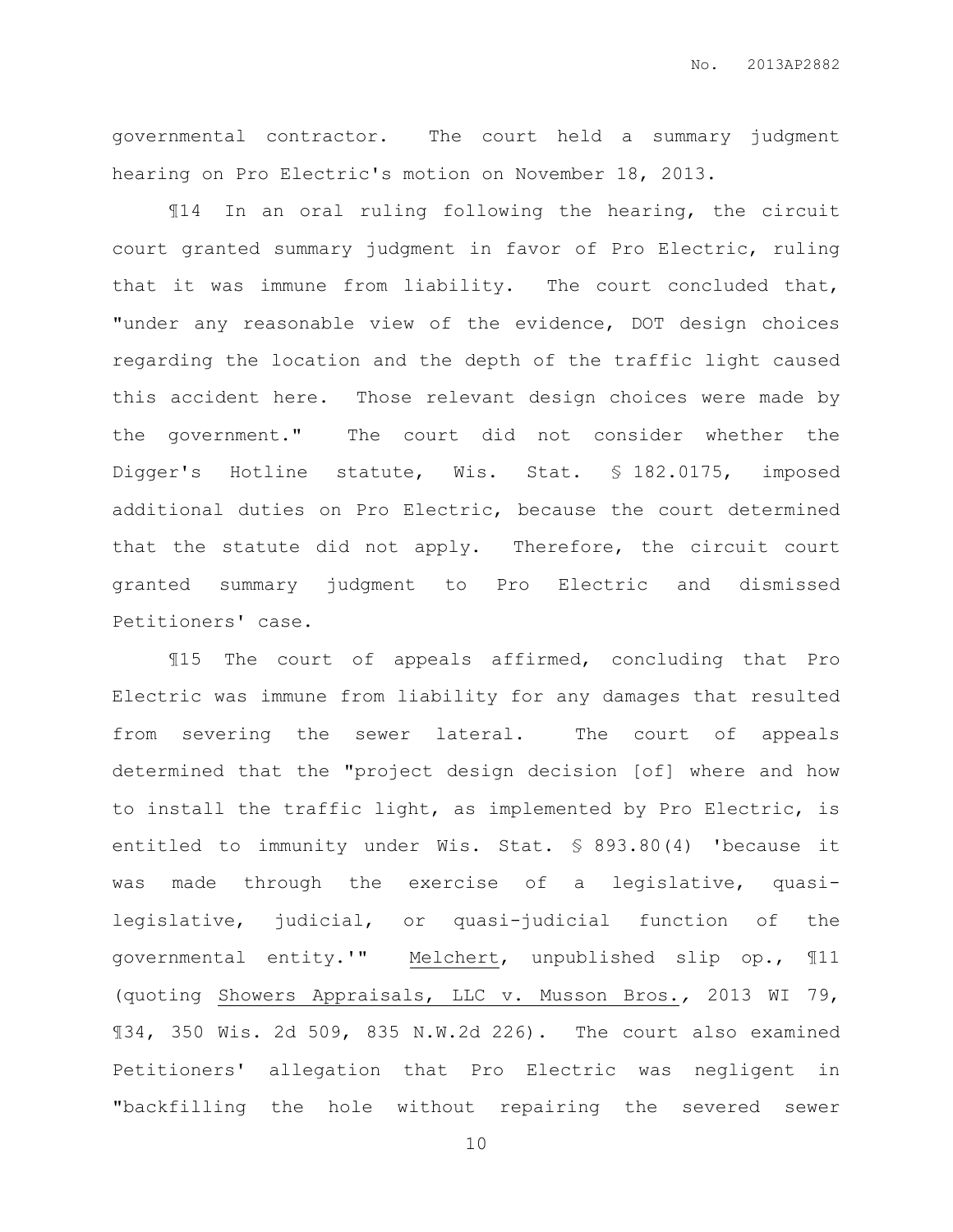lateral," concluding that the record "does not support a causal connection between [Petitioners'] specific allegations of negligence . . . and the alleged injury." Id., ¶¶12-13.

#### III. STANDARD OF REVIEW

¶16 We review a grant of summary judgment independently, using the same methodology as the circuit court. Oneida Cty. Dep't of Soc. Servs. v. Nicole W., 2007 WI 30, ¶8, 299 Wis. 2d 637, 728 N.W.2d 652. "The judgment sought shall be rendered if the pleadings, depositions, answers to interrogatories, and admissions on file, together with the affidavits, if any, show that there is no genuine issue as to any material fact and that the moving party is entitled to a judgment as a matter of law." Wis. Stat. § 802.08(2).

¶17 "We review questions of statutory interpretation and application independently, but benefiting from the discussions of the circuit court and the court of appeals." State v. Grunke, 2008 WI 82, ¶10, 311 Wis. 2d 439, 752 N.W.2d 769. "[D]etermining whether governmental immunity exists for particular conduct requires the application of legal standards to the facts found, which is also a question of law for our independent review." Showers, 350 Wis. 2d 509, ¶21.

#### IV. DISCUSSION

A. General Principles of Governmental Contractor Immunity

¶18 Our discussion begins with the longstanding principle that a governmental entity is immune from liability for acts done "in the exercise of its legislative or judicial or quasilegislative or quasi-judicial functions." Holytz v. City of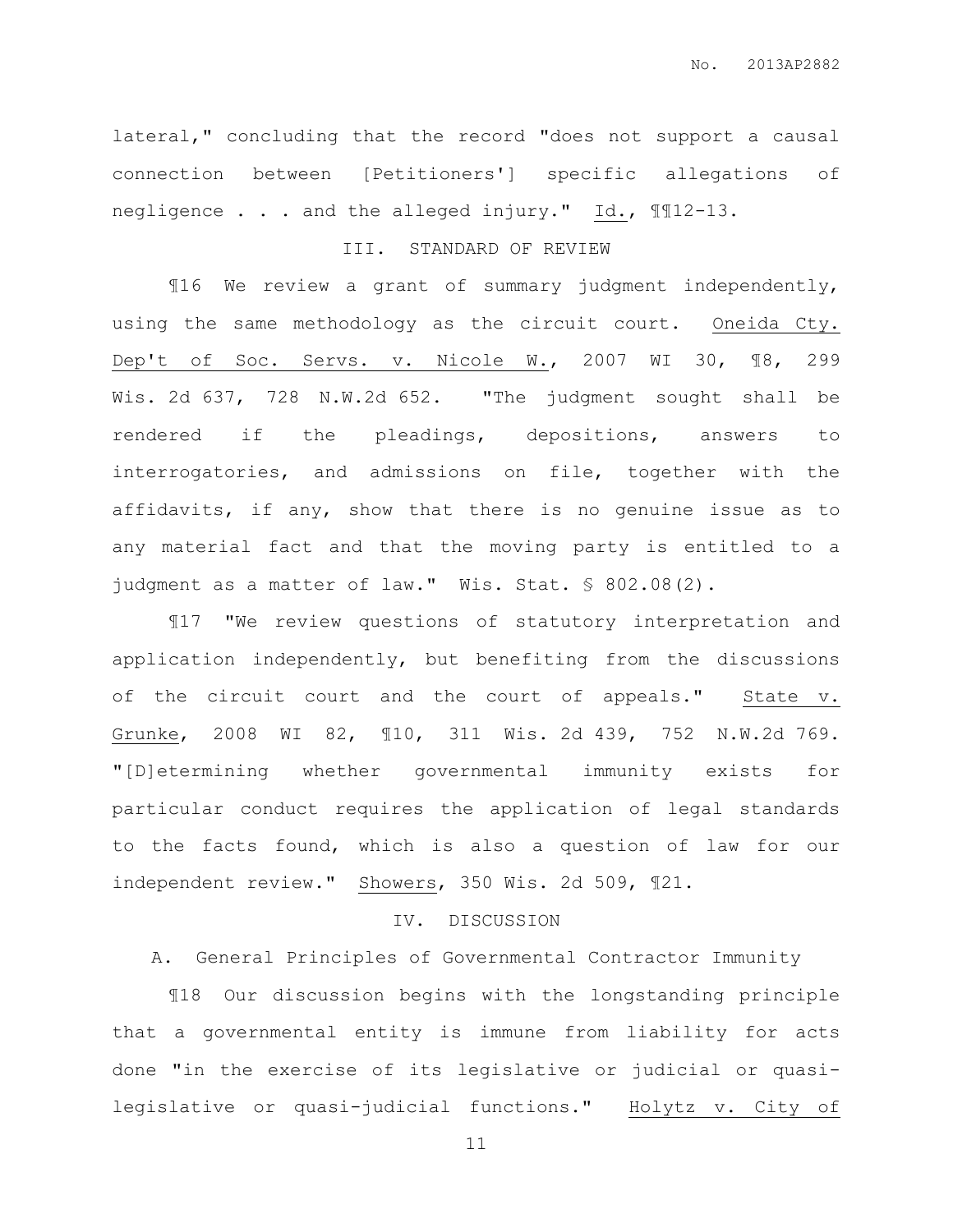Milwaukee, 17 Wis. 2d 26, 40, 115 N.W.2d 618 (1962). The legislature has codified this principle in Wis. Stat. § 893.80(4). Showers, 350 Wis. 2d 509, ¶24 (citing Coffey v. City of Milwaukee, 74 Wis. 2d 526, 532, 247 N.W.2d 132 (1976)). As we have recognized, immunity under § 893.80(4) "is available to a governmental entity only for those governmental decisions that are made as an exercise of 'legislative, quasi-legislative, judicial or quasi-judicial functions.'" Showers, 350 Wis. 2d 509,  $133$  "Legislative and quasi-legislative functions generally refer to those policy choices made in an official capacity, e.g., when a governmental entity chooses one project design over another." Id., ¶26 (citing Estate of Lyons v. CNA Ins., 207 Wis. 2d 446, 453, 558 N.W.2d 658 (Ct. App. 1996)).

¶19 It is also well established that a governmental entity's immunity may extend to private contractors acting as agents of the governmental entity. Lyons, 207 Wis. 2d at 457- 58. A contractor asserting governmental immunity must prove two elements. First, the contractor must show that it was an "agent" of the governmental entity under "the Lyons test, i.e., whether the governmental entity approved reasonably precise

 $\overline{a}$ 

<sup>&</sup>lt;sup>13</sup> As we emphasized in Showers Appraisals, LLC v. Musson Bros., 2013 WI 79, 350 Wis. 2d 509, 835 N.W.2d 226, "[a]lthough some of our cases have equated § 893.80(4)'s 'legislative, quasi-legislative, judicial or quasi-judicial' standard with the term 'discretionary,' and although our decision is not intended in any way to alter that standard," the statute is best interpreted "by applying the legislature's chosen plain language, rather than a judicial distillation thereof." Id., ¶35 (citations omitted).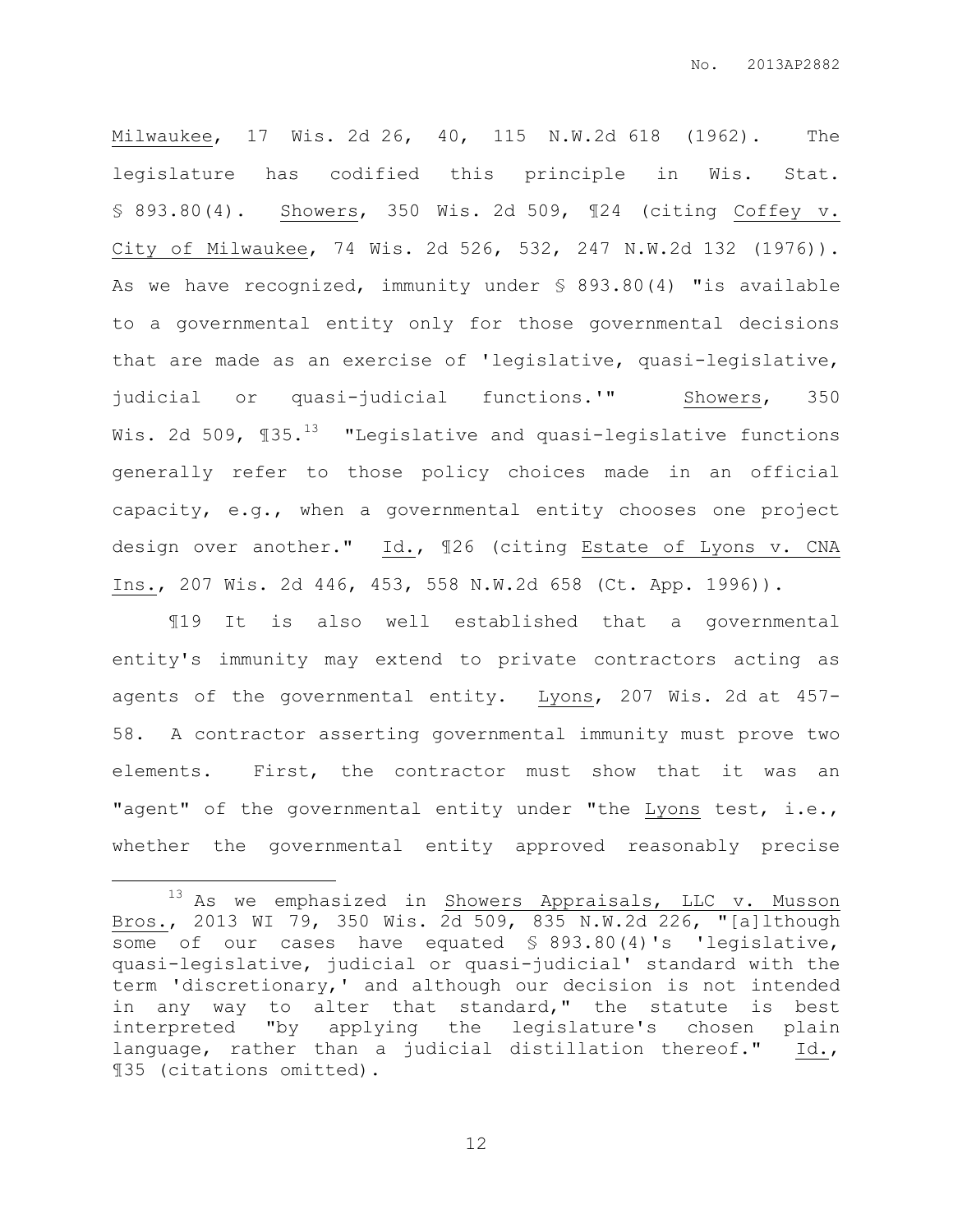specifications that the governmental contractor adhered to when engaging in the conduct that caused the injury." Showers, 350 Wis. 2d 509,  $137.14$ 

¶20 Second, "in addition to satisfying the Lyons test . . . a contractor asserting immunity must be able to demonstrate that the conduct for which immunity is sought was the implementing of a governmental entity's decision made during the exercise of the entity's legislative, quasi-legislative, judicial, or quasi-judicial functions." Id., ¶45. This is so because the contractor's immunity "is dependent upon the immunity of the governmental act or decision that the agent was implementing when it caused an injury." Id., ¶35. If that act or decision was made during the exercise of the governmental entity's legislative, quasi-legislative, judicial, or quasijudicial functions, the governmental entity's immunity may extend to an agent implementing that act or decision. Id., ¶34.

¶21 For a private entity such as Pro Electric that is contracting with a governmental entity, this is where immunity ends. A contractor is not immune from liability if the governmental entity did not direct the injury-causing conduct

 $\overline{a}$ 

<sup>&</sup>lt;sup>14</sup> The decision in  $Estate$  of Lyons v. CNA Insurance, 207 Wis. 2d 446, 558 N.W.2d 658 (Ct. App. 1996), also considered a contractor's independent "duty to the public [not to] withhold information about dangers that the government might not know about." Id. at 457 (citing Boyle v. United Techs. Corp., 487 U.S. 500, 512-13 (1988)). However, Showers clarified that this part of Lyons "does not bear on whether statutory agency is present." Showers, 350 Wis. 2d 509, ¶37 n.15.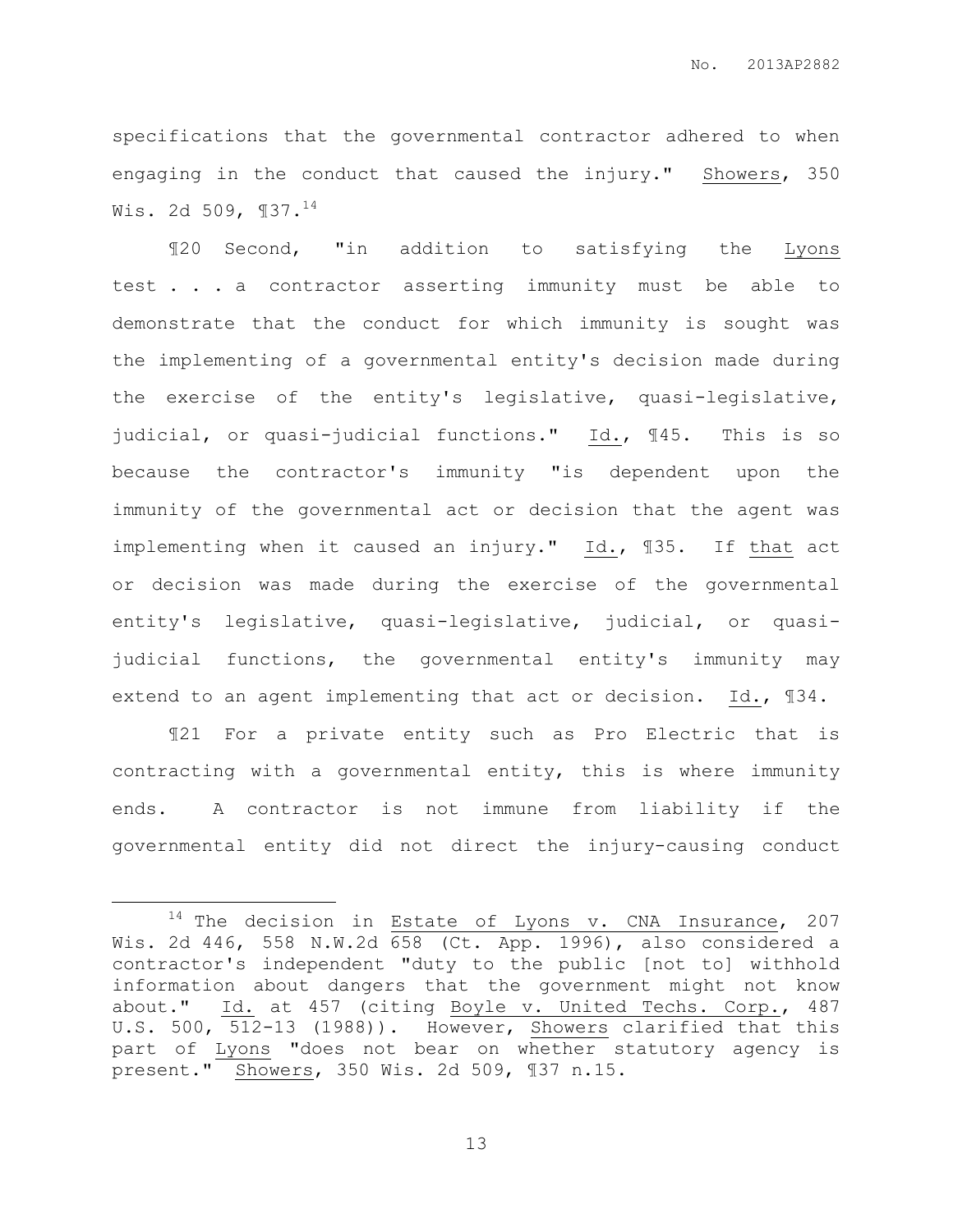with reasonable precision in the exercise of its legislative, quasi-legislative, judicial, or quasi-judicial functions. As we explained in Showers, the DOT contractor in that case was not immune from allegations of negligent construction work, in part because the contractor had not demonstrated that the allegedly negligent acts "were the implementation of a governmental entity's exercise of legislative, quasi-legislative, judicial, or quasi-judicial functions." Id., ¶54. The overarching principle is that a "governmental contractor [is] entitled to the same level of immunity as would be accorded to the governmental entity had it been sued directly  $\ldots$  . . . Td.,  $\text{I31}$ (citing Lyons, 207 Wis. 2d at 454).

## B. The Legislative or Quasi-Legislative Nature of Construction Design Decisions

¶22 Decisions regarding the design and placement of individual elements incorporated into larger government construction projects have been held to be legislative or quasilegislative decisions. For example, in Allstate Insurance v. Metropolitan Sewerage Commission of County of Milwaukee, 80 Wis. 2d 10, 258 N.W.2d 148 (1977), a driver was injured in an accident with a truck which was servicing a manhole located in the middle of the street. The plaintiffs claimed that the relevant governmental entity was negligent for placing the manhole in that particular location, id. at 14, but the court held that governmental immunity applied. "[T]he decisions of the [governmental entity] in planning and designing the system in question, including the placement of the manhole, were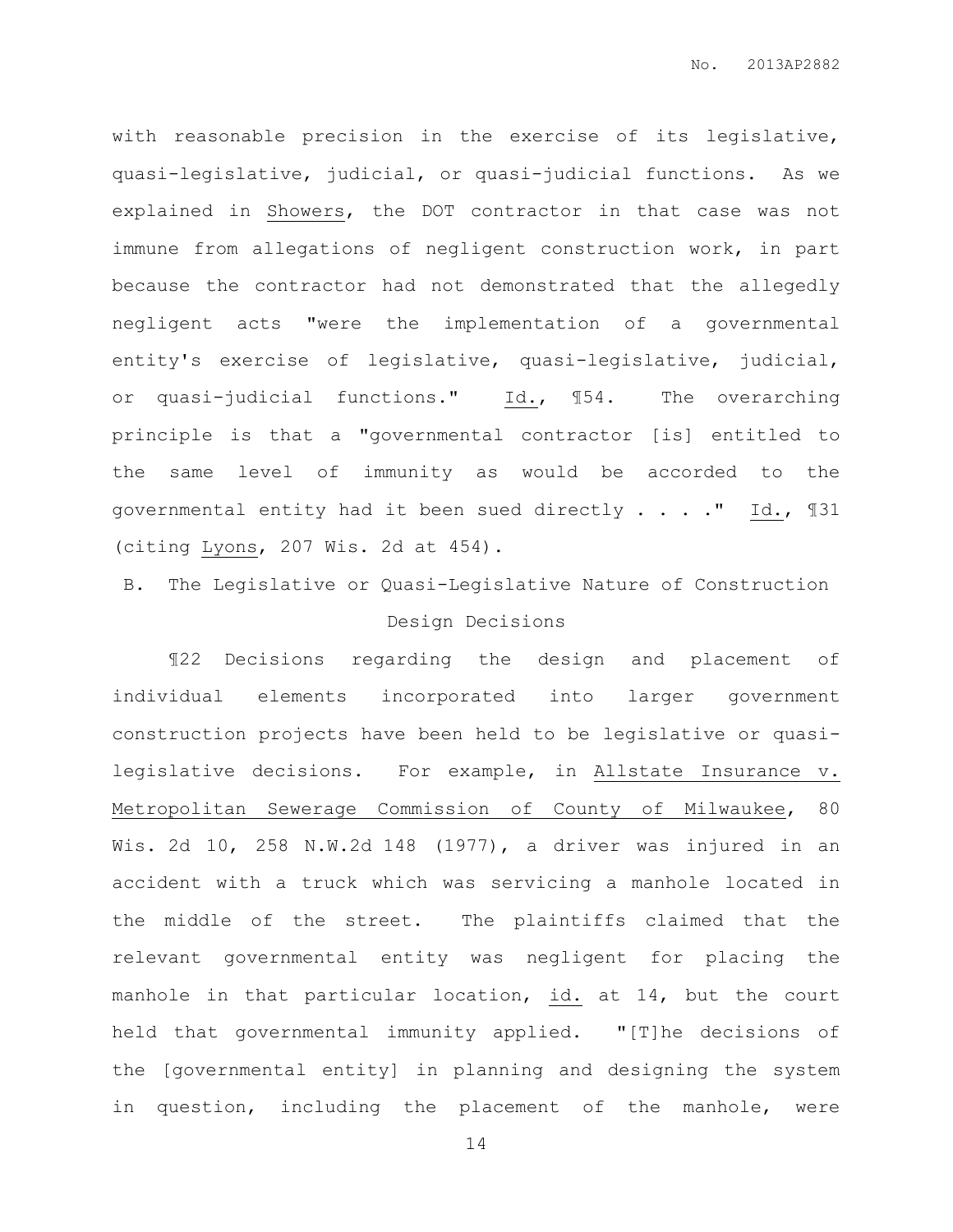legislative acts performed in response to its authority to plan and construct sewer systems . . . . " Id. at 15-16 (footnote omitted). Similarly, "decisions concerning the adoption of a waterworks system, the selection of the specific type of pipe, the placement of the pipe in the ground, and the continued existence of such pipe" are entitled to immunity. Milwaukee Metro. Sewerage Dist. v. City of Milwaukee, 2005 WI 8, ¶60, 277 Wis. 2d 635, 691 N.W.2d 658. It is, indeed, well settled that "acts of designing, planning, and implementing are legislative or quasi-legislative acts subject to immunity under [Wis. Stat.] § 893.80(4)." Bostco LLC v. Milwaukee Metro. Sewerage Dist., 2013 WI 78, ¶41 n.21, 350 Wis. 2d 554, 835 N.W.2d 160.

### C. Pro Electric's Immunity

¶23 We now apply the foregoing principles to the two aspects of Pro Electric's conduct that allegedly caused Petitioners' damages: (1) Pro Electric's conduct in severing the sewer lateral, and (2) Pro Electric's conduct in backfilling the excavation without inspecting the sewer lateral for damage and allowing repairs to be made, pursuant to Wis. Stat. § 182.0175(2)(am). We address each allegation in turn.

1. Pro Electric is Immune From Liability For Severing the Sewer

#### Lateral

¶24 Pro Electric is immune from liability for severing the sewer lateral, because the DOT Project Plan provided reasonably precise specifications for Pro Electric's augering, Pro Electric severed the sewer lateral by adhering to those specifications, and DOT adopted the specifications in the exercise of its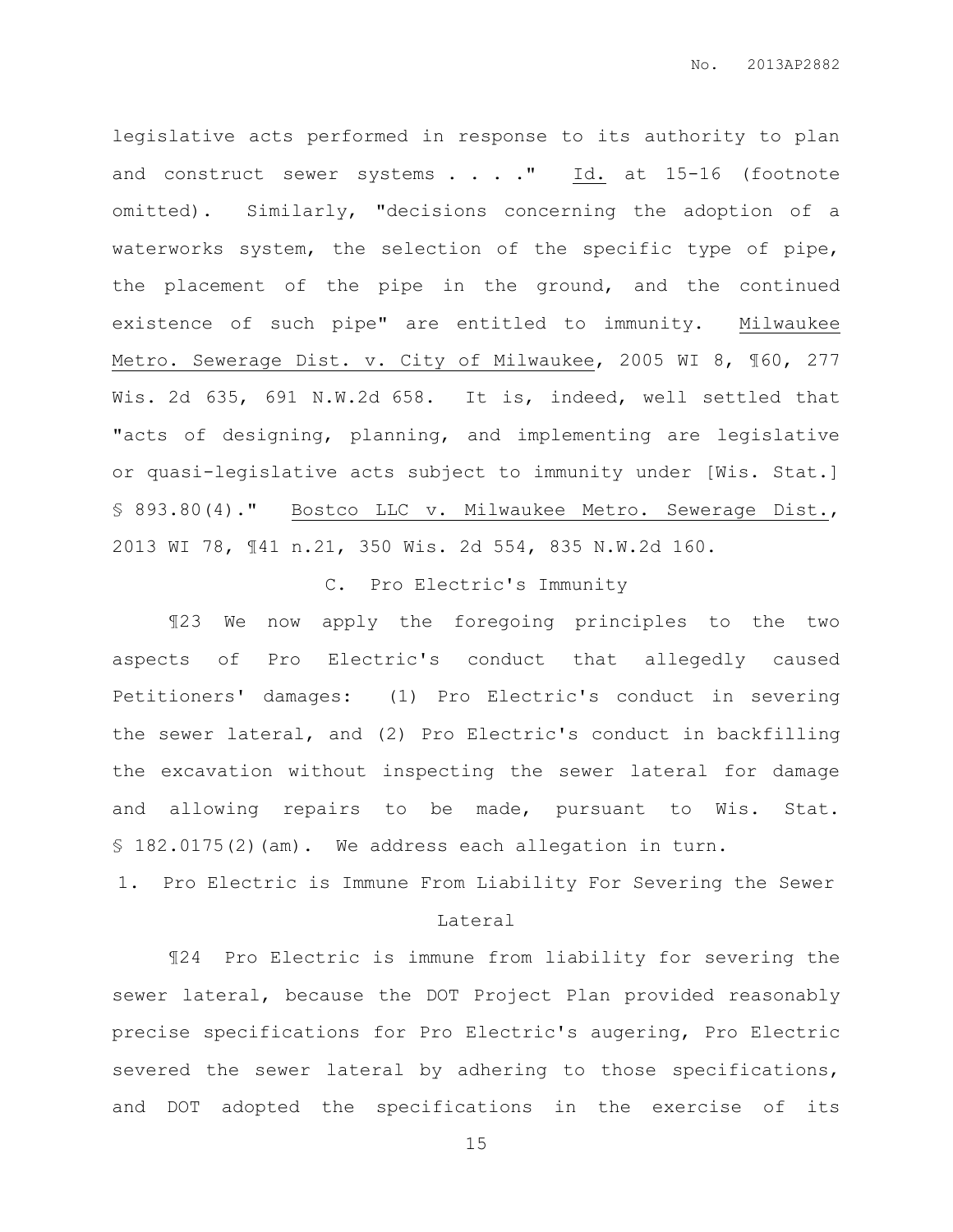legislative, quasi-legislative, judicial, or quasi-judicial functions.

¶25 Petitioners conceded at oral argument that the specifications in DOT's Project Plan for Pro Electric's augering were reasonably precise and that Pro Electric complied with those specifications exactly. While we are not bound by the concessions of the parties, see State v. Hunt, 2014 WI 102, 142 n.11, 360 Wis. 2d 576, 851 N.W.2d 434, we agree that a factual basis exists for Petitioners' concessions.

¶26 As for reasonable specificity, DOT directed the exact location for the augering using measured coordinates and specified the dimensions of the augering by directing that SB2 was to be constructed with a Type 10 base. A Type 10 base required a hole with particular dimensions: 30 inches in diameter and 14 feet deep, with between 2 and 4 inches of concrete exposed above ground. These dimensions gave Pro Electric discretion of no more than two inches as to the depth of the hole. DOT also specified the method of excavation: "Bases shall be excavated by use of a circular auger." Clements testified that this was a precise instruction, because variations among types of augers concern only the size, type of teeth, or the kind of truck on which the auger is mounted; otherwise, "[a]n auger's an auger." Given these facts and the fact that Petitioners do not contest this point, we have no difficulty concluding that DOT's specifications for the augering were reasonably precise.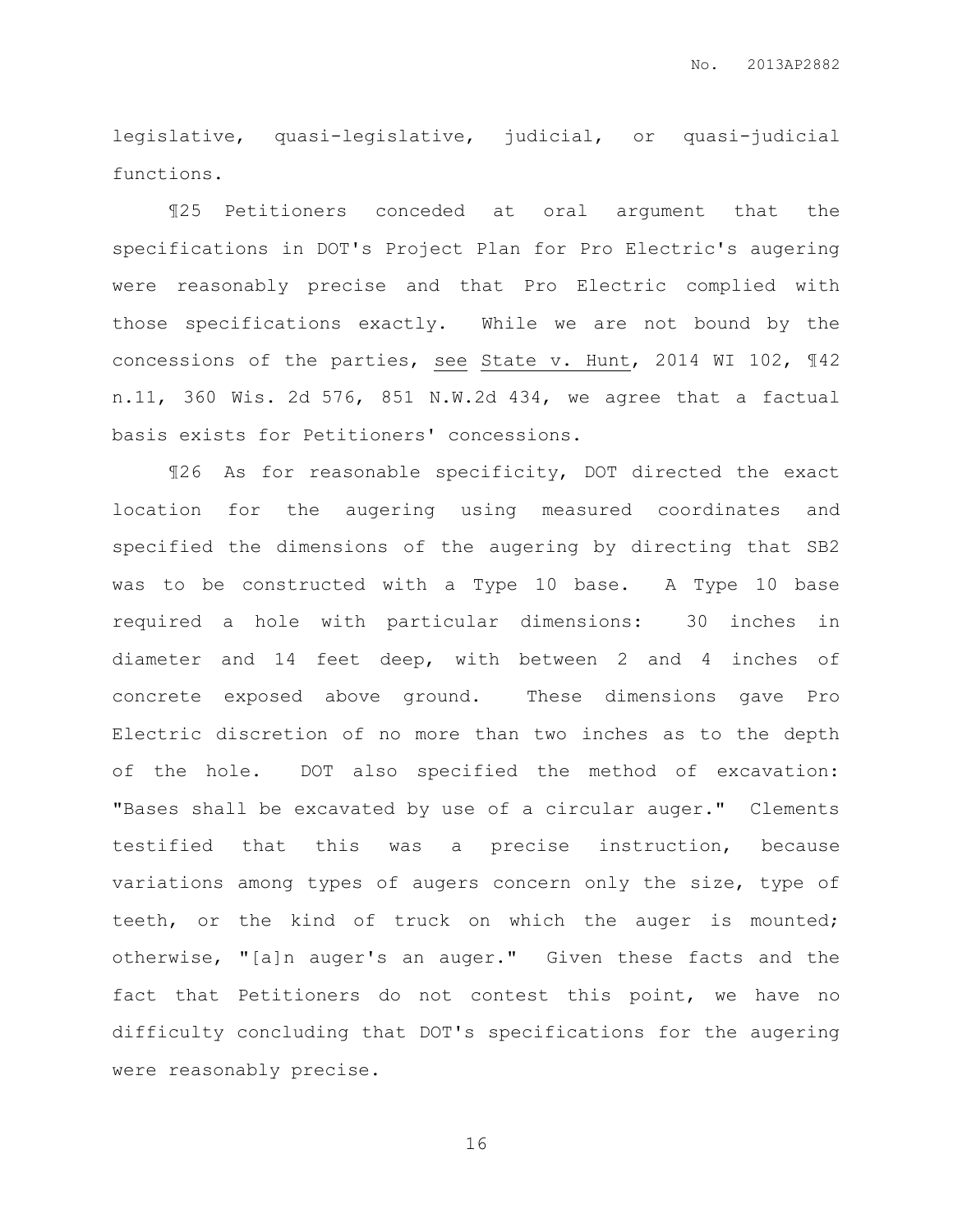¶27 Petitioners have also conceded that, when Pro Electric augered the hole for the concrete base for SB2, Pro Electric followed DOT's reasonably precise specifications as to the location and dimensions of the hole and the method of augering. Although Keller, the DOT-retained engineer, had authority to change the location of SB2, Pro Electric did not. As the circuit court concluded, Pro Electric "did what they were told to do by the DOT. In my opinion, there is no genuine issue of material fact as it relates to that." We agree, and we therefore conclude that Pro Electric complied with DOT's reasonably precise specifications as to the specific augering activities that severed the sewer lateral.

¶28 Finally, DOT adopted the specifications for Pro Electric's augering in the exercise of its legislative or quasilegislative functions. The project at issue was governed by the DOT Project Plan, which was prepared at DOT's direction and approved by DOT prior to the start of the project. By providing the final approval to the entire Project Plan, DOT thereby made all the relevant decisions about which traffic signals to replace, where to put them, and even the precise size of concrete bases to use.

¶29 In Allstate, we concluded that "the decisions of the [governmental entity] in planning and designing the system in question, including the placement of the manhole, were legislative acts performed in response to its authority to plan and construct sewer systems . . . . " Allstate, 80 Wis. 2d at 15-16 (footnote omitted). Similarly, in choosing to approve the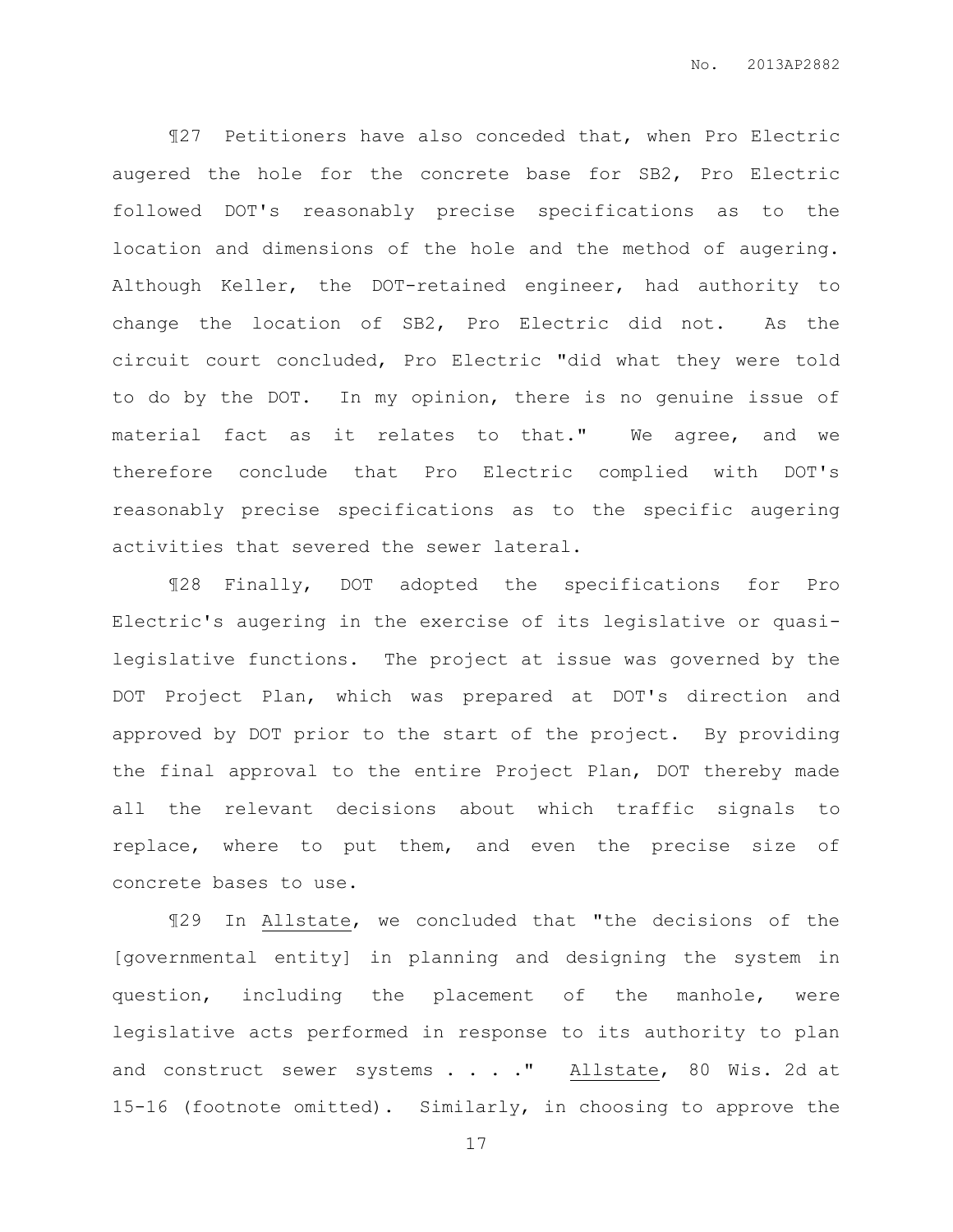Project Plan in this case, DOT was exercising its legislatively delegated authority to "direct, undertake and expend state and federal aid for planning, promotion and protection activities in the areas of highways, motor vehicles, [and] traffic law enforcement . . . . " Wis. Stat. § 85.02(1). The placement of a traffic signal in a highway project is akin to the placement of a manhole in a sewer system, and "[i]t is not for the court to be judge or jury to 'second guess' [governmental entities] in these determinations nor to find they are liable for negligence." Allstate, 80 Wis. 2d at 16. $^{15}$ 

¶30 In light of the foregoing, we agree with the circuit court and court of appeals and hold that Pro Electric severed the sewer lateral as an agent implementing a legislative or quasi-legislative DOT design decision. DOT——not Pro Electric— made the decision to auger that particular hole in that particular place, and all of the evidence suggests that Pro

 $\overline{a}$ 

<sup>15</sup> Petitioners argue that "DOT's directive was not the injury-causing act; the injury-causing act was Pro Electric's negligent severing of the sewer lateral through its performance of construction work." However, Petitioners have failed to demonstrate a meaningful distinction between the two in this case. Petitioners concede that the DOT designs directed Pro Electric to excavate using a circular auger to a precise depth in a precise location, and neither side disputes the fact that this is the conduct that severed the sewer lateral. In this situation, immunity depends not on the character of the contractor's acts but "upon the immunity of the governmental act or decision that the agent was implementing when it caused an injury." Showers, 350 Wis. 2d 509, ¶35 (emphasis added). Therefore, our focus is properly on DOT's decision to adopt the specifications that caused Pro Electric to sever the sewer lateral.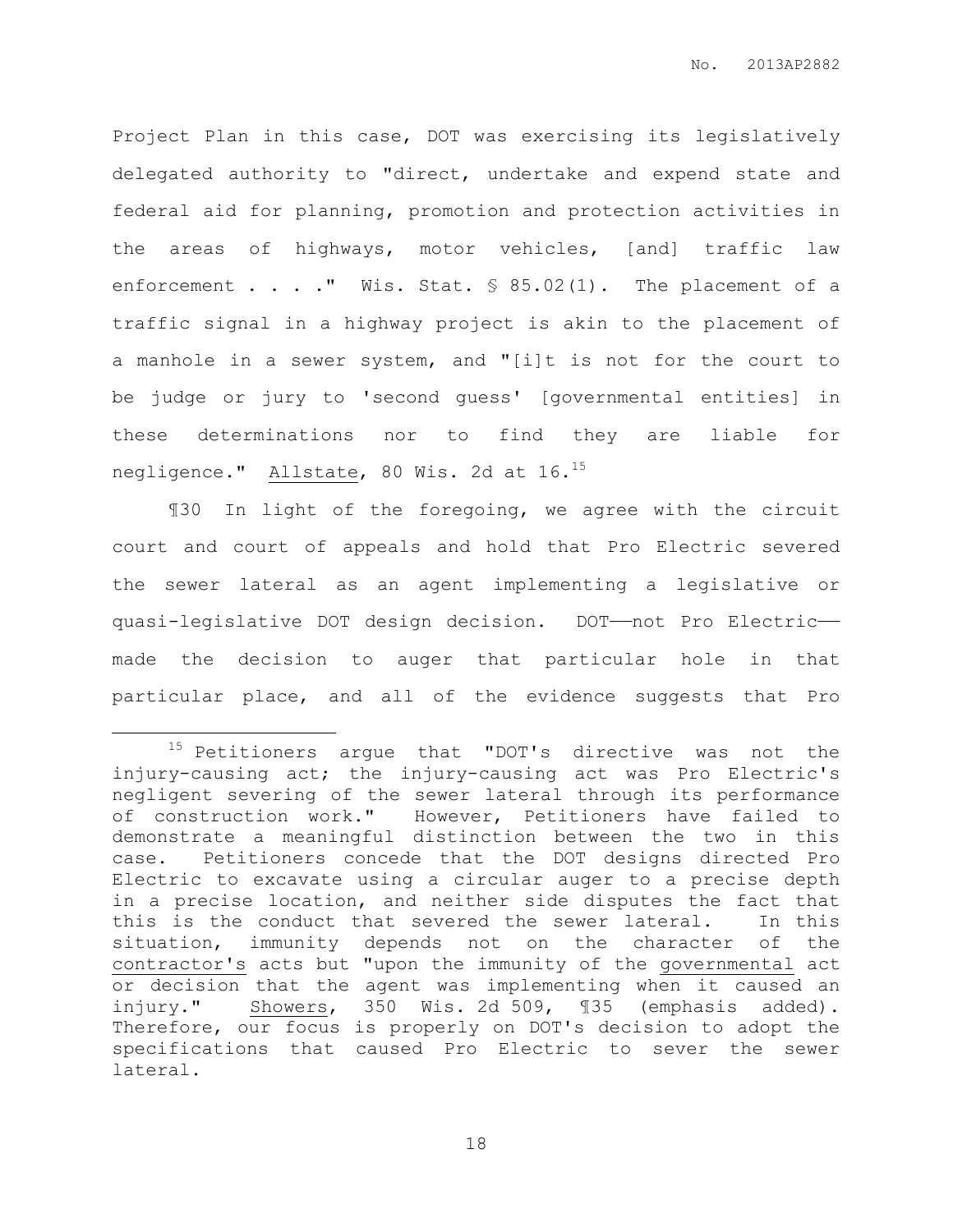Electric severed the sewer lateral not because of the manner in which Pro Electric chose to do the augering, but simply because the Project Plan directed Pro Electric as to exactly where and how to auger.

2. Pro Electric Is Not Immune From Liability For Backfilling the Excavation Without Inspecting the Sewer Lateral

¶31 Petitioners' second allegation is that Pro Electric negligently backfilled its excavation without inspecting the sewer lateral for damage and allowing repairs to be made, despite having a statutory duty to do so. Petitioners argue that, pursuant to Wis. Stat. § 182.0175(2)(am), Pro Electric had an "independent statutory duty to inspect its excavation, to ascertain if the sewer lateral had been or may have been severed or damaged, and to refrain from backfilling its excavation until an inspection was conducted and all necessary repairs were completed."

¶32 Petitioners make two arguments as to why Pro Electric may not enjoy immunity from liability for this allegation. First, Petitioners argue that Pro Electric was not acting as DOT's agent in regard to its compliance with Wis. Stat. § 182.0175(2)(am) and instead was "solely responsible for the means and methods of inspecting its excavation, ascertaining if there was any damage, and refraining from backfilling until all necessary repairs were completed." Second, Petitioners argue that the duties imposed by § 182.0175(2)(am) do not implicate legislative, quasi-legislative, judicial, or quasi-judicial functions under our case law.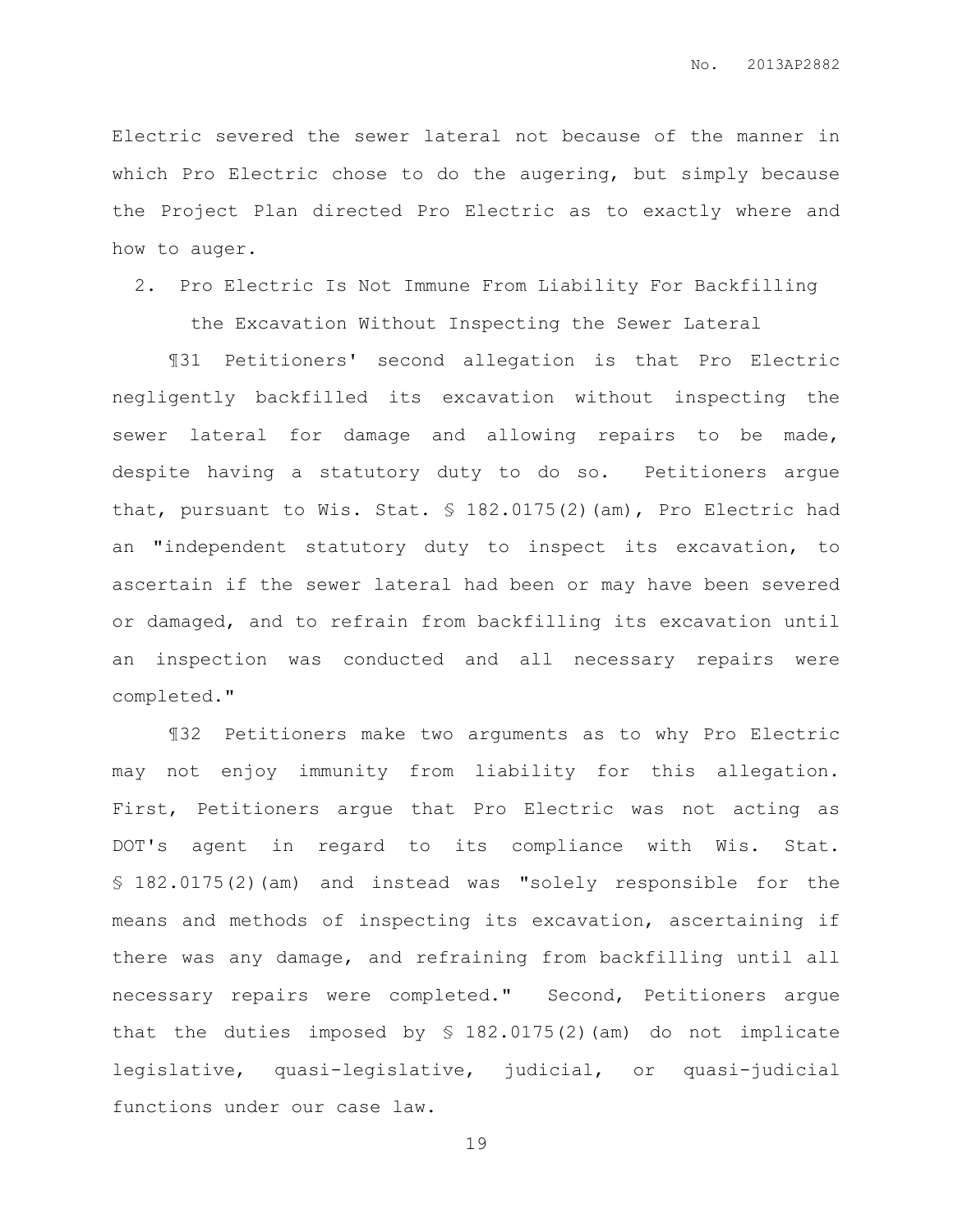¶33 Pro Electric does not rebut these arguments. The DOT Highway Work Proposal assigned responsibility to Pro Electric to "[c]oordinate construction activities with a call to Digger's Hotline or a direct call to the utilities that have facilities in the area as required per statutes" and to "[u]se caution to ensure the integrity of underground facilities." The Project Plan did not provide reasonably precise specifications for how to fulfill these responsibilities, and there would have been ample room for Pro Electric's discretion if, for instance, it had discovered a damaged sewer lateral during excavation. A "contractor may not possess such control over the alleged injury-causing action and still be considered an agent for purposes of governmental contractor immunity under Wis. Stat. § 893.80(4)." Showers, 350 Wis. 2d 509, ¶51.

¶34 Therefore, Pro Electric was not acting as DOT's agent in this regard, and immunity would not shield Pro Electric from liability. Given this conclusion, there is no need to proceed to the next step in the analysis and determine whether the duties imposed by Wis. Stat. § 182.0175(2)(am) implicate legislative, quasi-legislative, judicial, or quasi-judicial functions. We therefore do not decide that question.

¶35 For these reasons, Pro Electric does not enjoy governmental immunity for a failure to inspect the excavation to look for the severed sewer lateral and to refrain from backfilling until repairs were made. But our discussion does not end here. Rather, we must now apply the traditional summary judgment standards to the facts of the case.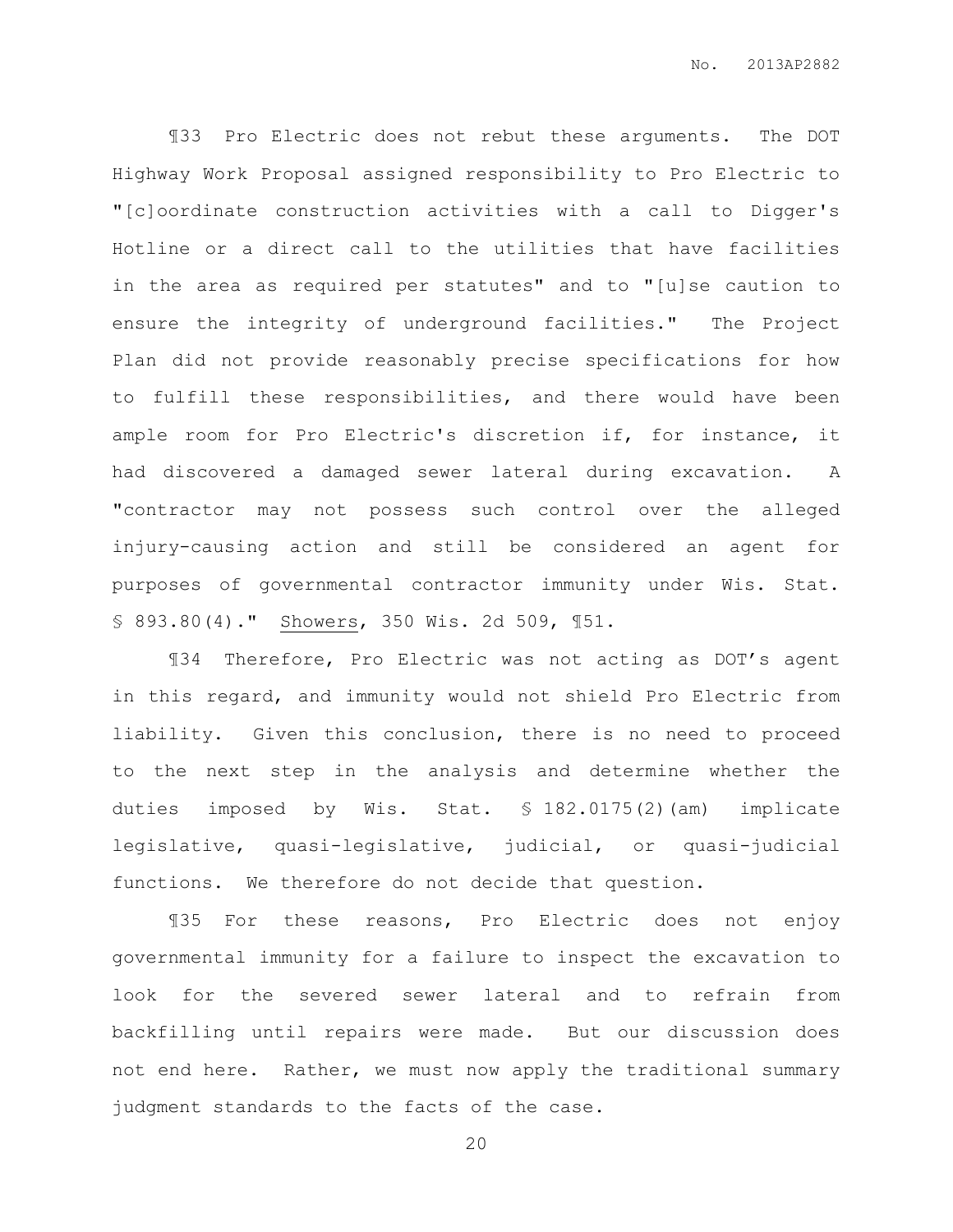#### D. Summary Judgment

¶36 Summary judgment is appropriate if "the pleadings, depositions, answers to interrogatories, and admissions on file, together with the affidavits, if any, show that there is no genuine issue as to any material fact and that the moving party is entitled to a judgment as a matter of law." Wis. Stat. § 802.08(2). "[A]ny doubts as to the existence of a genuine issue of material fact are resolved against the moving party. However, evidentiary facts set forth in the affidavits or other proof are taken as true by a court if not contradicted by opposing affidavits or other proof." L.L.N. v. Clauder, 209 Wis. 2d 674, 684, 563 N.W.2d 434 (1997) (citations omitted).

¶37 In order for Petitioners to have a viable common-law negligence claim against Pro Electric for backfilling the excavation without inspecting the sewer lateral for damage and allowing repairs to be made, Petitioners must

plead facts, which if proved true, would establish the following four elements: (1) the existence of a duty of care on the part of the defendant, (2) a breach of that duty of care, (3) a causal connection between the defendant's breach of the duty of care and the plaintiff's injury, and (4) actual loss or damage resulting from the [breach].

Brandenburg v. Briarwood Forestry Servs., LLC, 2014 WI 37, ¶6, 354 Wis. 2d 413, 847 N.W.2d 395 (quoting Hoida, Inc. v. M&I Midstate Bank, 2006 WI 69, ¶23, 291 Wis. 2d 283, 717 N.W.2d 17).

1. Pro Electric's Duties under Wis. Stat. § 182.0175(2)(am)

¶38 As to the element of duty, generally "every person is subject to a duty to exercise ordinary care in all of his or her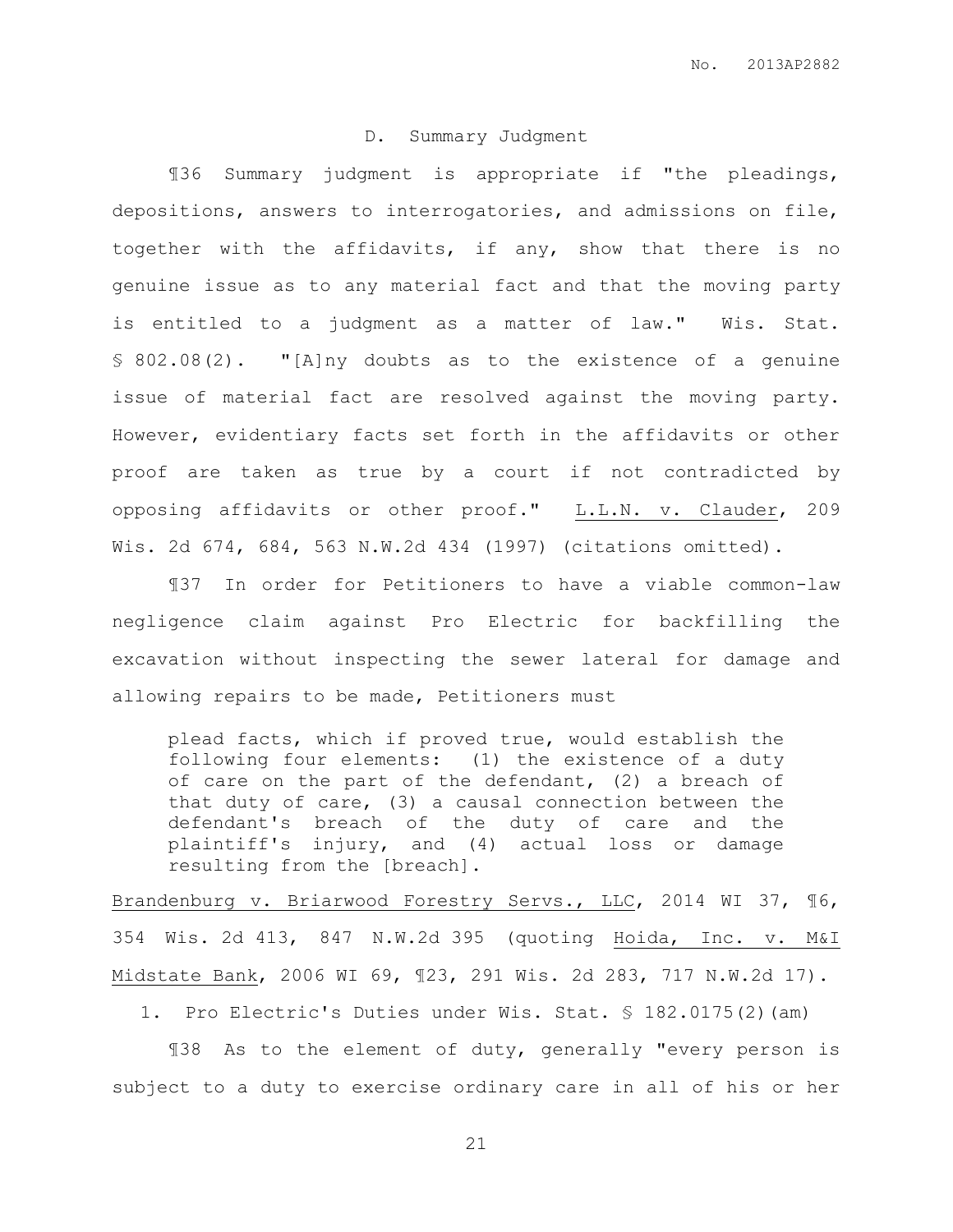activities." Id., ¶7 (quoting Behrendt v. Gulf Underwriters Ins., 2009 WI 71, ¶3, 318 Wis. 2d 622, 768 N.W.2d 568). In this case, we asked the parties to brief the relevance of the Digger's Hotline statute, in particular Wis. Stat. § 182.0175(2), including a discussion of whether the facts in the record demonstrate compliance with the statute. Although the parties disagree as to whether Pro Electric complied with § 182.0175(2)(am), neither has disputed the notion that demonstrating noncompliance with § 182.0175(2)(am) is essential to Petitioners' claim that Pro Electric was negligent in backfilling the excavation without inspecting the sewer lateral for damage and allowing repairs to be made. Pro Electric conceded at oral argument that noncompliance with § 182.0175(2)(am) would support a negligence claim, and Petitioners have not presented any argument as to how the duty of ordinary care in regard to the specifically alleged negligent conduct would differ from the duties imposed by § 182.0175(2)(am).<sup>16</sup> Therefore, we assume for purposes of

 $\overline{a}$ 

 $^{16}$  Petitioners allege in their Second Amended Complaint that "it was obvious to [Pro Electric's] workers at the time that they were drilling through a sewer lateral," and that Pro Electric was therefore negligent when it "proceeded with the installation of the light pole without warning any of the occupants of the building that the sewer lateral was severed nor did they take remedial action to repair or reroute the sewer lateral around the pole." In their briefs before this court, Petitioners characterize these allegations solely in terms of the duties imposed by Wis. Stat.  $\frac{182.0175(2)}{2}$  (am), arguing that Pro Electric had an "independent statutory duty to inspect its excavation, to ascertain if the sewer lateral had been or may have been severed or damaged, and to refrain from backfilling (continued)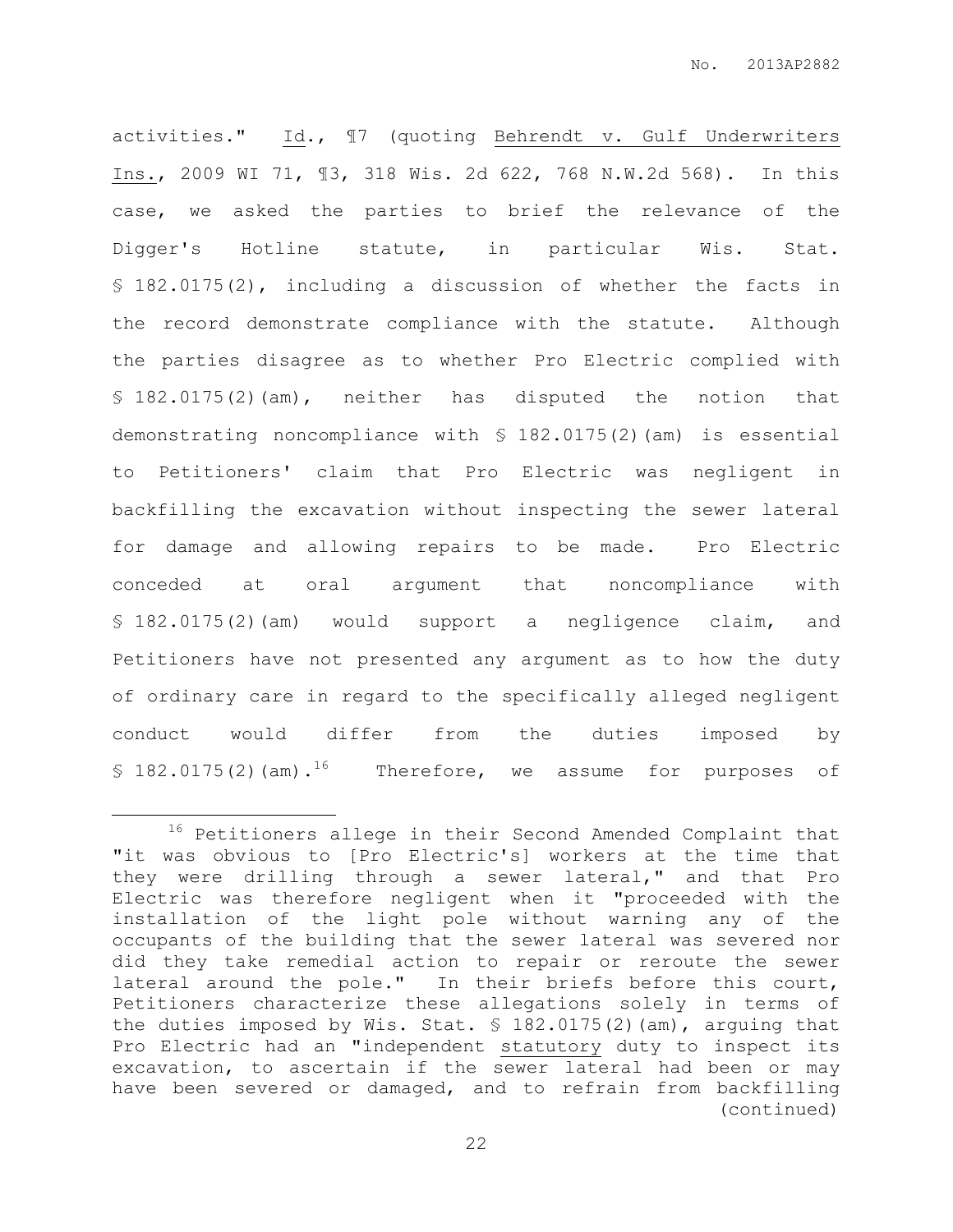deciding this case that Pro Electric's duty of care under the circumstances here is coextensive with the requirements of  $$182.0175(2)(am).$ 

¶39 Subsection (2)(am) is titled "Excavation notice" and begins by providing that an excavator shall "[p]rovide advance notice [to Digger's Hotline] not less than 3 working days before the start of nonemergency excavation." Wis. Stat.  $$182.0175(2)(am)1.$  Subsection (2)(am) also requires that, while excavating, the excavator must maintain minimum clearances around any "marking for an unexposed transmission facility that is marked under sub.  $(2m)$ ," though it may reduce that clearance "[w]hen the underground transmission facility becomes exposed or if the transmission facility is already exposed." § 182.0175(2)(am)3. Additionally, after the excavation is complete, the excavator must, "[b]efore backfilling, inspect all transmission facilities exposed during excavation to ascertain if the transmission facilities have been or may have been struck, damaged, dislocated or disrupted," and shall "[r]efrain from backfilling an excavation until an inspection is conducted and any necessary repairs have been made by the owner of the transmission facility."  $$ 182.0175(2) (am) 6.-6m.$ 

2. There Is No Issue of Material Fact As To Whether Pro Electric Complied With Its Duties Under Wis. Stat.

 $$182.0175(2)(am)$ 

 $\overline{a}$ 

its excavation until an inspection was conducted and all necessary repairs were completed" (emphasis added).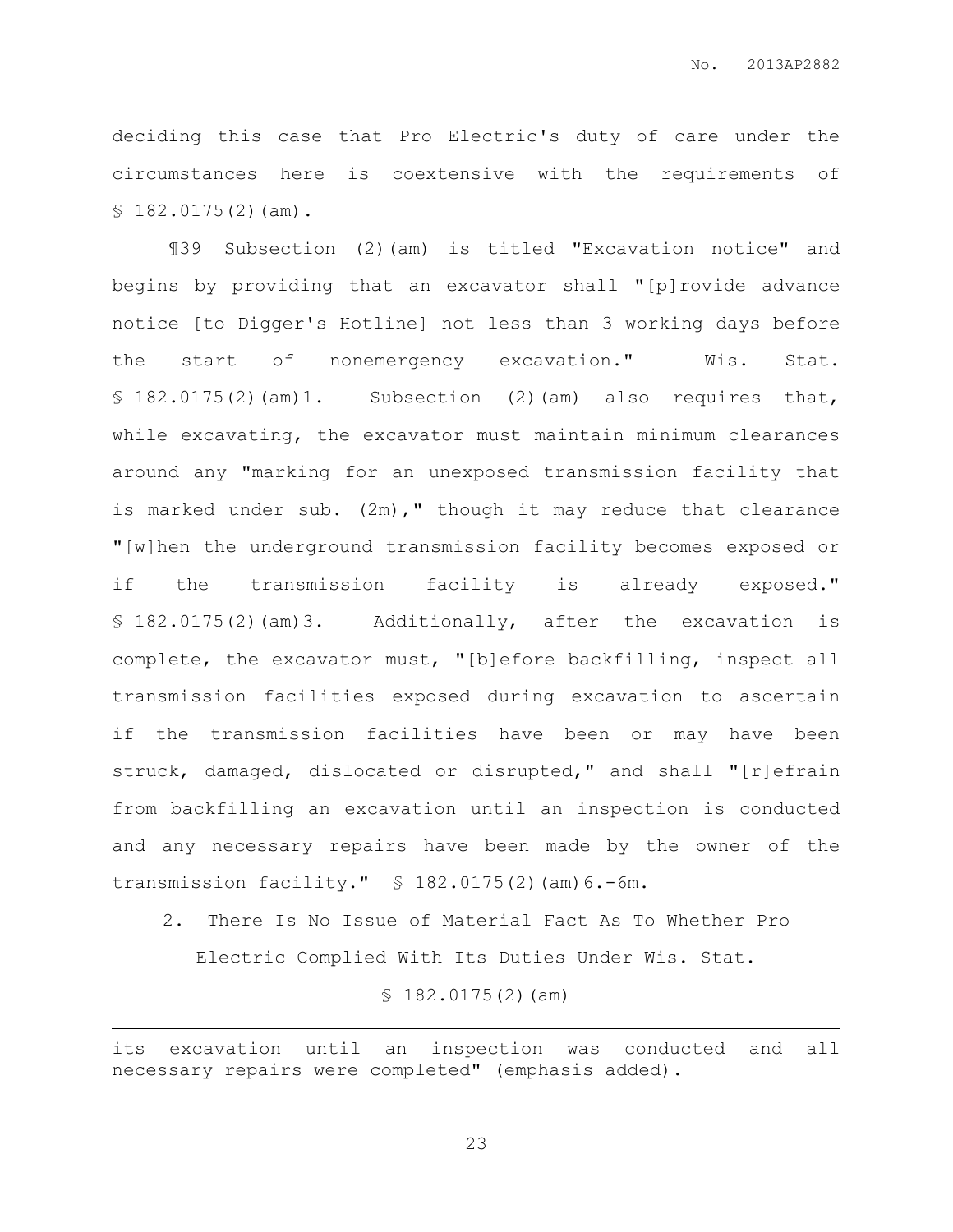¶40 The undisputed facts in the record establish that Pro Electric complied with its duties under Wis. Stat. § 182.0175(2)(am). There is no dispute that Pro Electric contacted Digger's Hotline at least three days before beginning excavation. Nor is there any evidence to indicate the presence of any markings indicating that the sewer lateral was in the way of the excavation. The statutes clearly impose the duty to mark buried transmission facilities——including sewer laterals——on their owners, not on an excavator. § 182.0175(2m)(a)(2). Nothing in the record permits a reasonable inference that the presence of the sewer lateral was anything other than a surprise to all involved.

¶41 Further, there are no facts from which it could be inferred that the sewer lateral was a "transmission facilit[y] exposed during excavation," triggering Pro Electric's duty to inspect it for damage and refrain from backfilling until repairs could be made. Wis. Stat.  $\text{\$ } 182.0175(2)$  (am)  $6.-6$ m. Clements explained in his deposition that augering generally pulverizes and grinds the material together, making it highly unlikely that pieces of a clay pipe would be identifiable in clay soil. He testified that when Pro Electric hit a different sewer lateral on a previous excavation, Pro Electric noticed it because pieces of green PVC material were visible amid the soil that was coming up. But here, both the buried sewer lateral and the surrounding soil consisted of clay-colored material. Furthermore, the hole was relatively narrow, being 14 feet deep while only 30 inches wide. Augering in this situation, Clements stated, generally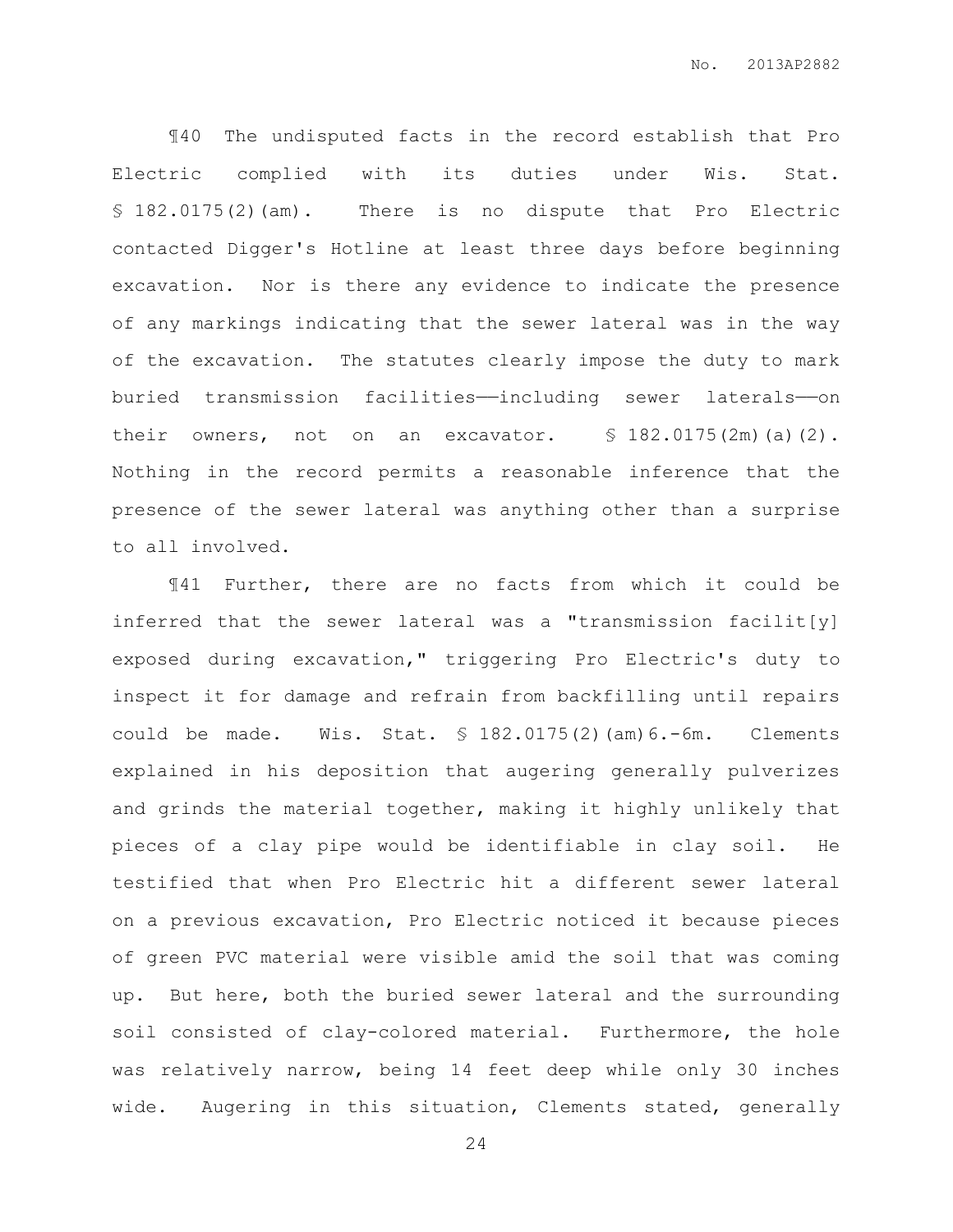"creates a situation where the technician operating the auger has no ability to see into the hole which is being augered." The lateral here could not have been open to view, because of the way that an auger typically "will push everything into any voids in the hole, so as you look in a hole you will not see a pipe or anything because [the hole] gets packed with dirt." Clements further stated that, although Keller was supervising Pro Electric's work and one of Pro Electric's employees was assigned to monitor the auger and periodically clean it with a shovel, no one reported seeing any indication that they had hit a sewer lateral.

¶42 Petitioners do not dispute these facts except to argue that, because Clements was not present at the job site, his deposition cannot "conclusively establish[] that Pro Electric inspected its excavation, ascertained if the sewer lateral had been or may have been severed or damaged, and refrained from backfilling its excavation . . . as required by Wis. Stat. § 182.0175(2)(am)." However, the statute does not require Pro Electric to inspect its excavation; rather, it requires inspection of transmission facilities exposed during the excavation. Wis. Stat.  $\frac{182.0175(2)}{am}$  (am) 6.-6m. The only evidence Petitioners produced in this regard was a photograph taken after the fact, which depicted wider excavations done later to repair the sewer lateral and in no way represented that the sewer lateral would have been exposed to Pro Electric at the time of augering. A party opposing summary judgment "must show, by affidavit or other proof, the existence of disputed material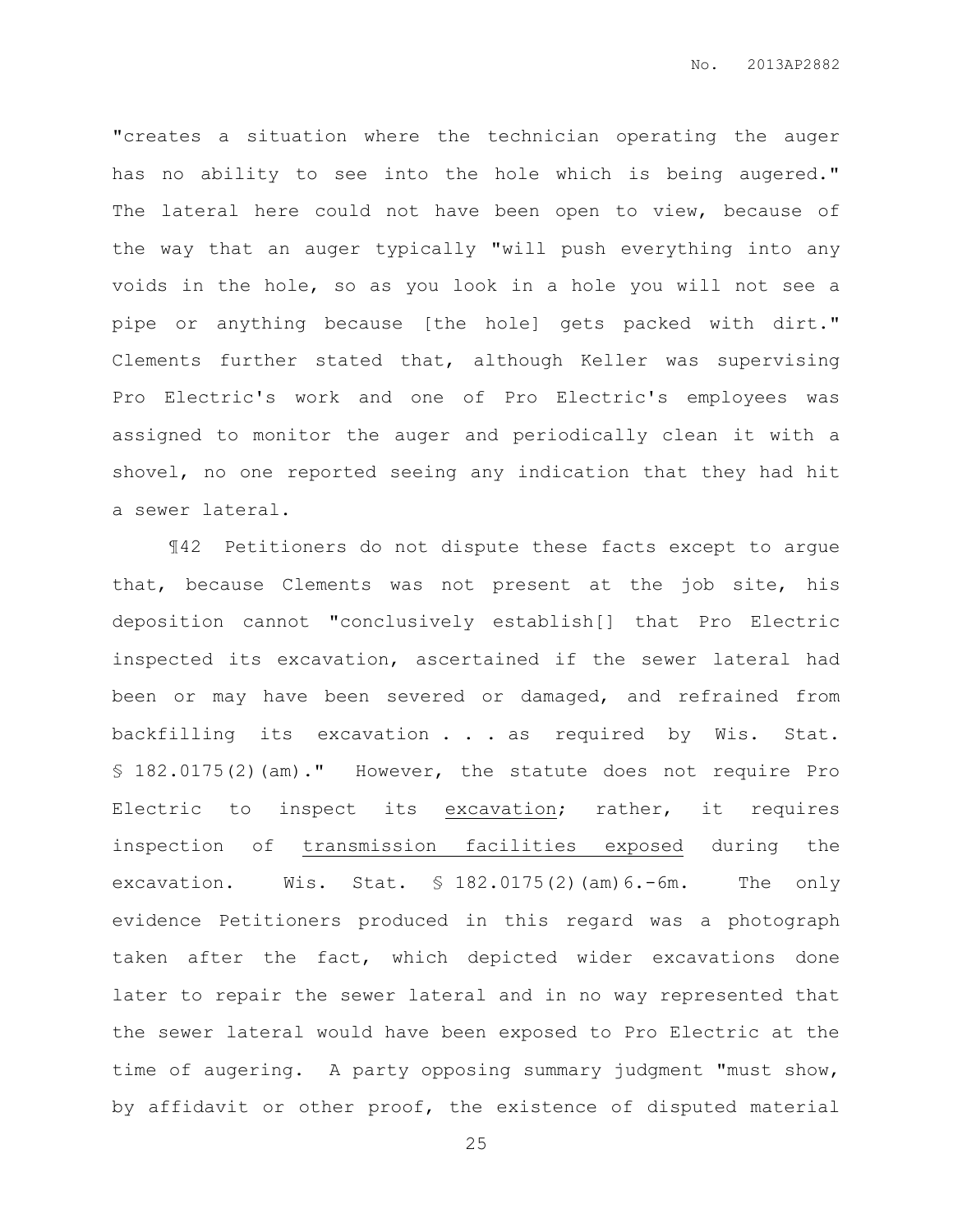facts or undisputed material facts from which reasonable alternative inferences may be drawn that are sufficient to entitle the opposing party to a trial." Clauder, 209 Wis. 2d at 683. Petitioners have not met this burden, because the undisputed material facts they have presented do not support a reasonable inference that Pro Electric violated  $$182.0175(2)(am).$ 

¶43 Therefore, we hold that Petitioner has not identified any material fact supporting a reasonable inference that Pro Electric failed to comply with its duties under Wis. Stat. § 182.0175(2)(am). Pro Electric did what it was required to do under the statute, and based on the record before us, Petitioners' attempts to suggest that the sewer lateral was exposed to Pro Electric during the excavation amount to mere speculation. Pro Electric is therefore entitled to summary judgment.

#### V. CONCLUSION

¶44 We hold that Pro Electric is immune from liability for Petitioners' allegations that it was negligent in severing the sewer lateral, and we hold that Pro Electric is entitled to summary judgment on Petitioners' allegation that it was negligent in backfilling the excavation without inspecting the sewer lateral for damage and allowing repairs to be made pursuant to Wis. Stat. § 182.0175(2)(am).

¶45 Pro Electric is immune from liability for severing the sewer lateral, because it acted in accordance with reasonably precise design specifications adopted by a governmental entity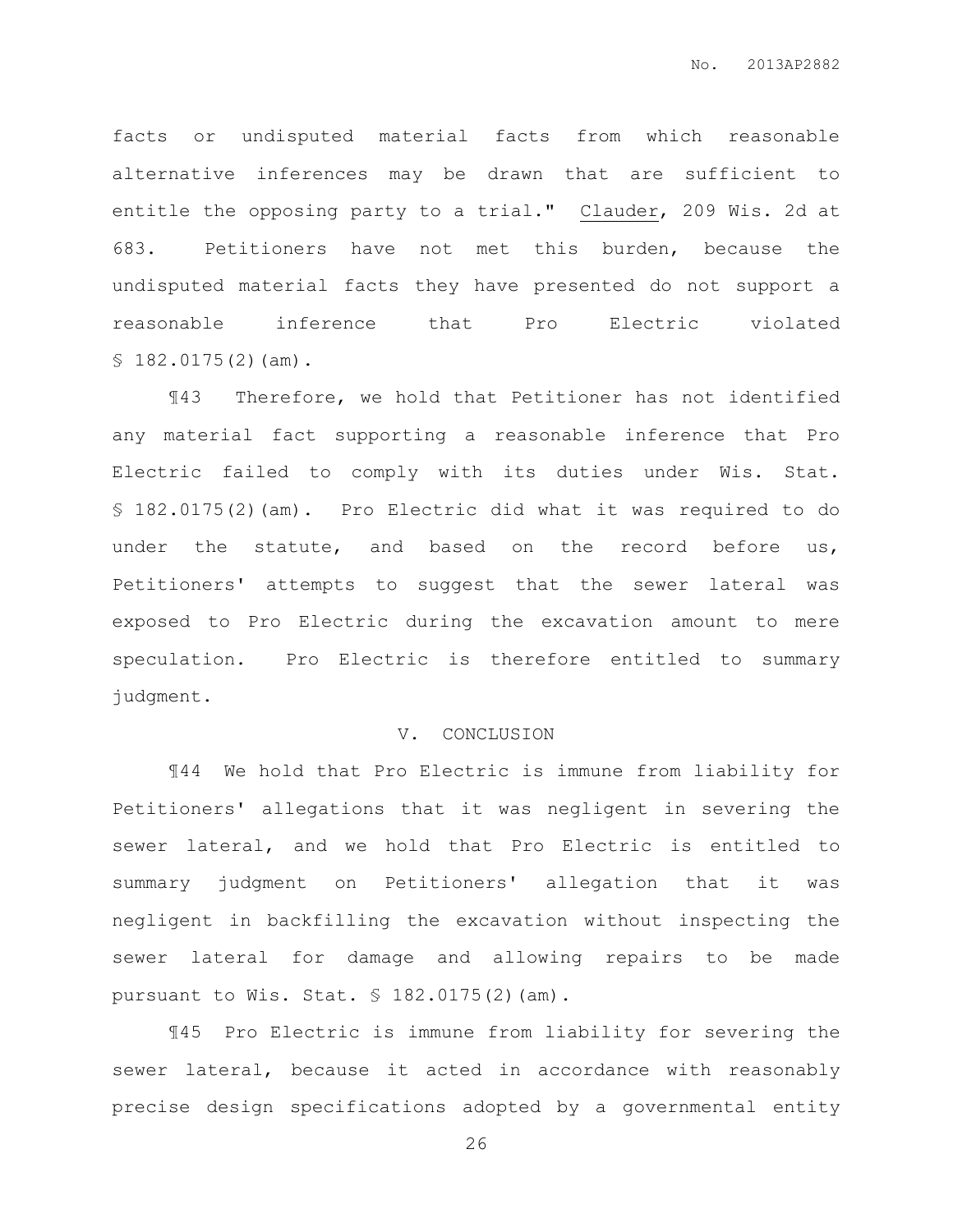in the exercise of its legislative, quasi-legislative, judicial, or quasi-judicial functions. At the same time, Pro Electric is not immune from liability for backfilling without inspecting the sewer lateral pursuant to Wis. Stat. § 182.0175(2)(am), because DOT did not provide Pro Electric with precise specifications for inspecting damaged utilities before backfilling pursuant to § 182.0175(2)(am), so Pro Electric was not DOT's agent with regard to these duties. Ultimately, however we affirm the circuit court's grant of summary judgment on the factual record before us. We do so because the undisputed material facts do not support a reasonable inference that Pro Electric failed to comply with its duties in § 182.0175(2)(am). For these reasons, we affirm the decision of the court of appeals.

*By the Court.*—The decision of the court of appeals is affirmed.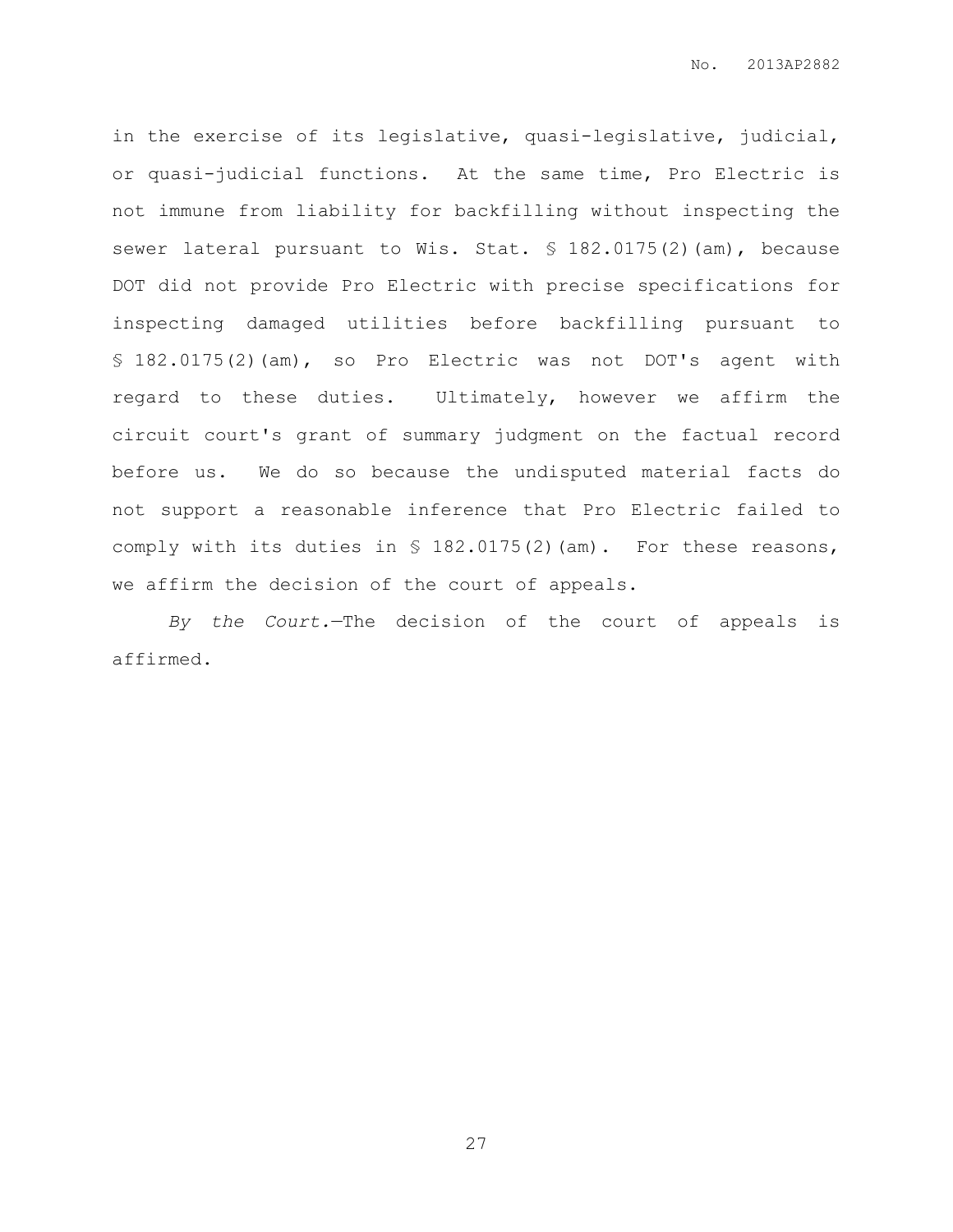¶46 SHIRLEY S. ABRAHAMSON, J. *(concurring).* I agree that the decision of the court of appeals should be affirmed. I would affirm the decision, however, by dismissing the petition for review as having been improvidently granted.

¶47 The court should dismiss the petition as improvidently granted because, as the majority opinion explains at length, the two issues the parties raised were decided by the court of appeals consistently with Showers Appraisals, LLC v. Musson Bros., Inc., 2013 WI 79, 350 Wis. 2d 509, 835 N.W.2d 226, and Estate of Lyons v. CNA Insurance Companies, 207 Wis. 2d 446, 558 N.W.2d 658 (Ct. App. 1996).<sup>1</sup> The majority opinion should not be read as deviating from Showers and Lyons or changing our governmental contractor immunity law in any way.

¶48 A third issue was directed to the parties in the court's order granting the petition for review. The parties were directed to address whether the Diggers Hotline statute, Wis. Stat. § 182.0175(2), creates a ministerial duty, and to discuss the relevance of the statute to the case, whether the facts in the record demonstrate compliance with the statute, and if so, how. Justices Ann Walsh Bradley and Annette K. Ziegler concurred in this order, expressing their concern that this

 $\overline{a}$ 

 $1$  The parties raised two issues for this court to address:

Was Pro Electric Contractors acting as a governmental agent as that term is used in Wis. Stat. § 893.80(4)?

Was the alleged injurious conduct caused by the implementation of a government decision for which immunity is available under Wis. Stat. § 893.80(4)?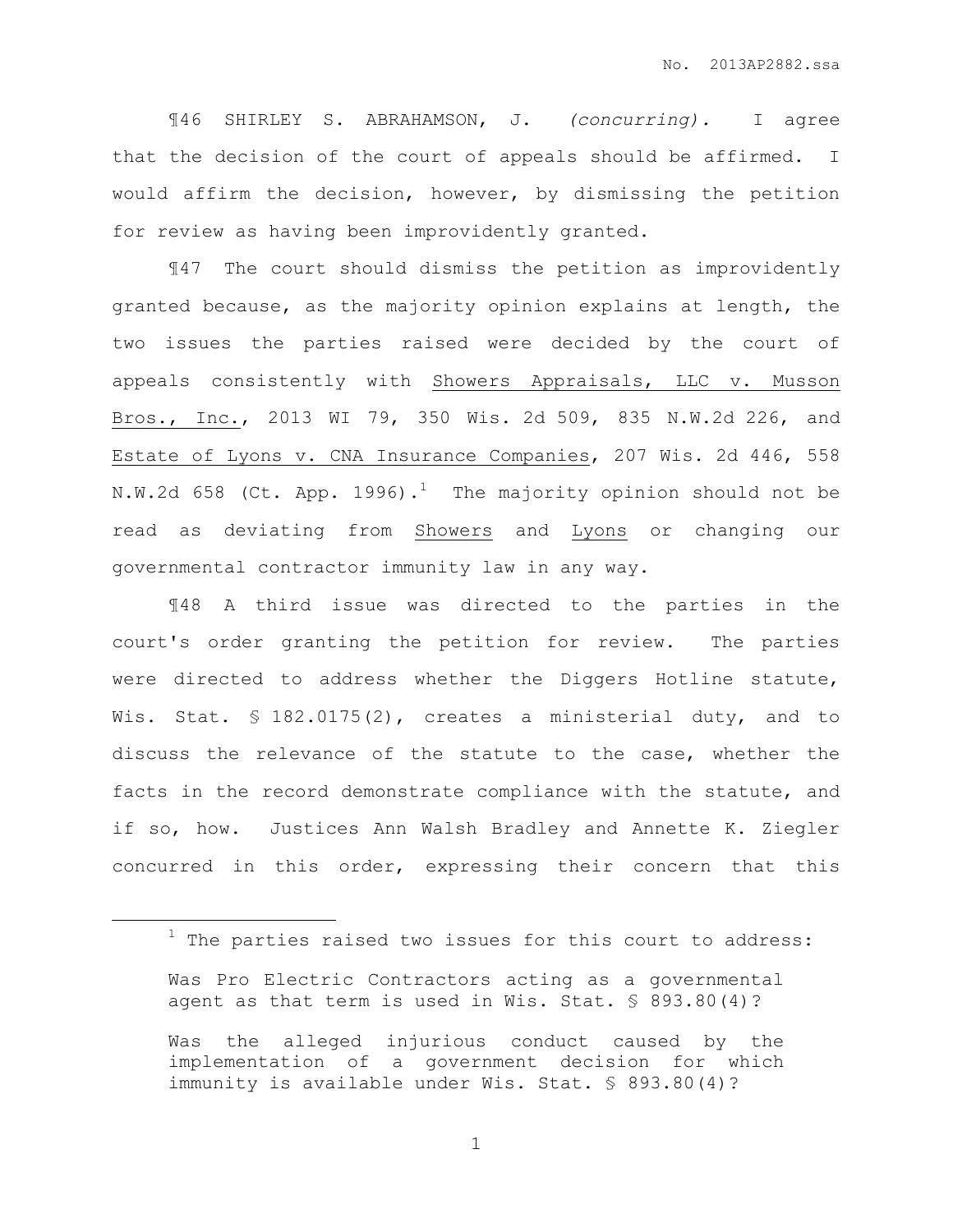third issue "could place this court in the role of fact-finder." Their concern proved prescient.

¶49 With regard to this third issue, the majority opinion recites and applies well-established principles of summary judgment law, and then declares that no issue of material fact exists regarding whether Pro Electric complied with its duties under Wis. Stat. § 182.0175(2).

¶50 My final comment on dismissal regards issues that members of the court have raised previously in government immunity cases, but that are not raised or answered by the parties or the court in the instant case: Should the court revisit the interpretation of Wis. Stat. § 893.80? Revisit Wisconsin case law defining legislative, quasi-legislative, judicial, and quasi-judicial functions? And revisit Holytz v. City of Milwaukee, 17 Wis. 2d 26, 115 N.W.2d 618 (1962)?<sup>2</sup> These issues are not before the court and should not be decided in the instant case. We should not bypass the adversary process.<sup>3</sup>

 $\overline{a}$ 

 $2$  See Bostco LLC v. Milwaukee Metro. Sewage Dist., 2013 WI 78, ¶¶131-138, 350 Wis. 2d 554, 835 N.W.2d 160 (Abrahamson, C.J., dissenting); Nicholas J. Bullard, Comment, Pushing the Reset Button on Wisconsin's Governmental Immunity Doctrine, 2014 Wis. L. Rev. 801.

 $3$  "As various members of this court have said, we should not 'reach out and decide issues' that were not presented to the court by the parties." Dairyland Greyhound Park, Inc., v. Doyle, 2006 WI 107, ¶335, 295 Wis. 2d 1, 719 N.W.2d 408 (Roggensack, J., concurring in part and dissenting in part) (quoting Town of Beloit v. Cty. of Rock, 2003 WI 8, ¶72, 259 Wis. 2d 37, 657 N.W.2d 344 (Abrahamson, C.J., dissenting)). See also State v. Thompson, 2012 WI 90, ¶¶9, 57, 342 Wis. 2d 674, 680, 695, 818 N.W.2d 904 (declaring that the court should not decide issues that are not briefed).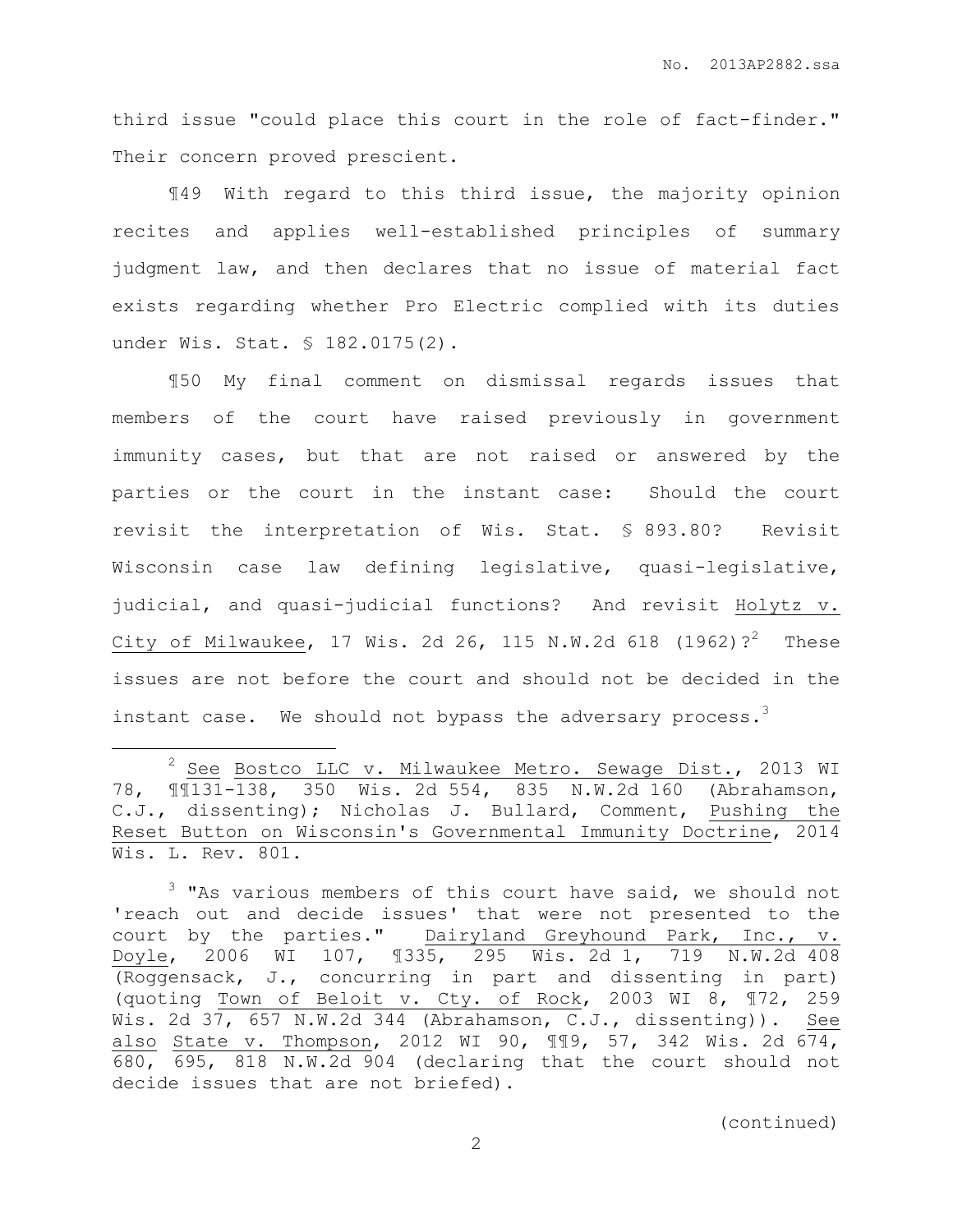¶51 Because the majority opinion does not in any way develop the law of the state, which is the function of this  $court, 4$  the petition for review should be dismissed as improvidently granted.

 $\overline{a}$ 

The United States Supreme Court has often explained the fundamental importance of the adversarial presentation of issues. See, e.g., Penson v. Ohio, 488 U.S. 75, 84 (1988); Polk Cty. v. Dodson, 454 U.S. 312, 318 (1981); Mackey v. Montrym, 443 U.S. 1, 13 (1979).

 $4$  Wis. Stat. § (Rule) 809.62(1r); State v. Moeck, 2005 WI 57, ¶94, 280 Wis. 2d 277, 314, 695 N.W.2d 783, 802 (Prosser, J., dissenting) ("The [Wisconsin] supreme court is a law-defining, law-developing court.") (citing Cook v. Cook, 208 Wis. 2d 166, 189, 560 N.W.2d 246 (1997)).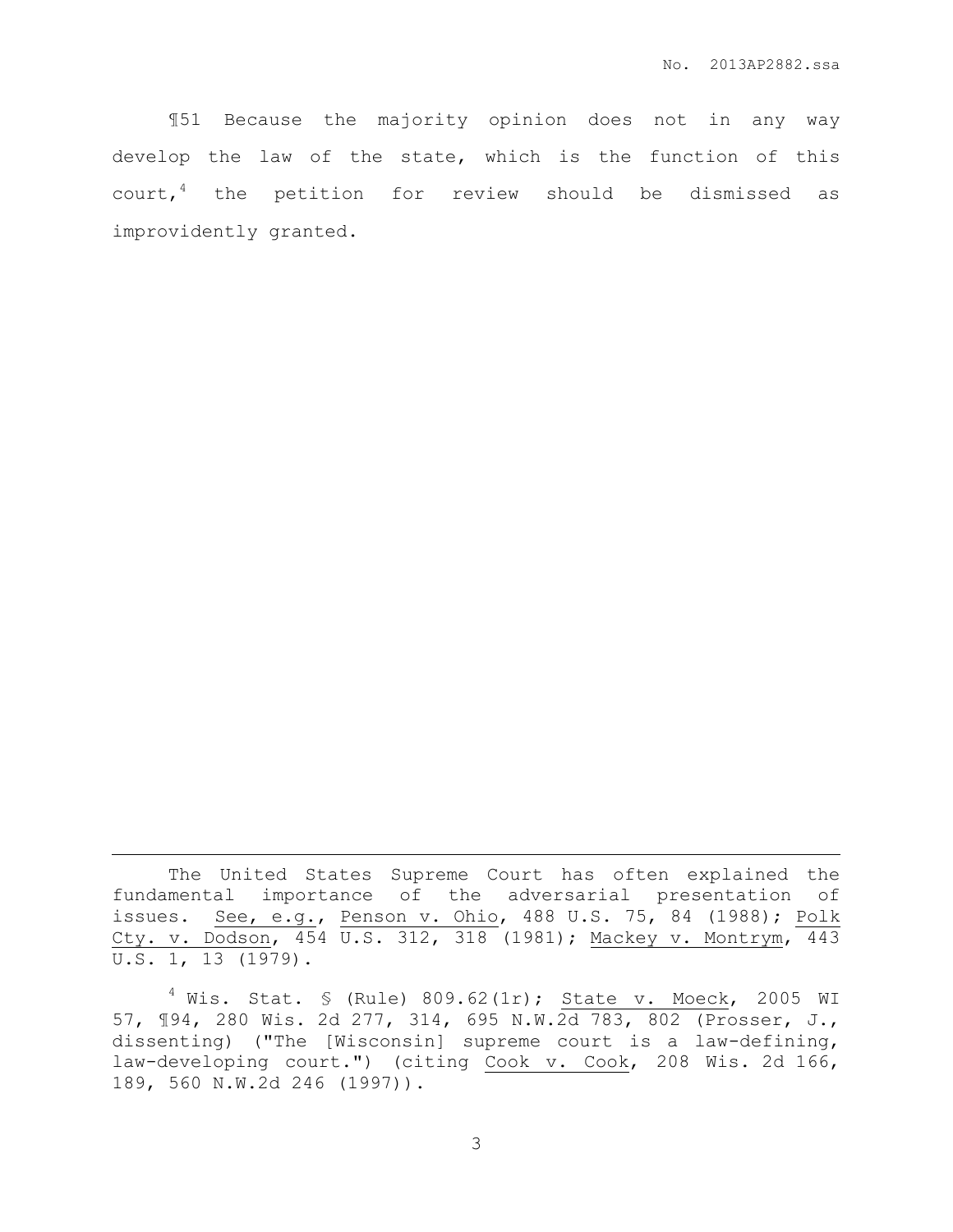¶52 REBECCA GRASSL BRADLEY, J. *(dissenting).* When this court abrogated the common law doctrine of sweeping governmental immunity in Holytz v. City of Milwaukee, 17 Wis. 2d 26, 115 N.W.2d 618 (1962), it lamented that "[t]he rules surrounding municipal tort immunity have resulted in . . . highly artificial judicial distinctions." Id. at 32. More than a half century later, "artificial judicial distinctions" once again pervade our governmental immunity cases, and the majority overlooks an opportunity to fix this creeping error. Although the legislature grants immunity to certain governmental entities and their agents only "for acts done in the exercise of legislative, quasi-legislative, judicial, or quasi-judicial functions," Wis. Stat. § 893.80(4) (2015-16),<sup>1</sup> the majority opinion leaves in place a judicial distortion of this statutory language that instead ties immunity to a "discretionary" versus "ministerial duty" test invented by the judiciary. The court supplants the legislature's textually limited immunity in favor of an expansive interpretation of a doctrine long ago abolished but nevertheless repeatedly resurrected by this court's problematic case law. Because the majority opinion perpetuates a nontextual interpretation of § 893.80(4), I respectfully dissent. Further, because a genuine issue of material fact exists as to whether Pro Electric inspected the hole before filling it, I would reverse the court of appeals' decision and remand for further proceedings.

 $\overline{a}$ 

 $1$  All subsequent references to the Wisconsin Statutes are to the 2015-16 version unless otherwise indicated.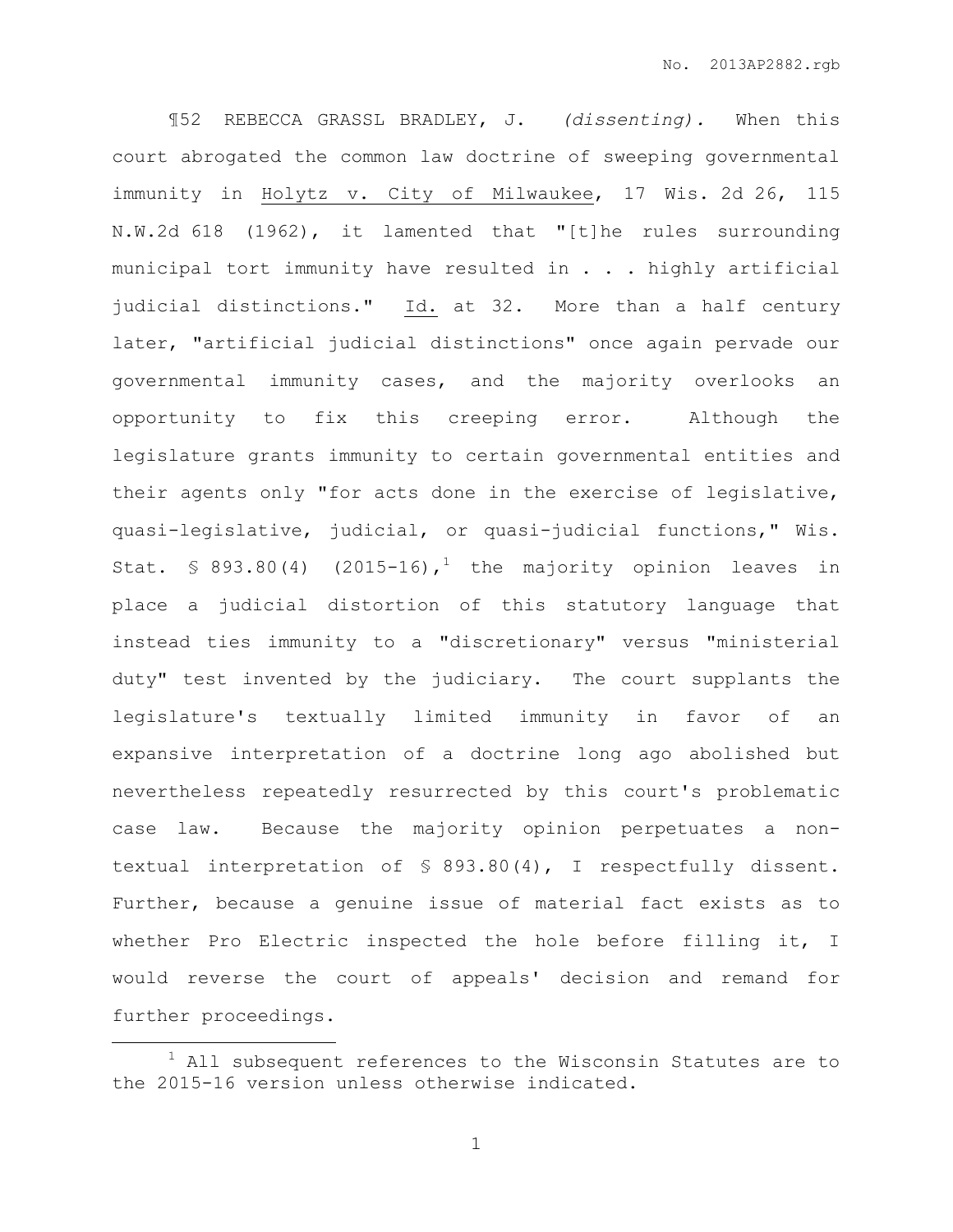I

¶53 The Holytz court unsparingly criticized governmental immunity, explaining that the doctrine's "origin seems to be found in the ancient and fallacious notion that the king can do no wrong." 17 Wis. 2d at 33 (internal quotation mark omitted) (quoting Britten v. City of Eau Claire, 260 Wis. 382, 386, 51 N.W.2d 30 (1952)). For decades before Holytz, multiple courts and scholars foreshadowed the Holytz court's critique. Almost a century ago, Justice Wanamaker of the Ohio Supreme Court observed that governmental immunity "has been shot to death on so many different battlefields that it would seem utter folly now to resurrect it." Fowler v. City of Cleveland, 126 N.E. 72, 77 (Ohio 1919) (Wanamaker, J., concurring). More than 70 years ago, the New Mexico Supreme Court exclaimed:

It is almost incredible that in this modern age of comparative sociological enlightenment, and in a republic, the medieval absolutism supposed to be implicit in the maxim, "the King can do no wrong", should exempt the various branches of the government from liability for their torts, and that the entire burden of damage resulting from the wrongful acts of the government should be imposed upon the single individual who suffers the injury, rather than distributed among the entire community constituting the government, where it could be borne without hardship upon any individual, and where it justly belongs.

Barker v. City of Santa Fe, 1943-NMSC-012, ¶11, 136 P.2d 480 (internal quotation mark omitted) (quoting Annotation, 75 A.L.R. 1196 (1931)). Later, the Florida Supreme Court determined: "[T]he time has arrived to declare this doctrine [anachronistic] not only to our system of justice but to our traditional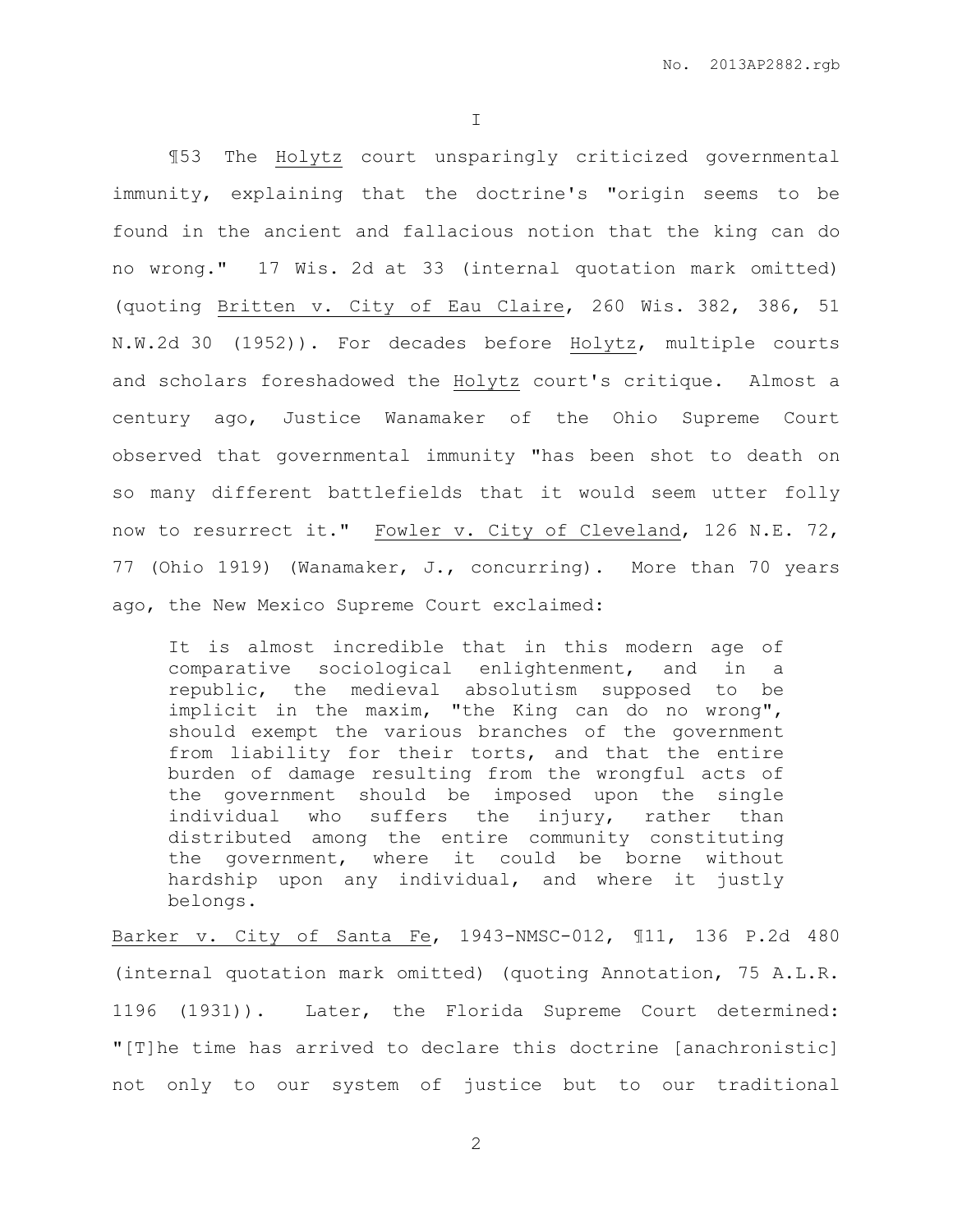concepts of democratic government." Hargrove v. Town of Cocoa Beach, 96 So. 2d 130, 132 (Fla. 1957). Joining other courts in retracting an antiquated common law doctrine, this court unequivocally held, "[H]enceforward, so far as governmental responsibility for torts is concerned, the rule is liabilitythe exception is immunity." Holytz, 17 Wis. 2d at 39.

¶54 Mindful of its role under Wisconsin's constitutional structure, this court acknowledged that, "[i]f the legislature deems it better public policy, it is, of course, free to reinstate immunity." Id. at 40. This court also explained the scope of its abrogation: "Our decision does not broaden the government's obligation so as to make it responsible for all harms to others; it is only as to those harms which are torts that governmental bodies are to be liable by reason of this decision." Id. at 39-40 (emphasis added). Specifically, this court added that its decision should not "be interpreted as imposing liability on a governmental body in the exercise of its legislative or judicial or quasi-legislative or quasi-judicial functions." Id. at 40 (citing Hargrove, 96 So. 2d at 133).

¶55 A year later, the legislature responded by enacting an exception to liability echoing the language in Holytz, granting immunity only "for acts done in the exercise of legislative, quasi-legislative, judicial or quasi-judicial functions." Laws of 1963, ch. 198, § 331.43(3). As amended, the current statutory language remains substantially similar:

No suit may be brought against any volunteer fire company organized under ch. 213, political corporation, governmental subdivision or any agency thereof for the intentional torts of its officers,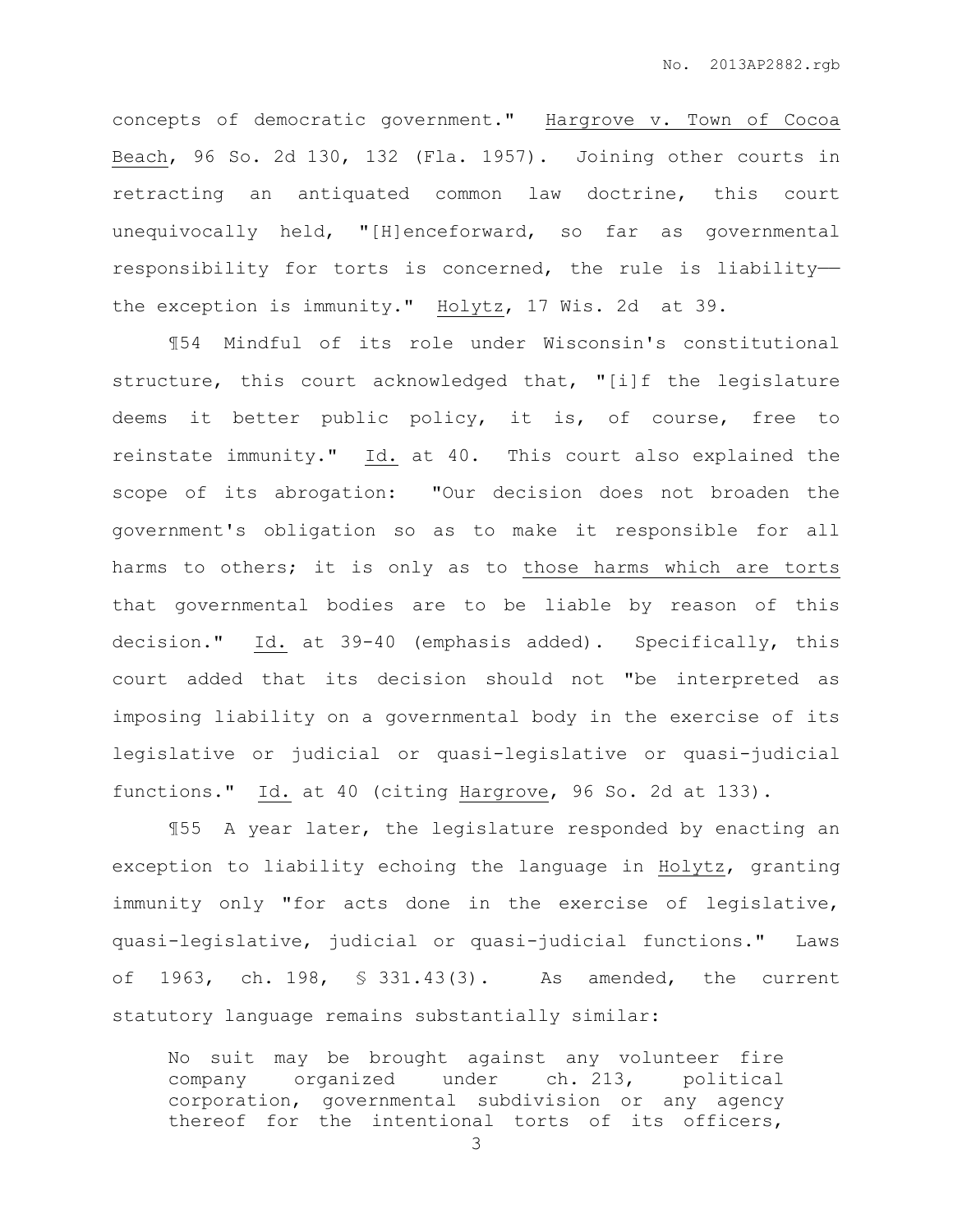officials, agents or employees nor may any suit be brought against such corporation, subdivision or agency or volunteer fire company or against its officers, officials, agents or employees for acts done in the exercise of legislative, quasi-legislative, judicial or quasi-judicial functions.

Wis. Stat. § 893.80(4) (emphasis added).

 $\overline{a}$ 

¶56 Over time, however, this court's decisions in governmental immunity cases have enlarged the limited exception to liability first articulated in Holytz and, importantly, later adopted by the legislature. Recently, the court described the current state of Wisconsin law:

The court has interpreted the words "legislative, quasi-legislative, judicial or quasi-judicial functions" in Wis. Stat. § 893.80(4) to be synonymous with the word "discretionary." If an act is discretionary, then governmental immunity provided by Wis. Stat. § 893.80(4) applies. There is no immunity, however, for liability associated with "the performance of ministerial duties imposed by law."

Legue v. City of Racine, 2014 WI 92, ¶42, 357 Wis. 2d 250, 849 N.W.2d 837 (footnote omitted) (first citing Lister v. Bd. of Regents, 72 Wis. 2d 282, 301, 240 N.W.2d 610 (1976); then quoting Brown v. Acuity, 2013 WI 60, ¶42, 348 Wis. 2d 603, 833 N.W.2d 96).<sup>2</sup> The majority does not disturb that interpretation, explaining that, although Wis. Stat. § 893.80(4) "is best

 $2$  For in-depth discussion of the governmental immunity doctrine's evolution since Holytz, see generally Legue v. City of Racine, 2014 WI 92, ¶¶35-43, 357 Wis. 2d 250, 849 N.W.2d 837; Bostco LLC v. Milwaukee Metro. Sewerage Dist., 2013 WI 78, 350 Wis. 2d 554, 835 N.W.2d 160 (Gableman, J., concurring); Umansky v. ABC Ins. Co., 2009 WI 82, 319 Wis. 2d 622, 769 N.W.2d 1 (Prosser, J., concurring); Willow Creek Ranch, L.L.C. v. Town of Shelby, 2000 WI 56, ¶¶60-99, 235 Wis. 2d 409, 611 N.W.2d 693 (Prosser, J., dissenting).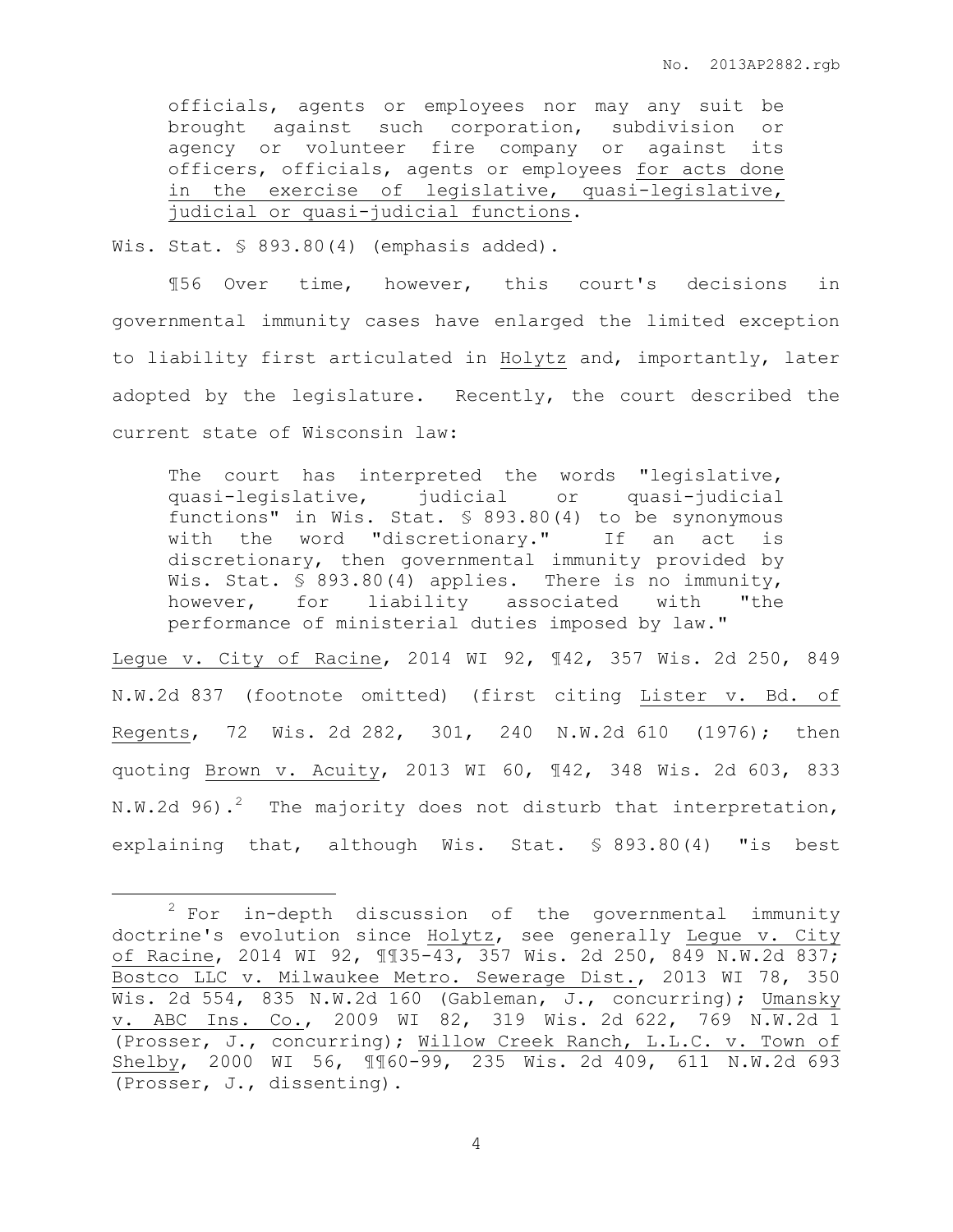interpreted 'by applying the legislature's chosen plain language, rather than a judicial distillation thereof,'" the court's "decision is not intended in any way to alter [the 'discretionary'] standard." Majority op., ¶19 n.13 (internal quotation mark omitted) (quoting Showers Appraisals, LLC v. Musson Bros., 2013 WI 79, ¶35, 350 Wis. 2d 509, 835 N.W.2d 226).

¶57 Criticism of this court's interpretation of Wis. Stat. § 893.80(4) is well-documented in recent cases and need not be repeated at length. See, e.g., Legue, 357 Wis. 2d 250, ¶43 ("The court's explication and application of the doctrine of governmental immunity under Wis. Stat. § 893.80(4) has come under increasing criticism by members of the court."); Bostco LLC v. Milwaukee Metro. Sewerage Dist., 2013 WI 78, ¶103, 350 Wis. 2d 554, 835 N.W.2d 160 (Gableman, J., concurring) ("[T]his court continues to apply a series of doctrines that have no connection to the text of the municipal immunity statute . . . or our decision to abrogate all governmental immunity in Holytz . . . . "); Umansky v. ABC Ins. Co., 2009 WI 82, ¶78, 319 Wis. 2d 622, 769 N.W.2d 1 (Prosser, J., concurring) ("So far as government responsibility for torts is concerned, immunity has become the rule and liability has become the rare exception. Justice has been confined to a crawl space too narrow for most tort victims to fit."); Scott v. Savers Prop. & Cas. Ins. Co., 2003 WI 60, ¶79, 262 Wis. 2d 127, 663 N.W.2d 715 (Prosser, J., dissenting) ("In effect, this methodology has made the rule become immunity—the exception, liability.").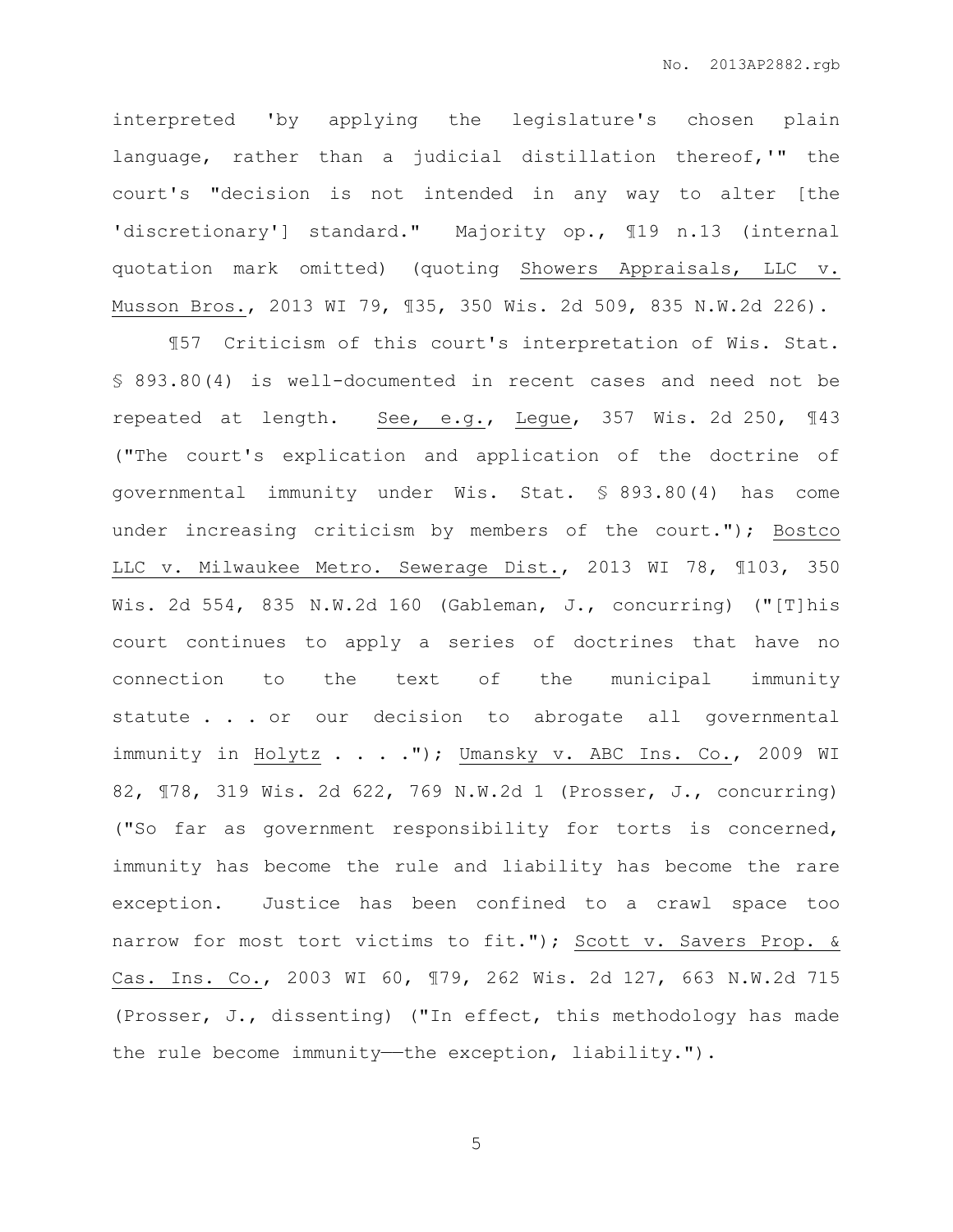¶58 Justice Gableman's concurrence in Bostco LLC v. Milwaukee Metropolitan Sewerage District, 2013 WI 78, 350 Wis. 2d 554, 835 N.W.2d 160, stands out among the critiques because it offers an alternative interpretation of Wis. Stat. § 893.80(4). The Bostco concurrence advocates "adopt[ing] the 'planning-operational distinction' to determine whether governmental action is 'legislative, quasi-legislative, judicial, or quasi-judicial.'" 350 Wis. 2d 554, ¶103. That approach "grants immunity only to upper-level legislative, judicial, executive and administrative policy and planning decisions rather than to any decision that might be made." Id. (emphasis added) (quoting 18 Eugene McQuillin, The Law of Municipal Corporations § 53:16, at 236 (3d ed. 2013) [hereinafter McQuillin]). Compared to the prevailing interpretation of Wis. Stat. § 893.80(4) as granting immunity to "discretionary" acts, the planning-operational distinction comes closer to narrowing the field of what this court deems "legislative, quasi-legislative, judicial or quasi-judicial functions."<sup>3</sup> Using the planning-operational distinction as a definition of the statutory phrase, however, suffers from the same shortcoming that afflicts the court's current approach: it replaces the legislature's chosen language with a judicially manufactured standard.

 $\overline{a}$ 

<sup>3</sup> For further discussion of the planning-operational distinction in the context of Wisconsin law, see also Nicholas J. Bullard, Comment, Pushing the Reset Button on Wisconsin's Governmental Immunity Doctrine, 2014 Wis. L. Rev. 801, 824-28.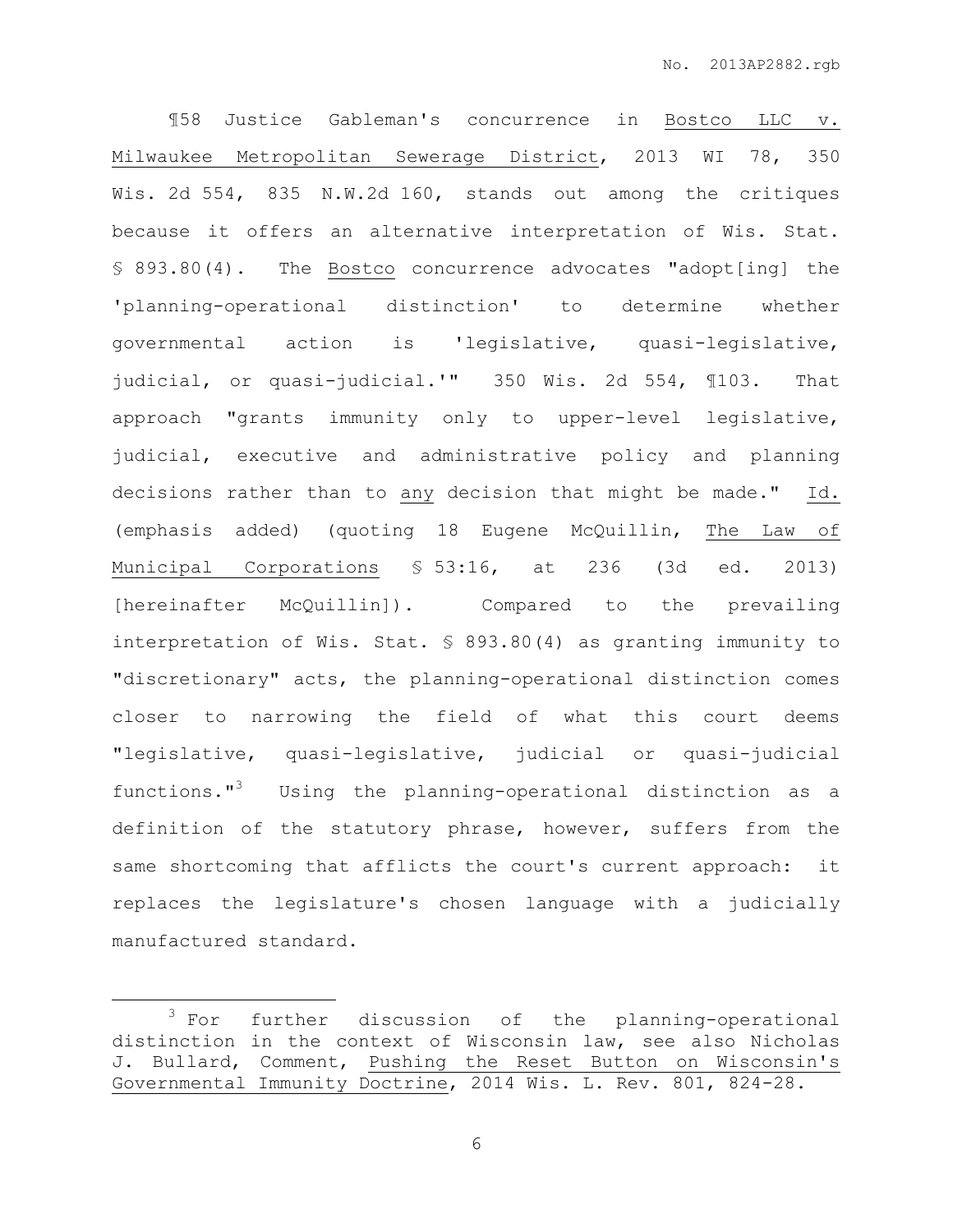¶59 Rather than layering the court's favored standard over the statutory text——or simply asserting that a particular action is "legislative or quasi-legislative," as the majority does here—the appropriate interpretive tool is to critically assess the original meaning of "legislative, quasi-legislative, judicial or quasi-judicial functions. $"^4$  The specific language chosen by the legislature in Wis. Stat. § 893.80(4) parallels the exception to liability crafted by this court's Holytz opinion, which cited Hargrove v. Town of Cocoa Beach, 96 So. 2d 130 (Fla. 1957), when introducing into Wisconsin law an exception for acts pursuant to "legislative or judicial or quasi-legislative or quasi judicial functions." Holytz, 17 Wis. 2d at 40. In Hargrove, the Florida Supreme Court also stopped short of absolutely abrogating common law immunity:

We think it advisable to protect our conclusion against any interpretation that would impose liability on the municipality in the exercise of legislative or judicial, or quasi-legislative or quasi-judicial, functions as illustrated in such cases as Elrod v. City of Daytona Beach, 180 So. 378; and Akin v. City of Miami, Fla.1953, 65 So.2d 54.

Hargrove, 96 So. 2d at 133 (citations omitted).

 $\overline{a}$ 

¶60 Careful review of the two cases cited in Hargrove clarifies that the Florida Supreme Court sought to preserve immunity for a narrowly tailored set of governmental functions bearing a particular legislative or judicial character. In Elrod v. City of Daytona Beach, 180 So. 378 (Fla. 1938), the

<sup>&</sup>lt;sup>4</sup> State ex rel. Kalal v. Circuit Court for Dane County, 2004 WI 58, ¶¶44-52, 271 Wis. 2d 633, 681 N.W.2d 110, outlines the principles of statutory interpretation.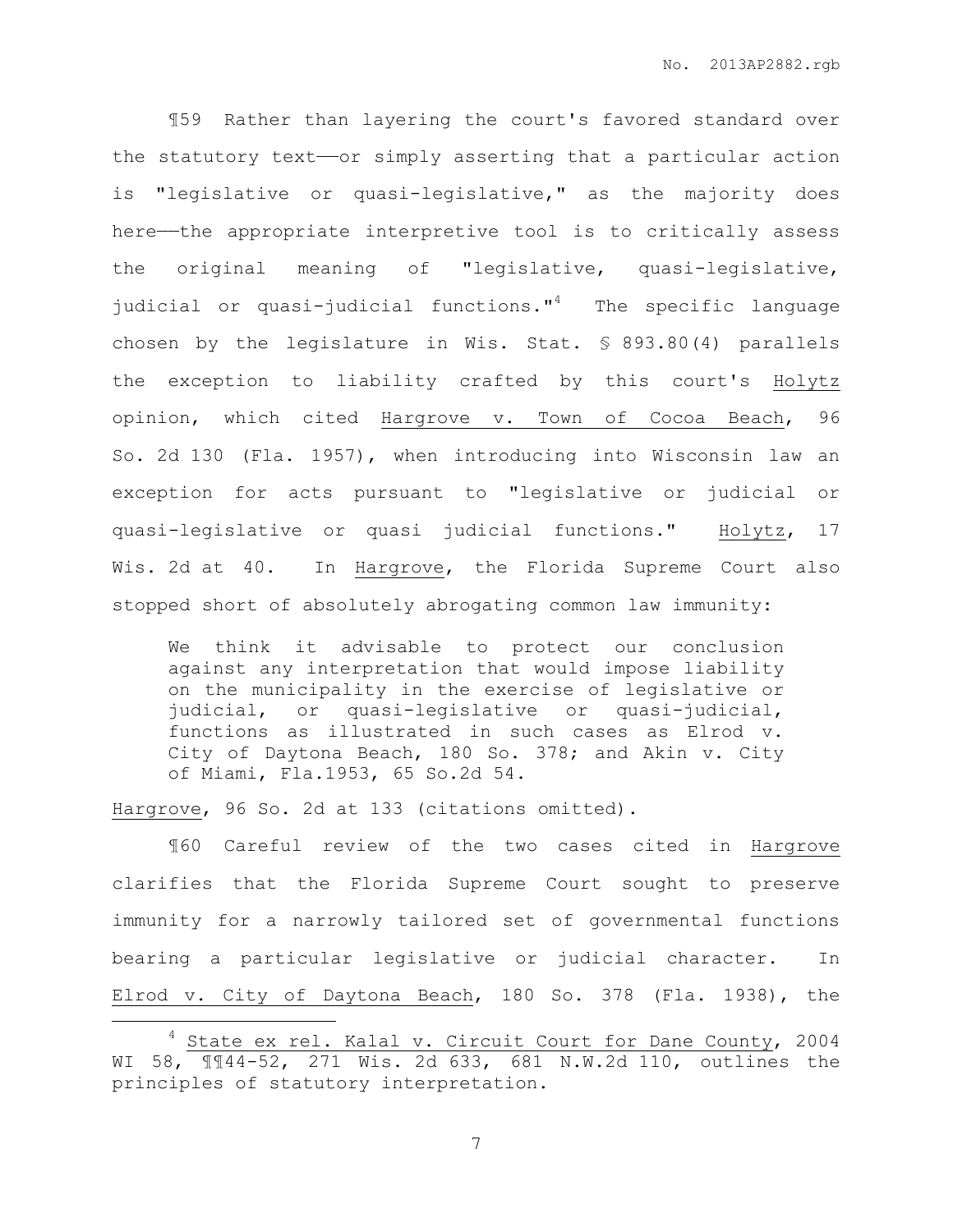Florida Supreme Court upheld a city's immunity in a suit by a traveling salesman who sought damages resulting from his arrest for violating an allegedly unconstitutional ordinance. Id. at 378-79. The court explained that "the action of the city in adopting the ordinance in question was . . . a legislative act . . . . For errors of judgment in the exercise of such powers the cities are not liable . . . ." Id. at 379 (quoting Trescott v. City of Waterloo, 26 F. 592, 594 (C.C.N.D. Iowa 1885), which cited Fowle v. Common Council of Alexandria, 28 U.S. (3 Pet.) 398 (1830)).

¶61 Likewise, in Akin v. City of Miami, 65 So. 2d 54 (Fla. 1953), the Florida Supreme Court upheld a city's immunity in a suit seeking damages resulting from its denial of a building permit, explaining that, "inasmuch as the granting or withholding of a building permit by a municipality was the exercise of a purely governmental function, the city could not be held liable in a tort action for damages for the wrongful refusal to issue such a permit." Id. at 55. Immunity for enactment of an ordinance, as in Elrod, implicates actions with uniquely legislative character, while immunity for a decision to deny a permit after applying law to facts, as in Akin, implicates action of a more judicial nature.

¶62 The legislative and judicial actions immunized in Elrod and Akin align well with the ordinary meaning of the words found in Wis. Stat. § 893.80(4). A "function" refers to an "[a]ctivity that is appropriate to a particular business or profession." Function, Black's Law Dictionary 787 (10th ed.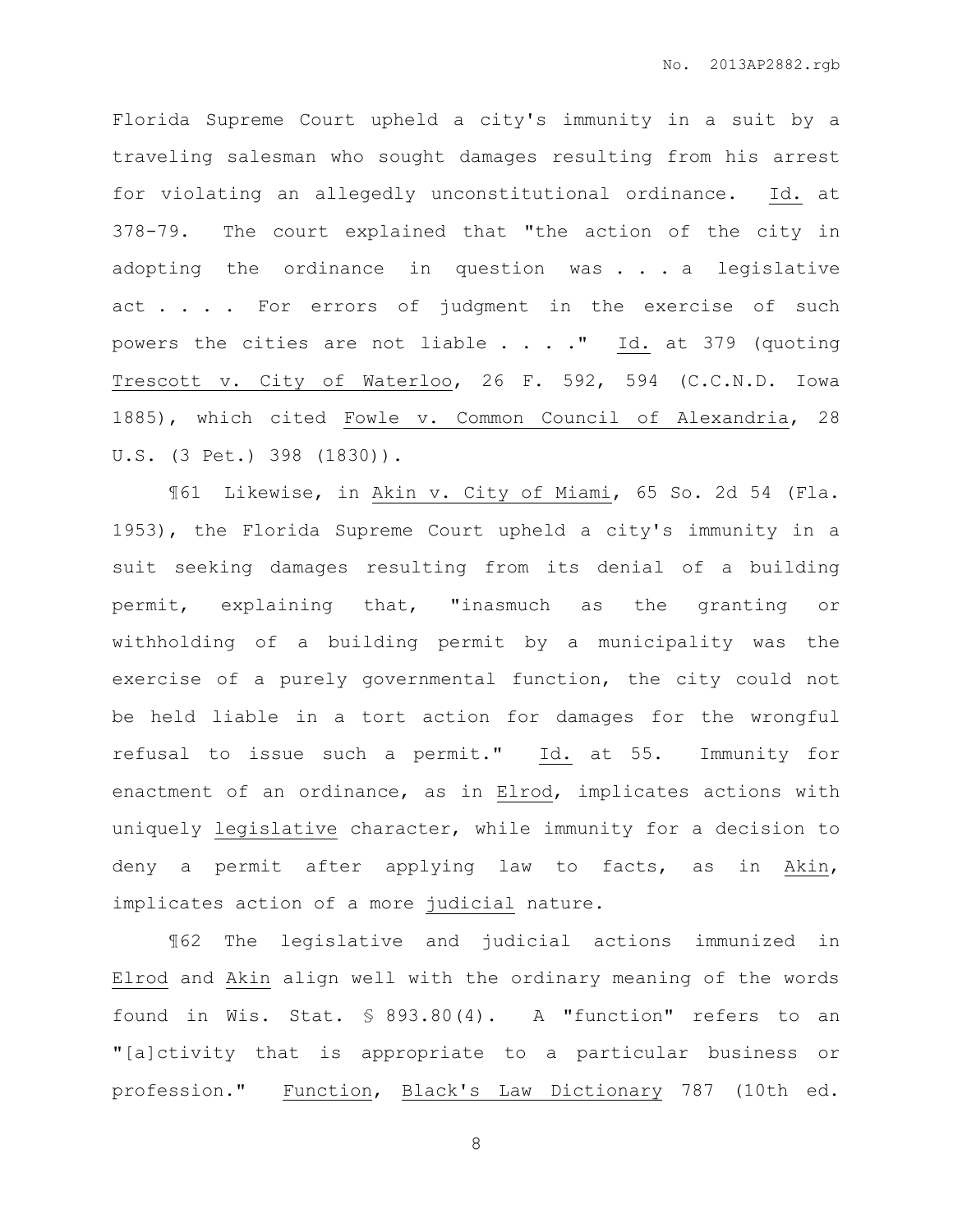2014) [hereinafter Black's]; see also The American Heritage Dictionary of the English Language 710 (5th ed. 2011) [hereinafter American Heritage] (defining "function" as "[t]he action or purpose for which a person or thing is suited or employed"). "Legislative" means "[o]f, relating to, or involving lawmaking or the power to enact laws; concerned with making laws." Legislative, Black's, supra, at 1039. "Judicial," in turn, means "[o]f, relating to, or involving a judgment." Judicial, id. at 974. The prefix "quasi" means "[s]eemingly but not actually; in some sense or degree; resembling; nearly." Quasi, id. at 1439.<sup>5</sup>

¶63 Taken together, these definitions suggest that the phrase "legislative, quasi-legislative, judicial or quasijudicial functions" grants immunity to the entities listed in Wis. Stat. § 893.80(4) only for actions pertaining to making or enacting laws, actions involving an exercise of judgment in an adjudicative sense, or actions otherwise resembling lawmaking or adjudication. Essentially, the statutory text contemplates immunity for the enumerated entities and their agents within the limited sphere of authority by which government makes and adjudicates law. Toward that end, this court properly recognizes that "[t]he purpose of [governmental] immunity is to ensure that courts refuse to pass judgment on policy decisions

 $\overline{a}$ 

See also Quasi-legislative, Black's Law Dictionary 1440 (10th ed. 2014) ("(Of an act, function, etc.) not purely legislative in nature . . . . "); Quasi-judicial, id. ("Of, relating to, or involving an executive or administrative official's adjudicative acts.").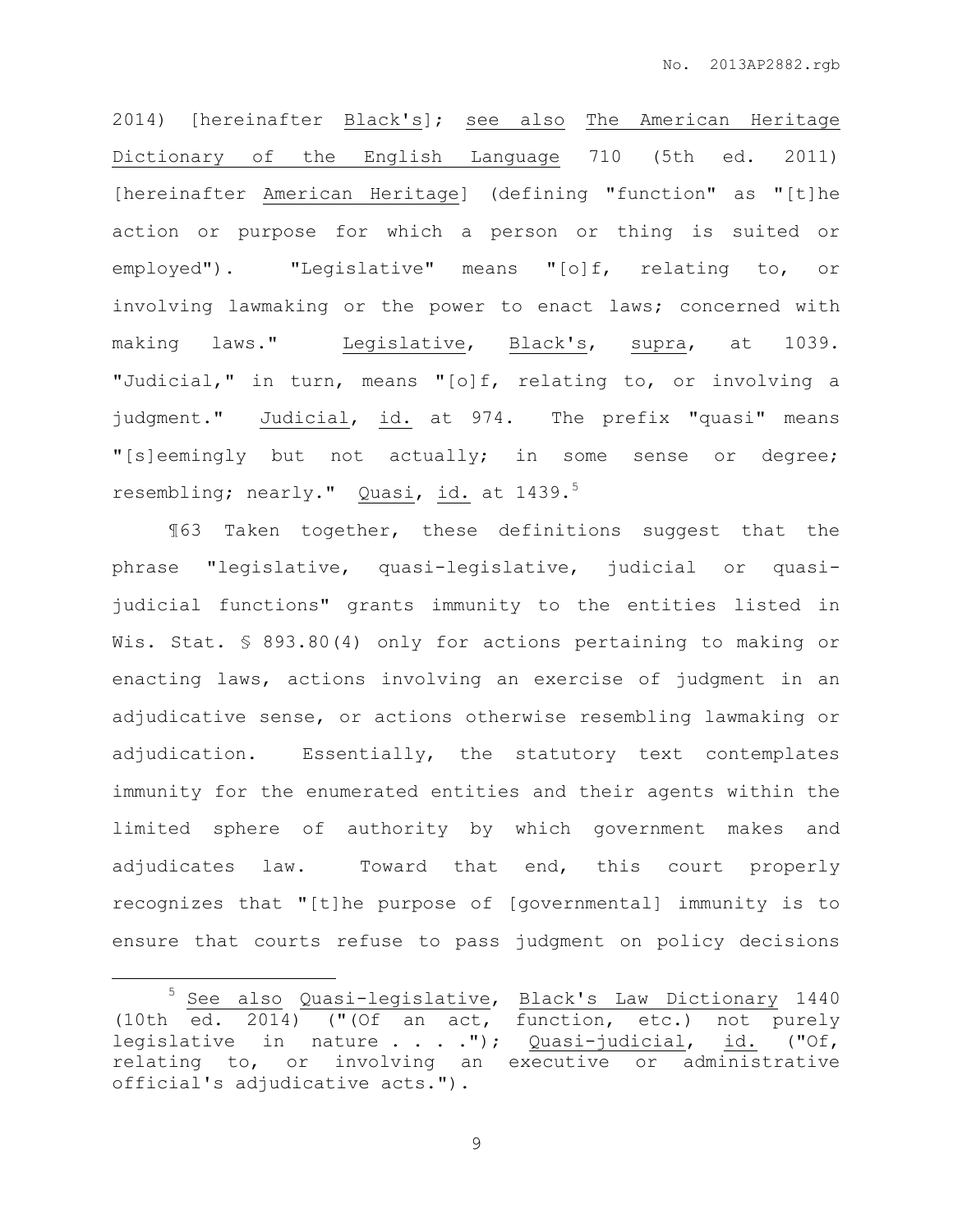in the province of coordinate branches of government, if such a policy decision, consciously balancing risks and advantages, took place." Legue, 357 Wis. 2d 250, ¶40 (second alteration in original) (quoting Scarpaci v. Milwaukee Cty., 96 Wis. 2d 663, 687, 292 N.W.2d 816 (1980)). <sup>6</sup> Returning to an interpretation tethered to the text of Wis. Stat. § 893.80(4) would safeguard the separation of powers among the branches of government without shifting to innocent victims the burden of losses caused by government actors and agents.

¶64 The planning-operational distinction, suggested by Justice Gableman in Bostco, seeks to restore some limitations on immunity, inching closer to the actual text Wis. Stat. § 893.80(4): "[A] decision to adopt (or not adopt) a certain policy would be shielded by immunity, but the implementation of the policy would be subject to traditional tort standards." Bostco, 350 Wis. 2d 554, ¶112 (Gableman, J., concurring). Although the discretionary-ministerial distinction purportedly arose out of similar "concerns over courts interfering with other branches of government," 18 McQuillin, supra, § 53:4, at 168-69, it inevitably regressed from protecting political decisions to immunizing the destruction of private property.

 $\overline{a}$ 

 $6$  One commentator similarly described immunity's purpose: "[P]ublic policy justifies applying immunity where the challenged government action is of a policymaking characterinvolving social, economic, or political judgments—and where the government action is best monitored through the political process rather than through tort actions." Linda M. Annoye, Comment, Revising Wisconsin's Government Immunity Doctrine, 88 Marq. L. Rev. 971, 981 (2005).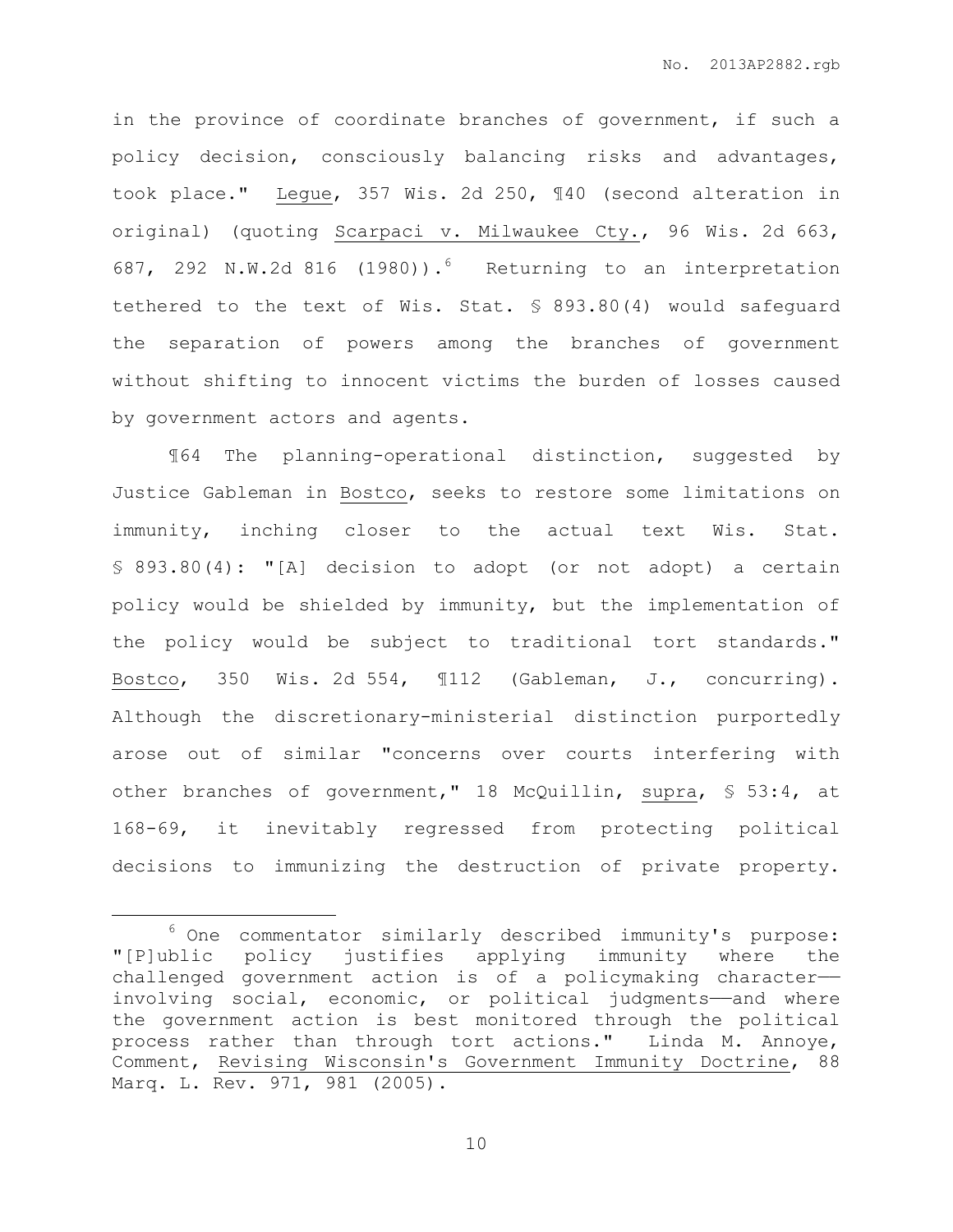Because both tests substitute, by judicial fiat, a grossly circumscribed limit on government immunity undetectable in the language actually chosen by the legislature, neither is compatible with the comparatively narrow governmental immunity actually found in the text of Wis. Stat.  $\frac{1}{5}$  893.80(4).<sup>7</sup>

¶65 Restoring an interpretation of Wis. Stat. § 893.80(4) properly grounded in that section's text would bring coherence and predictability to our governmental immunity jurisprudence. If a municipality acts in a formal capacity pursuant to its powers derived from the State, it might reasonably be immune from liability caused by, for example, an ordinance declared unconstitutional or a decision to deny a permit. Critically, immunity would no longer attach to negligent actions by a

 $\overline{a}$ 

[A]t the point where an appellate judge says that the remaining issue must be decided on the basis of the totality of the circumstances, or by a balancing of all the factors involved, he begins to resemble a finder of fact more than a determiner of law. To reach such a stage is, in a way, a regrettable concession of defeat——an acknowledgment that we have passed the point where "law," properly speaking, has any further application. . . [E]quality of treatment is difficult to demonstrate and, in a multitiered judicial system, impossible to achieve; predictability is destroyed; judicial arbitrariness is facilitated . . . .

Antonin Scalia, Essay, The Rule of Law as a Law of Rules, 56 U. Chi. L. Rev. 1175, 1175-82 (1989).

 $7$  The "guided balancing test" proposed by Andrea Dudding, Comment, Reining in Municipalities: How to Tame the Municipal Immunity Monster in Wisconsin, 2004 Wis. L. Rev. 1741, would similarly depart inappropriately from the text of Wis. Stat. § 893.80(4). Engineering a balancing test risks replacing predictable rules of law with the will or whim of the court: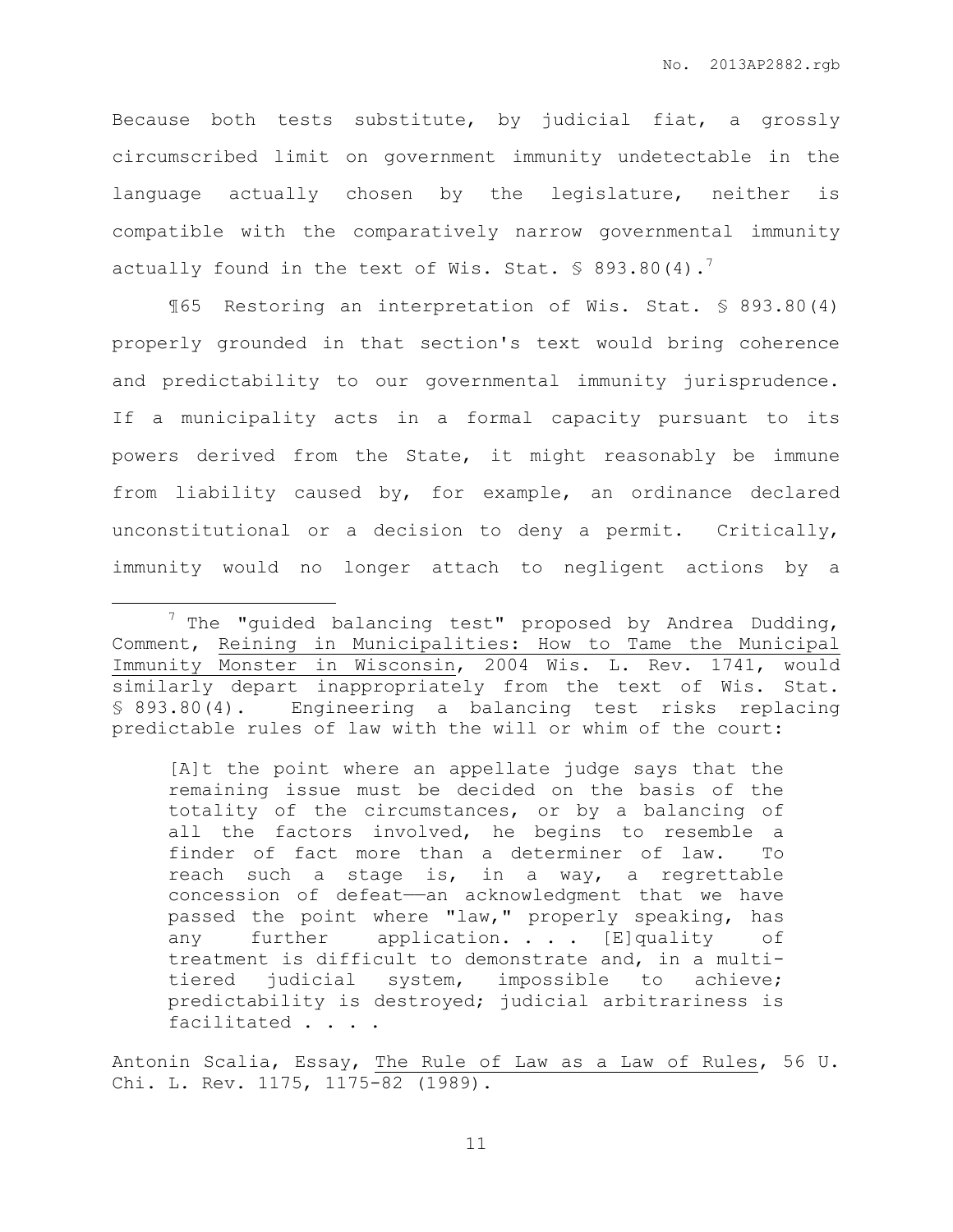government actor (or agent) disconnected from the government's truly legislative, quasi-legislative, judicial, or quasijudicial functions. Characterizing the installation of a traffic light pole as a legislative or quasi-legislative act is the latest absurdity generated by the misapplication of the governmental immunity doctrine. See Scott, 262 Wis. 2d 127, 182

 $\overline{a}$ 

Even if immunity's tendrils reached all the way to DOT's planning decisions here, immunity would not extend to negligent implementation of DOT's plan. The majority grants Pro Electric immunity because the majority concludes there is no evidence Pro Electric deviated from DOT's plan. See majority op., ¶30. A lack of proof of negligence may absolve Pro Electric of liability, but whether Pro Electric acted negligently presents a different question than whether Pro Electric was immune from (continued)

<sup>&</sup>lt;sup>8</sup> Because it conflates legislative and quasi-legislative decision-making with execution of a construction project plan, the majority mistakenly concludes that Pro Electric can be immune from liability for severing the sewer lateral. Majority op., ¶¶28-30. The majority reaches this conclusion based on Allstate Insurance Co. v. Metropolitan Sewerage Commission of Milwaukee County, 80 Wis. 2d 10, 258 N.W.2d 148 (1977), which concluded that the Commission was immune from liability for placement of a manhole: "Where, when and how to build sewer systems are legislative determinations imposed upon a governmental body. It is not for the court to be judge or jury to 'second guess' them in these determinations nor to find they are liable for negligence." Id. at 15-16 (footnote omitted). The Allstate court's immunity analysis properly asked whether governmental conduct was legislative or quasi-legislative in nature. At the time, the court still seemed to recognize the distinction between immunity for policy determinations pursuant to lawmaking authority and liability for implementation of those decisions. Compare Dusek v. Pierce Cty., 42 Wis. 2d 498, 506, 167 N.W.2d 246 (1969) ("[W]hether or not to place a stop sign, a warning sign, or a yield sign at the approach to a county trunk highway is a legislative decision that must be undertaken by the county board and not by the courts."), with Chart v. Dvorak, 57 Wis. 2d 92, 100-01, 203 N.W.2d 673 (1973) ("[O]nce appellants made the legislative or quasi-legislative decision to place the highway warning sign, they had a duty to place it and maintain it without negligence." (emphasis added)).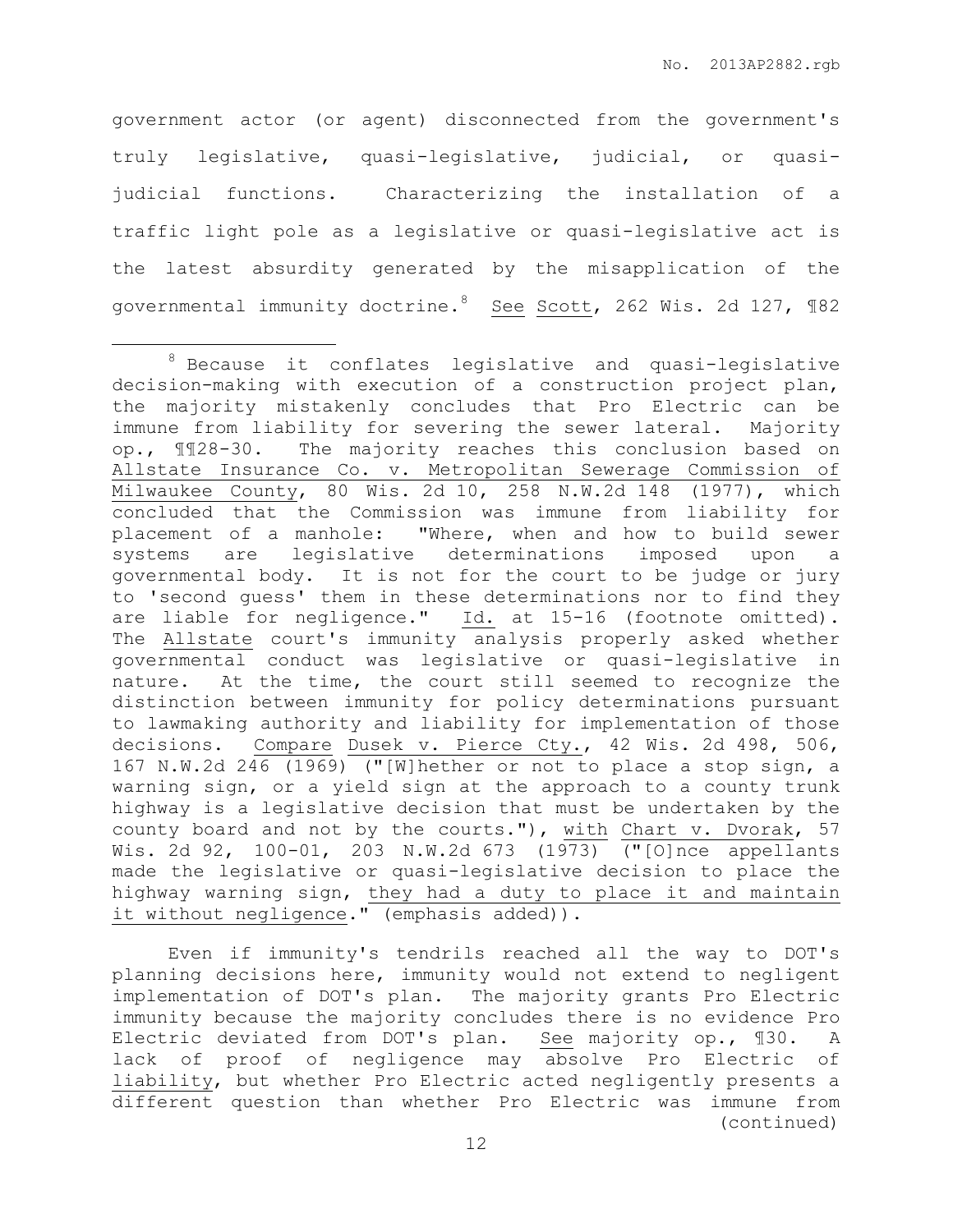(Prosser, J., dissenting) ("In determining today that a school counselor is immune from liability for advising a student that [a course was] an acceptable NCAA-approved course when the counselor had access to a . . . document listing [the course] as [not acceptable], this court has . . . [reached a] result [that] is profoundly wrong and unjust."). This court should not persist with an interpretation of Wis. Stat. § 893.80(4) that artificially prohibits redress for wrongs committed by the government. The government can do wrong, and when it does, it should be held accountable to those damaged by its transgressions.

#### II

¶66 The majority opinion appropriately applies the twopart framework for analyzing government contractor immunity, determining first whether the contractor was an agent and second whether the action was one for which immunity is available Majority op., ¶¶19-20 (citing Showers, 350 Wis. 2d 509). Using this framework, I agree with the majority's determination that "Pro Electric does not enjoy governmental immunity for a failure to inspect the excavation to look for the severed sewer lateral and to refrain from backfilling until repairs were made." Majority op., ¶35. A contractor's alleged negligent failure to inspect an excavation before backfilling clearly bears no

 $\overline{a}$ 

liability. Here, the manner in which Pro Electric augured the hole and severed the sewer lateral bears no resemblance to lawmaking or adjudication; consequently, Pro Electric cannot be immune from liability for any negligence in performing these services.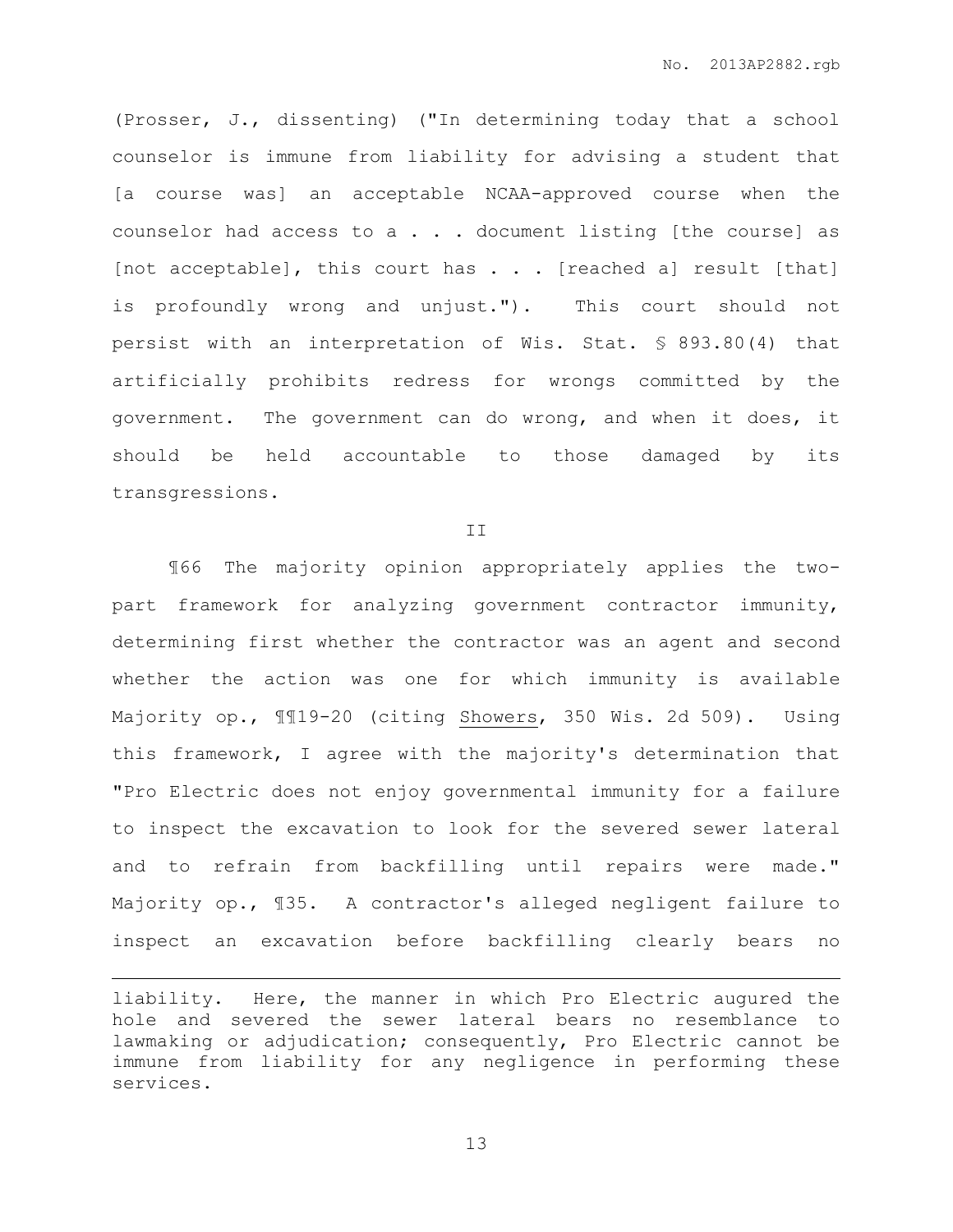resemblance to lawmaking or adjudication and therefore does not constitute a "legislative, quasi-legislative, judicial or quasijudicial function[]" for immunity purposes under Wis. Stat. § 893.80(4).

¶67 I disagree, however, with the majority's conclusion that Petitioners have "not identified any material fact supporting a reasonable inference that Pro Electric failed to comply with its duties under Wis. Stat. § 182.0175(2)(am)." Majority op., ¶43. A court may grant a motion for summary judgment "if the pleadings, depositions, answers to interrogatories, and admissions on file, together with the affidavits, if any, show that there is no genuine issue as to any material fact and that the moving party is entitled to a judgment as a matter of law." Wis. Stat. § 802.08(2). "'Any reasonable doubt as to the existence of a genuine issue of material fact must be resolved against the moving party' for summary judgment." Schmidt v. N. States Power Co., 2007 WI 136, ¶24, 305 Wis. 2d 538, 742 N.W.2d 294 (quoting Heck & Paetow Claim Serv., Inc. v. Heck, 93 Wis. 2d 349, 356, 286 N.W.2d 831 (1980)).

¶68 Wisconsin Stat. § 182.0175(2)(am) establishes several duties for excavators, two of which are relevant here:<sup>9</sup>

(am) Excavation notice. An excavator shall do all of the following:

. . . .

 $\overline{a}$ 

<sup>9</sup> "Excavator" is a defined term under Wis. Stat. § 182.0175(1)(bm).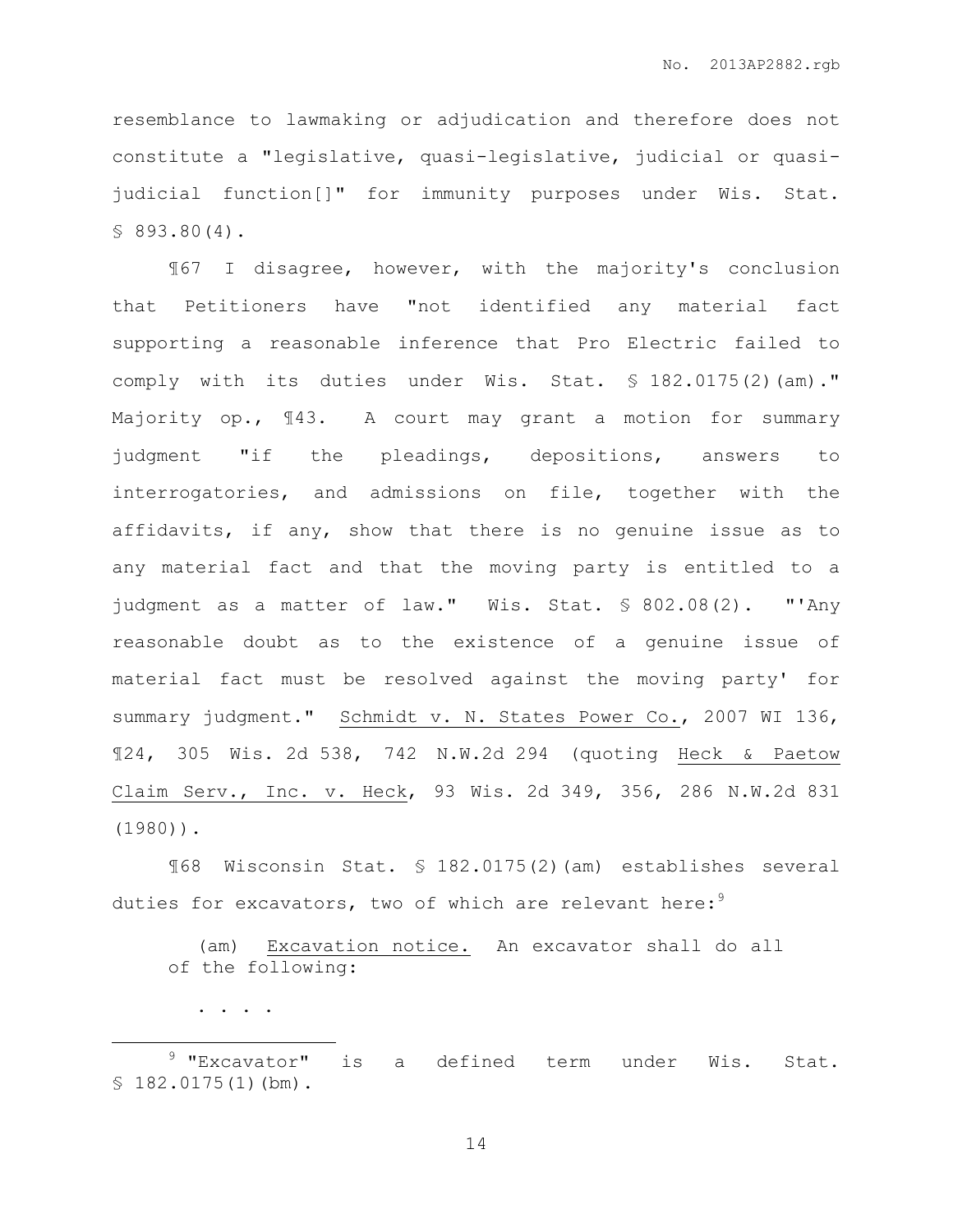6. Before backfilling, inspect all transmission facilities exposed during excavation to ascertain if the transmission facilities have been or may have been struck, damaged, dislocated or disrupted.

6m. Refrain from backfilling an excavation until an inspection is conducted and any necessary repairs have been made by the owner of the transmission facility.

"Transmission facilities" is a defined term in the statute and includes all underground pipes, as well as "drainage and water facilities and sewer systems." § 182.0175(1)(c).

¶69 The majority identifies a subtle aspect of Wis. Stat. § 182.0175(2)(am)6: "[T]he statute does not require Pro Electric to inspect its excavation; rather, it requires inspection of transmission facilities exposed during the excavation." Majority op., ¶42. Recognizing that subdivision 6 creates a duty to inspect exposed transmission facilities rather than a duty to inspect the excavation itself properly focuses interpretation of the subdivision on the word "exposed." To "expose" something is "[t]o make [it] visible." American Heritage, supra, at 625; see also Webster's Third New International Dictionary 802 (1986) [hereinafter Webster's] (defining "expose" as "lay open to view: lay bare: make known: set forth"). Here, Pro Electric did not see or know about the severed clay sewer lateral because it blended in with the surrounding soil, and after-the-fact pictures of the trenched lateral do not establish that it was exposed during excavation.

¶70 But our analysis does not end there. Wisconsin Stat. § 182.0175(2)(am)6m also imposes a duty to refrain from backfilling "until an inspection is conducted." One reasonable reading of the statute might be to assume the inspection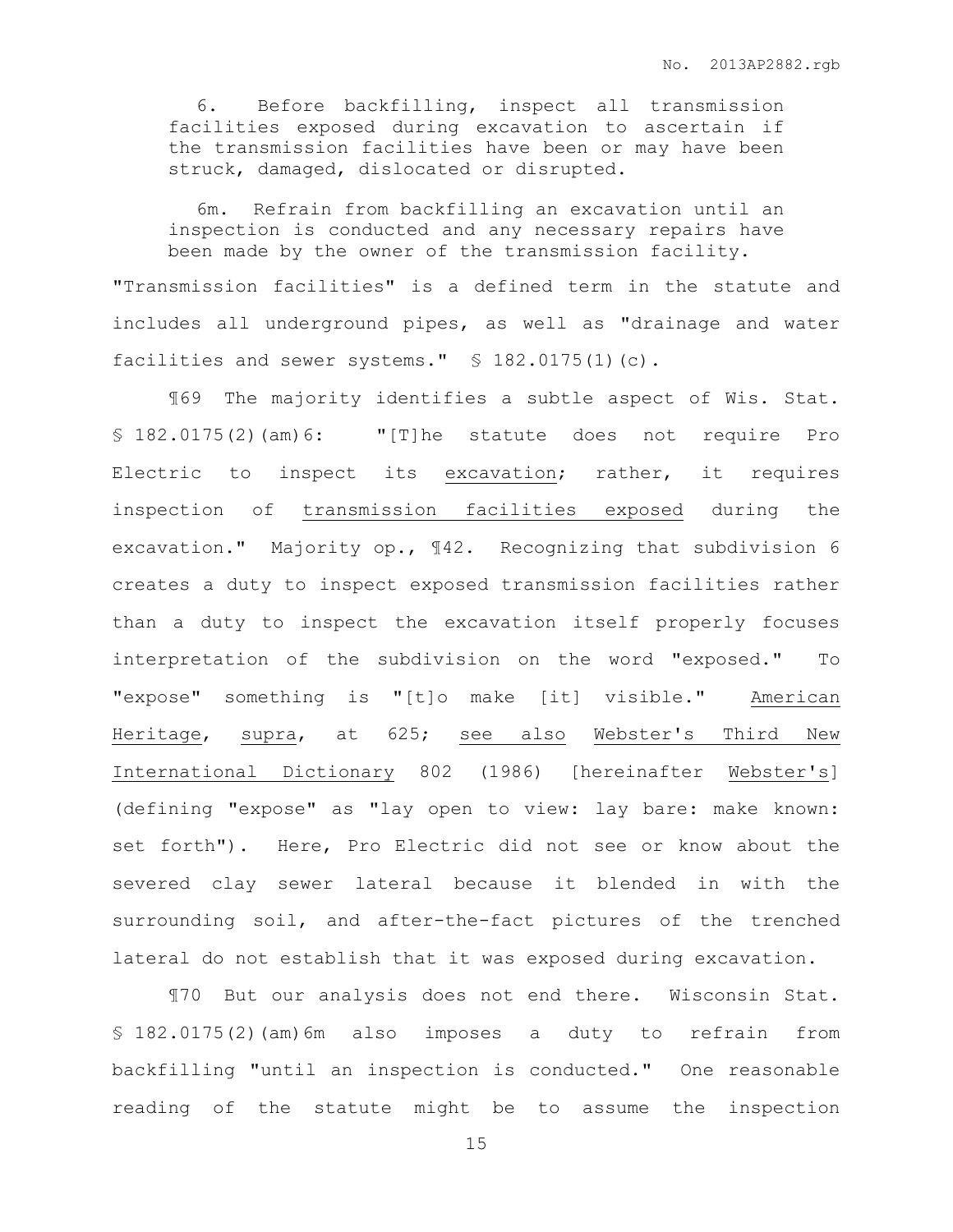mentioned in subdivision 6m is the same "inspect[ion of] all transmission facilities exposed during excavation" required by subdivision 6. The scope-of-subparts canon of statutory construction, however, counsels against reading such independent subdivisions together in that manner. See Antonin Scalia & Bryan A. Garner, Reading Law 156-60 (2012) ("Material within an indented subpart relates only to that subpart; material contained in unindented text relates to all the following or preceding indented subparts."). Subdivision 6m is not a subpart of subdivision 6 and speaks in much broader terms. To "inspect" something is "to view closely and critically (as in order to ascertain quality or state, detect errors, or otherwise appraise)" or to "examine with care." Webster's, supra, 1170; see also American Heritage, supra, at 908 ("To examine carefully and critically, especially for flaws."). A duty to inspect suggests excavators must conduct a careful, critical examination of the excavation overall to determine whether it created any problems, not limited to exposed transmission facilities, which in this case were obliterated and therefore incapable of exposure.

¶71 Considering the evidence in a light most favorable to Petitioners, I conclude Pro Electric has not demonstrated it is entitled to judgment as a matter of law. The record establishes that people were "looking at" the hole while auguring was ongoing, that lighting would not have revealed the severed lateral during auguring, and that dirt pushed into the sewer lateral would have made it difficult to identify. Those facts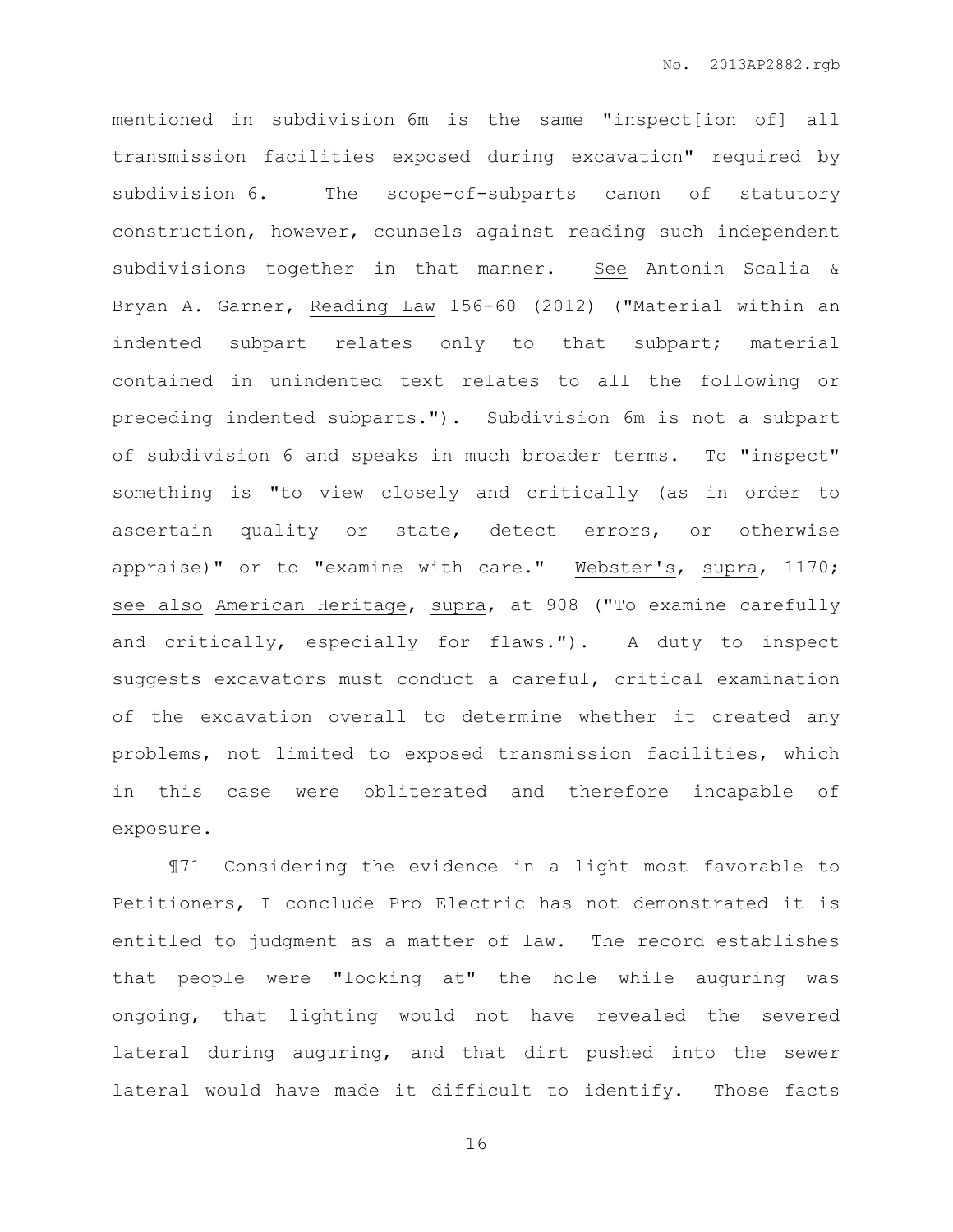do not demonstrate that Pro Electric conducted an inspection of the completed excavation; accordingly, whether an inspection occurred before backfilling presents a genuine issue of material fact.

#### **III**

¶72 When abrogating common law doctrine in Holytz, this court showed appropriate attention to its constitutional role by recognizing the legislature's ultimate authority to decide the scope of immunity as a matter of policy. The legislature responded by enacting a statute that now allows immunity only "for acts done in the exercise of legislative, quasilegislative, judicial or quasi-judicial functions." By continuing to immunize acts bearing no resemblance to legislative or judicial functions, this court once again abandons the plain language of the governmental immunity statute in favor of an archaic judicial doctrine rooted in shielding the government from answering for its tortious wrongs against the people. Because this artificial judicial invention strays from the legislature's formulation, and because Pro Electric has not met the standard for summary judgment, I would reverse the decision of the court of appeals; therefore, I respectfully dissent.

¶73 I am authorized to state that Justice DANIEL KELLY joins this dissent.